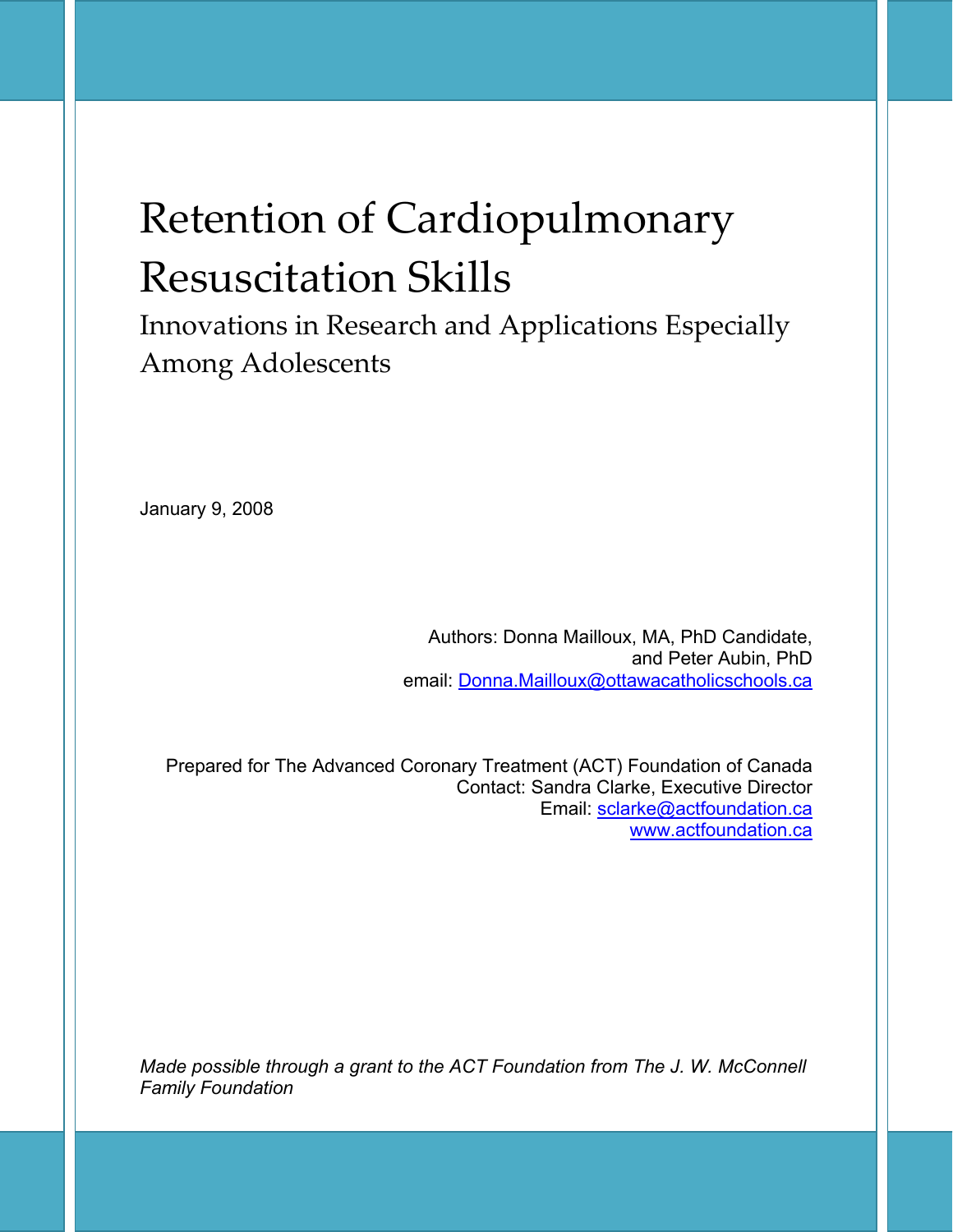# **Table of Contents**

| THE EVOLUTION OF CPR TRAINING AND THE KEY ROLE OF             |  |
|---------------------------------------------------------------|--|
|                                                               |  |
|                                                               |  |
|                                                               |  |
|                                                               |  |
| THE COGNITIVE SCIENCE OF LEARNING AND MEMORY: PROTECTING      |  |
|                                                               |  |
|                                                               |  |
|                                                               |  |
|                                                               |  |
|                                                               |  |
|                                                               |  |
|                                                               |  |
|                                                               |  |
|                                                               |  |
| LATEST DEVELOPMENTS IN CPR TRAINING FOR ENHANCING REAL-       |  |
|                                                               |  |
|                                                               |  |
|                                                               |  |
|                                                               |  |
|                                                               |  |
|                                                               |  |
| INCIDENTAL LEARNING: MAKING CPR A PART OF STUDENT CULTURE  44 |  |
|                                                               |  |
|                                                               |  |
|                                                               |  |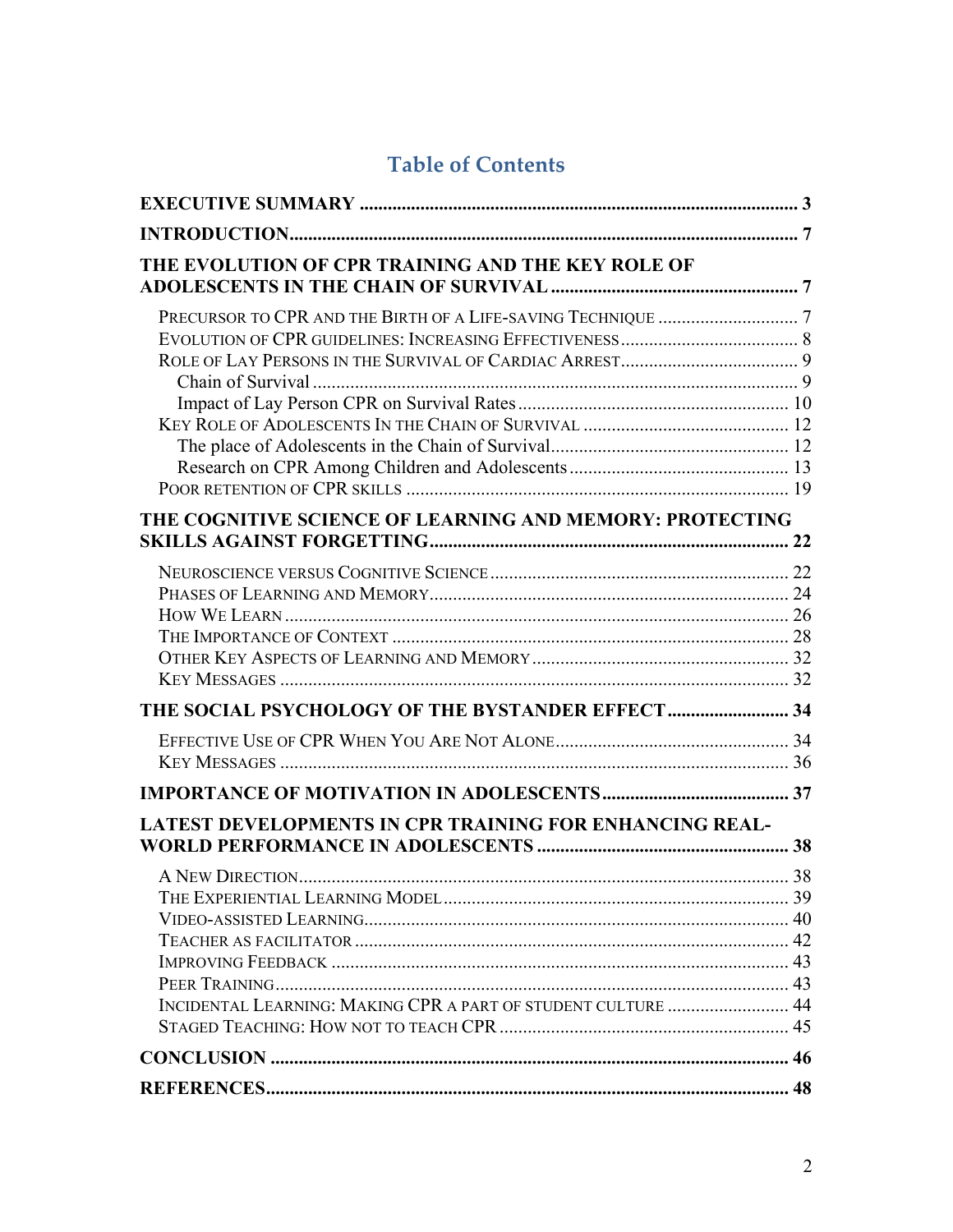### **Executive Summary**

The Advanced Coronary Treatment (ACT) Foundation of Canada is a national, award-winning charitable foundation with a mission to promote health and empower Canadians to save lives (http://www.actfoundation.ca/). ACT is establishing the lifesaving CPR program in high schools across Canada as a mandatory program. Schools commit to offering the CPR program at a grade level and in a subject area that will reach all youth prior to graduation. The ACT Foundation finds community partners to donate the start-up resources (mannequins, teacher training and materials) that schools need to deliver the program to all students. ACT also guides schools in program set-up. Since the inception of its original pilot in Ottawa in 1994, the ACT Foundation has set up the CPR program in over 1,500 high schools across the country. It is now a mandatory part of the curriculum in three provinces: Ontario, Alberta and Manitoba. One million (1,000,000) youth have been trained in CPR to date by their teachers through the ACT High School CPR Program.

This report is a review of the literature focusing on the retention of CPR skills especially among adolescents and aimed at providing the ACT Foundation with a critical understanding of those factors that may enhance the retention of CPR knowledge. This report was made possible by a grant provided by The J.W. McConnell Family Foundation.

Past research measuring retention of CPR skills has demonstrated generally poor retention among health professionals and lay people alike. However, it is important to note that most research on the retention of traditional CPR training in lay people is misleading for several reasons. First, the research methodology tends to be flawed resulting in poorer recall than might be expected if the research were designed more appropriately. Second, most research has included the application of a pulse check that has been found to be unreliable because people tend to have difficulty reliably distinguishing between the presence and the absence of a pulse. When this check is removed, studies show improved retention of the CPR sequence on follow-up. Current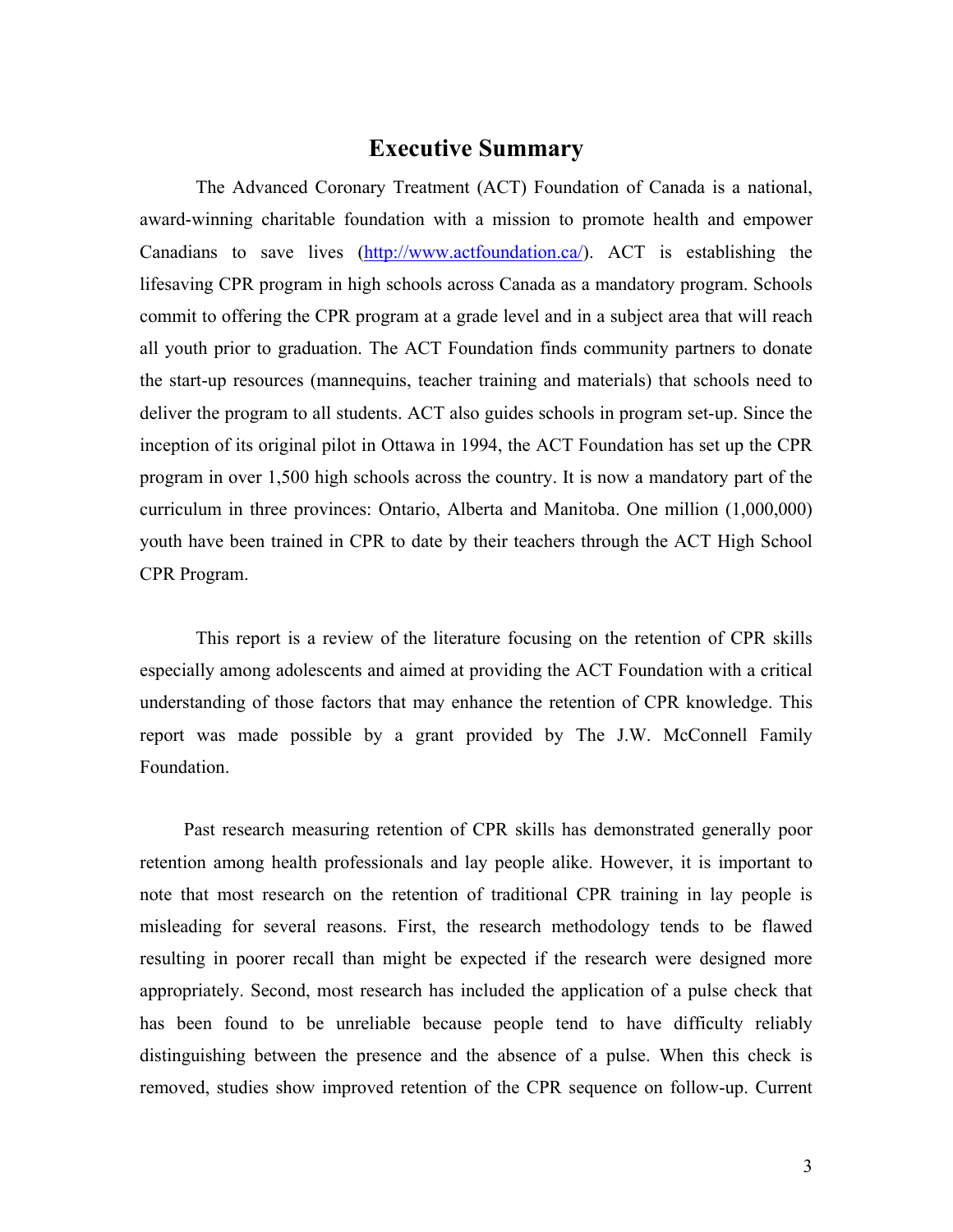trends in CPR research and applications have had significant success in incorporating scientific research on learning and memory from the cognitive, motivational and social psychological fields in order to design more optimal teaching strategies suited to the specific needs of different types of learners. More current research is showing that with better research designs and optimal teaching strategies, the retention of CPR has improved. For a skill such as CPR, however, retention should not be the only outcome measure of interest. The impact of CPR training can affect attitudes, values and beliefs that when learned in adolescence can be carried forward to future generations.

Adolescents play a particularly important role in the chain of survival because most cardiac arrests take place in the home. Their training as part of the high school curriculum provides a unique opportunity to dramatically increase the base skill-level of CPR in lay people so that death or neurological impairment from cardiac arrest can be significantly reduced. In attempting to improve the effectiveness of CPR training and to assess the value of new teaching methodologies for high school students, it is useful to take into consideration the following well-established principles from the research literature on cognitive, motivational and social psychology:

- Matching the learning process/sequencing of CPR actions/information to the way in which actions/information will be used in the real-life situation i.e. focus on procedural learning
- Removal of any actions/information during the learning phase not directly related to the target actions/information that needs to be acquired. This will help increase the salience of the target behaviours/knowledge
- Increase the strength of the association of each step with the next one. Support this by providing memory cues (mnemonics)
- Incorporate key CPR concepts into procedural learning rather than describe them
- Make actions/information in the CPR sequence easy to learn
- Keep only the essential steps in order to keep the number of steps at a minimum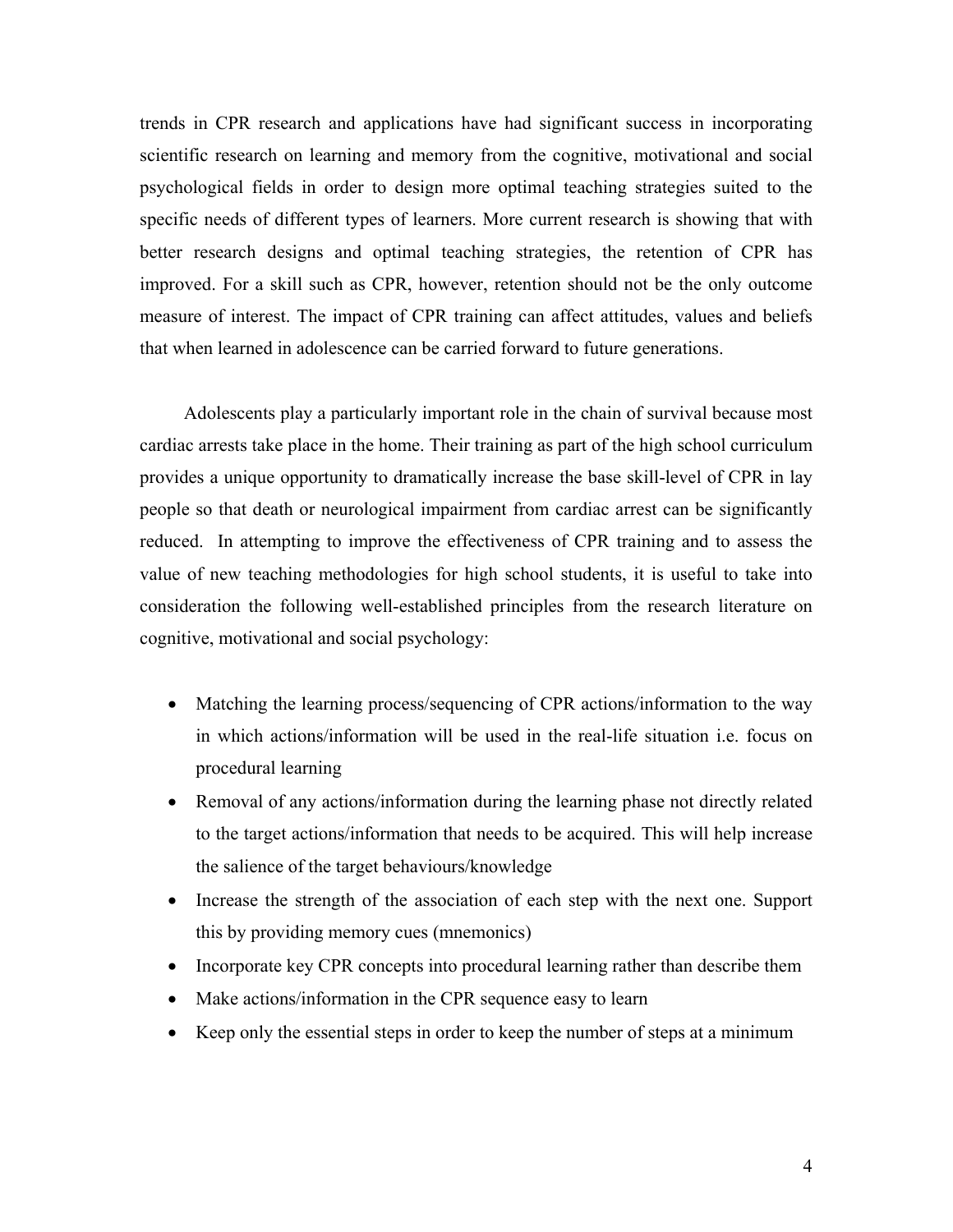- Support the association of specific action/knowledge sequences with specific external situational cues. Sequences will be held in long-term memory and automatically recalled when the appropriate situation arises
- Focus learning methodology on copying and practicing target behaviours. Practice is critical
- Visual modelling of skills to be learned "Learn by doing what you see"
- Give students control over their own learning
- Teacher acting as facilitator rather than traditional lecturer to better support the student's learning
- Motivate students to learn by making the skill/knowledge a means to a personally meaningful end. Motivation is particularly important for adolescents
- Pair-up previously trained peers with a new student learner in order to increase motivation to learn
- Need for immediate and useful feedback to students provides an opportunity to reinforce actions/information and to correct. Adolescents have a thirst for learning. As a result, immediate and appropriate feedback is particularly important since failure to see progress will detrimentally impact an adolescent's motivation
- Deal with broader social-psychological reluctance to act in an emergency by incorporating realistic scenarios, role-playing, and personal responsibility. Train learners to bypass the natural diffusion of responsibility by interpreting and acting on an apparent emergency cue independently from how observers are behaving. Adolescents can be more easily influenced to control the bystander effect because of their susceptibility to peer pressure and their innate desire to meet goals that have high personal value
- Periodic short refreshers act by reinforcing long-term memory traces and their association with information about the emergency situation. It is better to provide a shorter and more effective initial training session and following up with a refresher later in the year in order to strengthen recall for CPR, than it is to have only one long training session during the year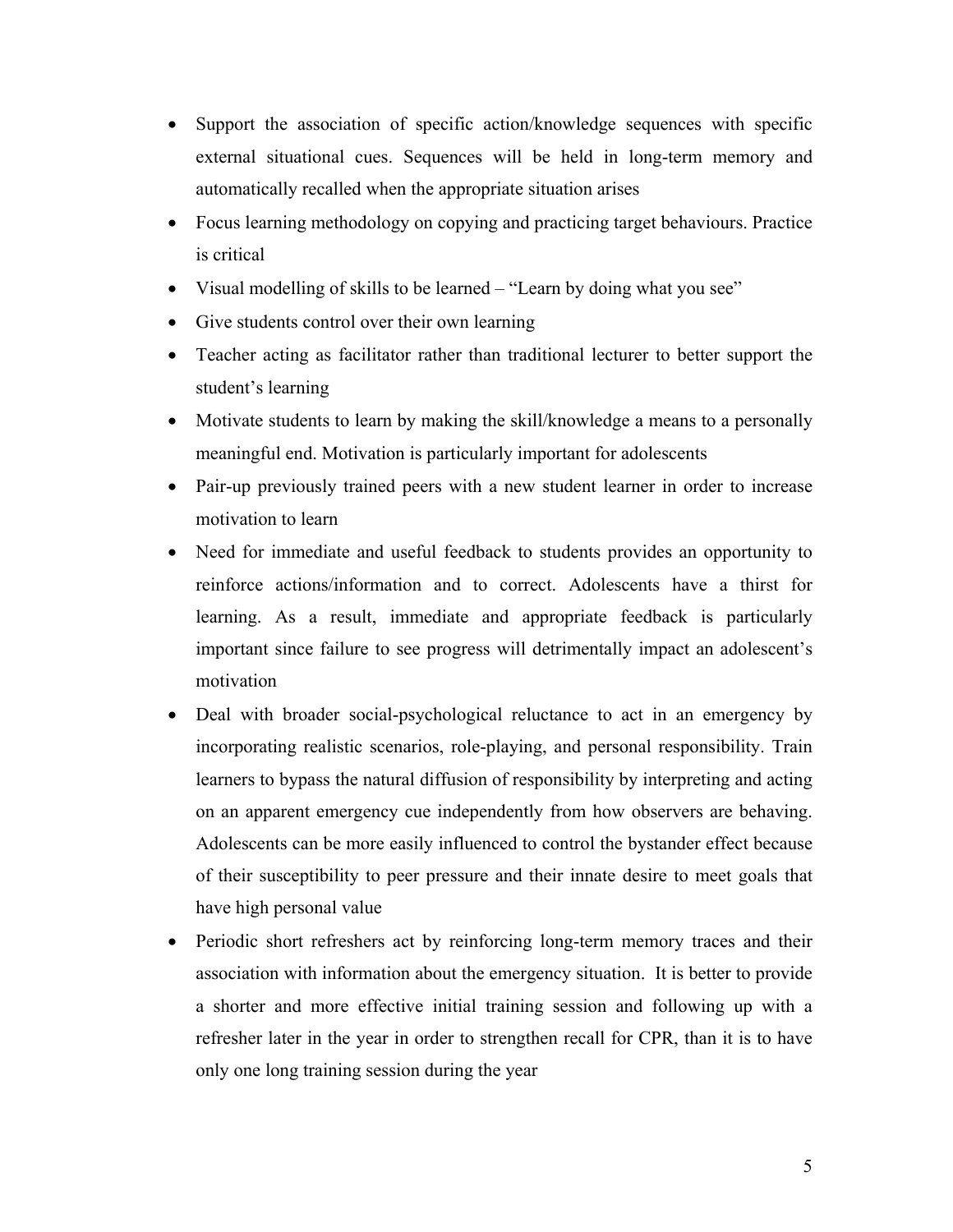• These refreshers could also provide opportunities to convey motivational information/activities. Activities might not necessarily be classroom-based, other than to describe the assignment. For example, an activity could involve searching the web to answer specific thought-provoking questions or summarize a true lifestory related to a success or failure in the application of CPR. One potential option would be to encourage high school students to do volunteer work related to CPR/first aid

In reviewing current advances in CPR training, the experiential learning paradigm stands out as a useful framework for incorporating contemporary scientific principles of learning and memory into more effective teaching methodologies. From this paradigm, tools can be designed to optimize the acquisition, retention and effective real-life usage of CPR skills that are appropriate for one's role in the chain of survival. Although health professionals may greatly benefit from expensive almost life-like simulators, students focused on initiating the delivery of appropriate emergency procedures and basic life support as lay people are more likely to benefit from tools that are simpler, less expensive, yet still effective. In this respect, video-assisted learning stands out as the most promising for increasing performance of CPR among high school students. The above list of scientific principles is also useful because it provides a basis for assessing the value of proposed innovations to the teaching of CPR.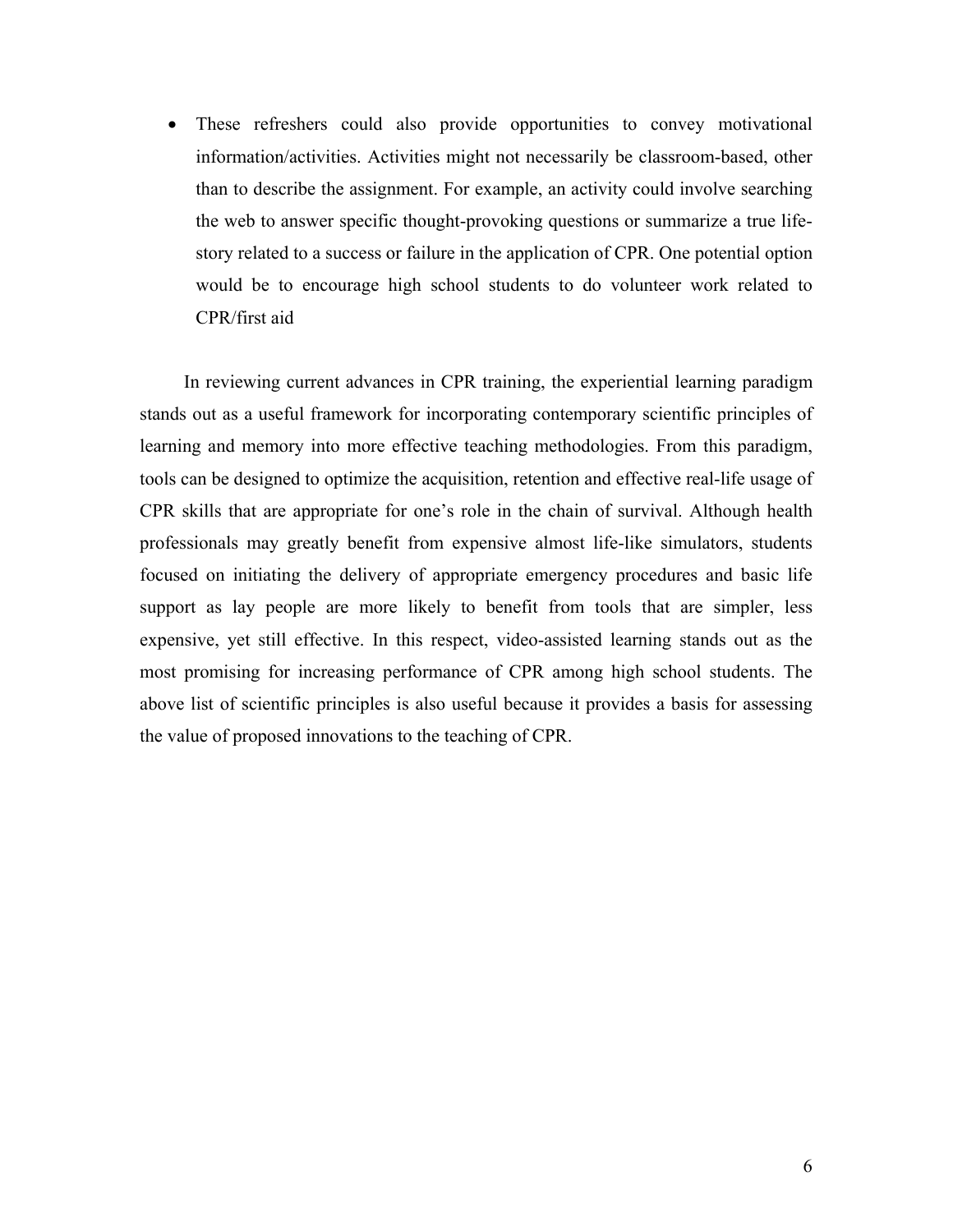### **Introduction**

Extensive research-based evidence supports the notion that lay people play a critical role in increasing survival from cardiac arrest since most incidents take place in the home. It is also clear that the CPR training of adolescents provides a key opportunity to develop an effective long-term training strategy for significantly reducing the impact of cardiac arrest in the home. The key challenge has been to improve CPR training to ensure the quality acquisition of skills, long-term retention of those skills and their effective use in real-life emergency situations. In the aftermath of numerous studies demonstrating the inadequacy of traditional CPR training, new directions in research and application have resulted in rich descriptions of the causal and supporting factors of good skill retention and recall. From these research efforts, new and improved teaching methodologies and tools have already significantly improved the effectiveness of CPR training. Of particular importance is the application of these tools to adolescents in high school settings as part of the standard curriculum. The current review examines the research on CPR training with a focus on retention and use in real-world emergencies. After examining CPR performance data related to traditional teaching methodology and the role of adolescents, key research findings on the cognitive, motivational and social psychological aspects of learning and memory that are key in the design of optimal CPR training programs are discussed. Finally, new CPR training developments are reviewed with respect to their applicability to adolescents in the high school setting.

# **The Evolution of CPR Training and the Key Role of Adolescents in the Chain of Survival**

#### **PRECURSOR TO CPR AND THE BIRTH OF A LIFE-SAVING TECHNIQUE**

The earliest form of artificial respiration was described in the 1800's using *The Silvester Method*. According to this method, the victim is placed on her back, one inhalation-exhalation repetition is accomplished by raising the victim's arms above her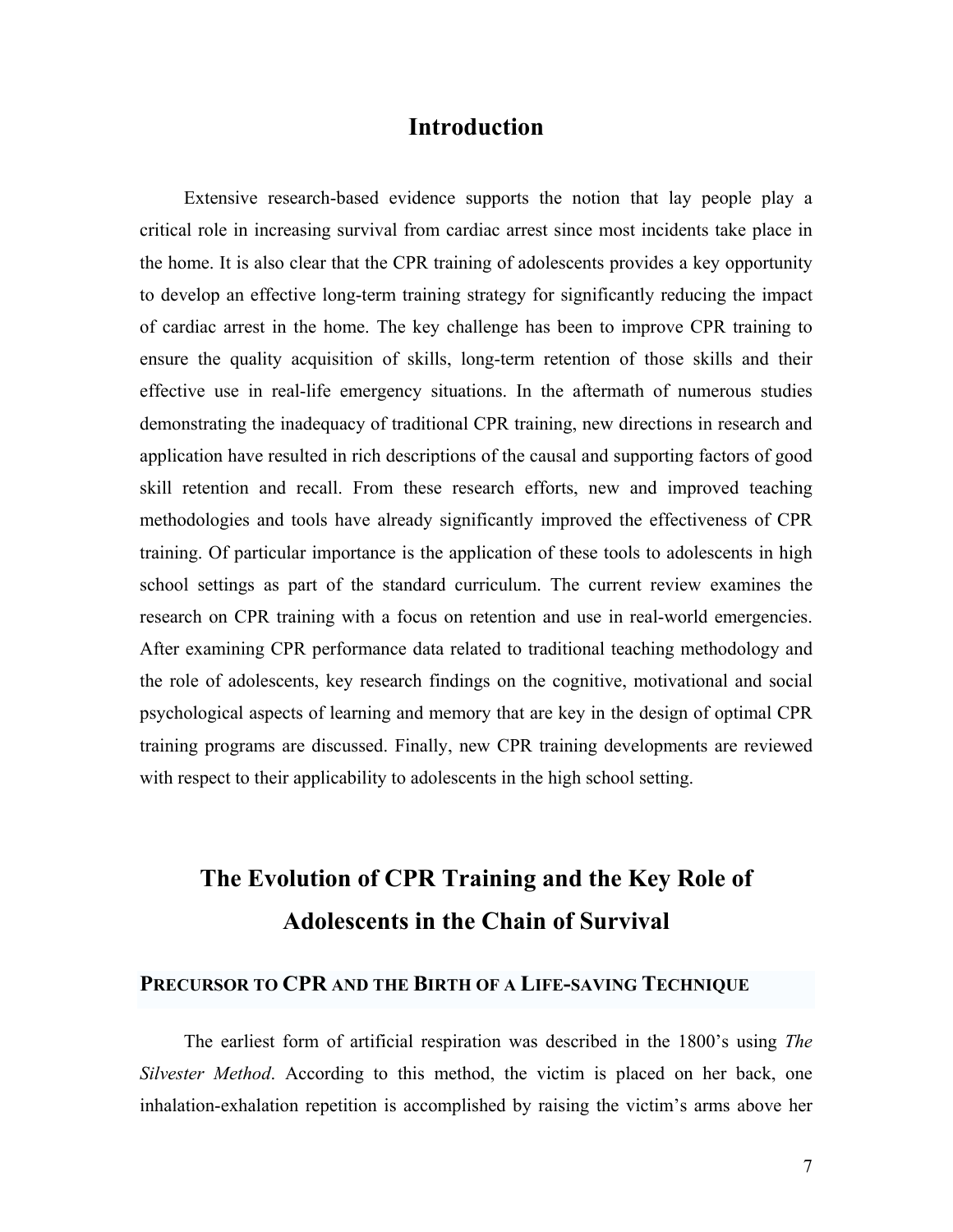head to induce inhalation, and then, pushing on her chest to force exhalation. One repetition is performed every 3 – 4 seconds (Silvester, 1858). In 1911, the *Boy Scout Handbook* described a variation of the Silvester Method where the victim is placed on her stomach rather than her back (Boy Scouts of America, 1911). In 1957, *The ABC of Resuscitation* was written by the medical community in recognition of the importance of formalized training of CPR (De Vita, 2005; Grenvik & Schaefer, 2004). Formalized training became a reality with the advent of Resusci-Anne mannequins in 1961. In 1975, advanced cardiac life support (ACLS) training was developed (Nolan, 2001). By the 1970's, *The ABC of Resuscitation* was used to promote the training of lay people as key actors in increasing the chances of surviving cardiac arrest.

Over the past 30 years, two streams of influence have led to an increasing integration of CPR training into the everyday lay population. While CPR/AED training organizations such as the Red Cross, the American Heart Association, the Heart and Stroke Foundation of Canada and St John's Ambulance have provided training programmes for various target populations, other types of organizations have focused their efforts on devising strategies for integrating CPR and chain of survival training into the fabric of the lay person's everyday life. Of particular importance is the ACT Foundation's success at integrating CPR training into the high school curriculum in several provinces across Canada (www.actfoundation.ca). In so doing, the ACT Foundation has established a powerful mechanism for ensuring the effective and sustained provision of CPR and chain of survival services within the most affected segment of the population, the home environment.

#### **EVOLUTION OF CPR GUIDELINES: INCREASING EFFECTIVENESS**

Since the 1970's, guidelines for CPR training have changed several times. There is now a widespread acceptance that the training of lay persons and medical professionals must be different since their respective roles in the chain of survival differ. In recognition of this fact, the American Heart Association issued a supplement to their journal C*irculation*, in which they outlined changes to the cardiopulmonary resuscitation technique (December, 2005). The new guidelines were agreed upon at the 2005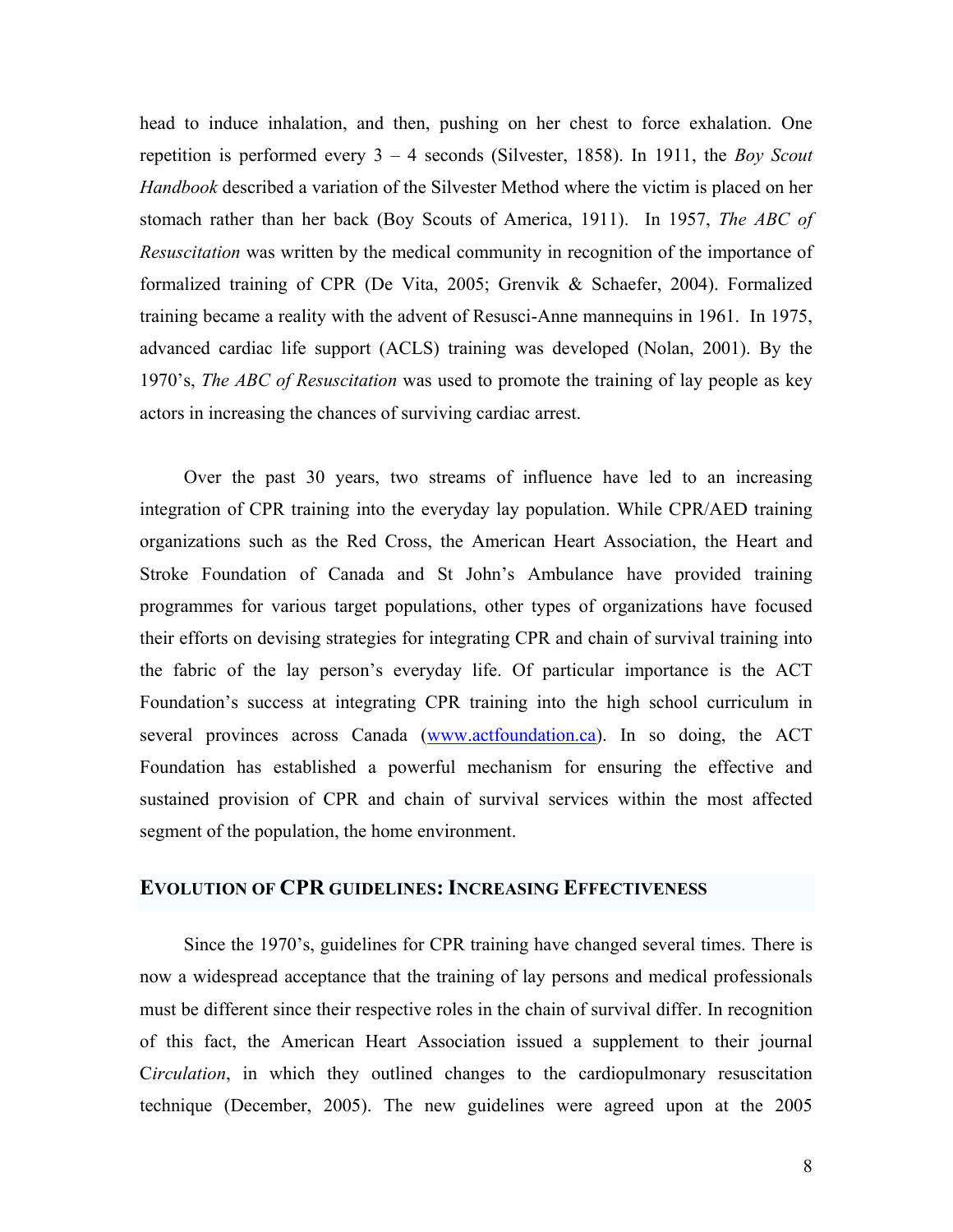International Consensus Conference on Cardiopulmonary Resuscitation and Emergency Cardiovascular Care Science (AHA, 2005a). The primary goal of these changes was to simplify CPR for lay rescuers and healthcare providers alike, and to maximize the potential for early resuscitation (AHA, 2005b). These changes were based on research that showed that lay rescuers were unable to detect a pulse in 40% of the cases, and falsely assumed there was a pulse when there was none in 10% of the cases (AHA, 2005c). Moreover, research also shows that no detrimental health effects occurred as a result of giving CPR when there was a pulse (Wik et al, 1994). As a result, the new CPR guidelines for lay persons focus on signs of circulation by checking for movement, colour and coughing when breaths are administered as the key indicator for commencing CPR chest compressions (Handley & Handley, 1998). In so doing, starting compressions as quickly as possible upon observing signs of an impending cardiac arrest leads to better chances of survival with little chance of serious impact from errors.

#### **ROLE OF LAY PERSONS IN THE SURVIVAL OF CARDIAC ARREST**

#### **Chain of Survival**

On average, less than 10% of people who receive CPR survive (Eisenberg & Safer, 1999; Kette, Sbrojavacca, & Rellini, 1998). After 10 to 15 minutes, extensive brain damage has probably already occurred, so it is critical to keep blood flowing through the brain until qualified medical personnel arrive and can administer Advanced Life Support (ALS). In 1974, the American Heart Association began to recognize the key role of lay people. Being the first at the scene of an incident, the lay person can recognize the warning signs of an impending cardiac arrest, call for emergency help and administer CPR until ALS can be administered (Moser & Gordon, 1974). The helping response by lay people was seen as the first critical step in initiating what was termed, the chain of survival (Master, Dack & Jaffe, 1941). In the subsequent decade, the central role of lay people in increasing survival rates and decreasing the likelihood of brain damage became a central focus of research and application (Newman, 1998). By calling emergency personnel and providing basic life support, lay people provide a key bridge to the provision of advanced life support by qualified health professionals (Newman, 1998).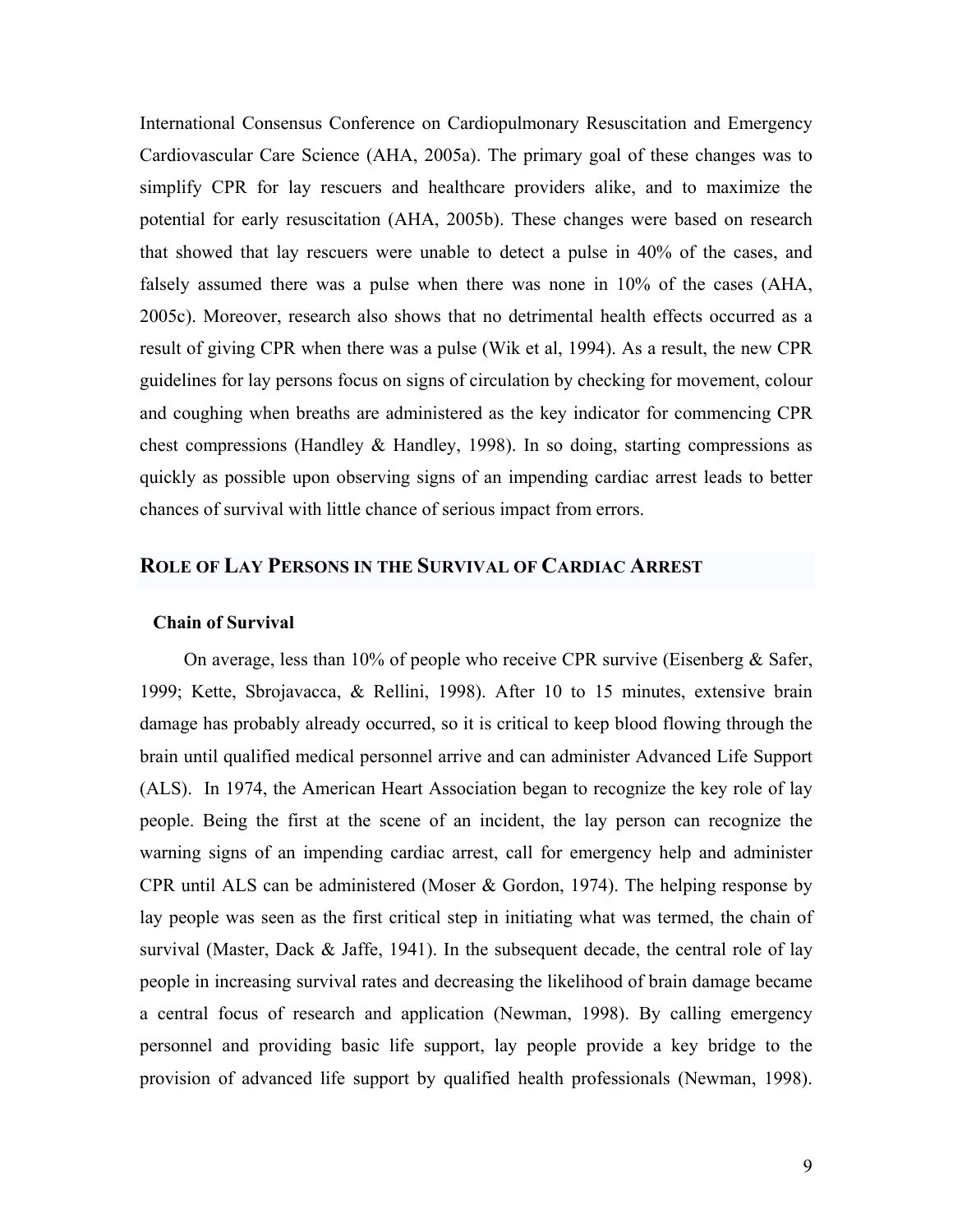Early recognition is essential because it increases the chances of intercepting an emergency when it is most manageable.

#### **Impact of Lay Person CPR on Survival Rates**

Extensive research from studies on survival rates and quality of life show that the presence of a bystander who initiates the chain of survival on the earliest signs of cardiac arrest and administers CPR improves the survival rate of victims of cardiac arrest, delays neurological damage, and increases the number of hospital discharges (Liberman et al., 2000; Stiell et al, 2003). In fact, no CPR results in the lowest survival rate (Cerebral Resuscitation Study Group, 1989). Bystander intervention has been found to increase survival rates at least fourfold by increasing the window of opportunity for effective emergency intervention by medical personnel (Cummings & Eisenberg, 1985; Cummings, Thompson, Hallstrom & Cobb, 1979). A review of 16 studies in the USA and Europe showed that early bystander CPR made a positive contribution to survival with odds ratios up to 11.5, meaning that recipients of CPR were 11.5 times *more likely* to survive a cardiac arrest (Cummins, Ornato, Thies & Pepe, 1991). Brison, Davidson, Dreyer, et al (1992) found that the chances of survival after out-of-hospital cardiac arrest increased by 10.8% with bystander CPR as opposed to only 3.4% when a firefighter or police officer started CPR. Wik, Kramer-Johansen, Myklebust et al (1994) found that hospital discharge rates after 'good' bystander CPR (23%) were significantly better than after 'no' or inadequate bystander CPR (6%). A comparison of cities with and without CPR training for lay people provides a telling story.

More recent studies have confirmed the positive impact that bystander CPR has on survival rates. For example, in cities where CPR training for lay people is actively promoted, e.g. Seattle, survival rates are about 45%. Cities with little training for lay people, e.g. Atlanta, have much lower survival rates averaging about 3% (McNally, Kellerman & Park, 2007). In a prospective observational study of medical emergencies involving cardiac arrest, Citerio et al (2002) found that bystander CPR lead to a survivor rate of about 15% compared to 5% of victims without CPR. A large-scale analysis was conducted of data from nearly 5,300 cardiac arrest victims covering the time span from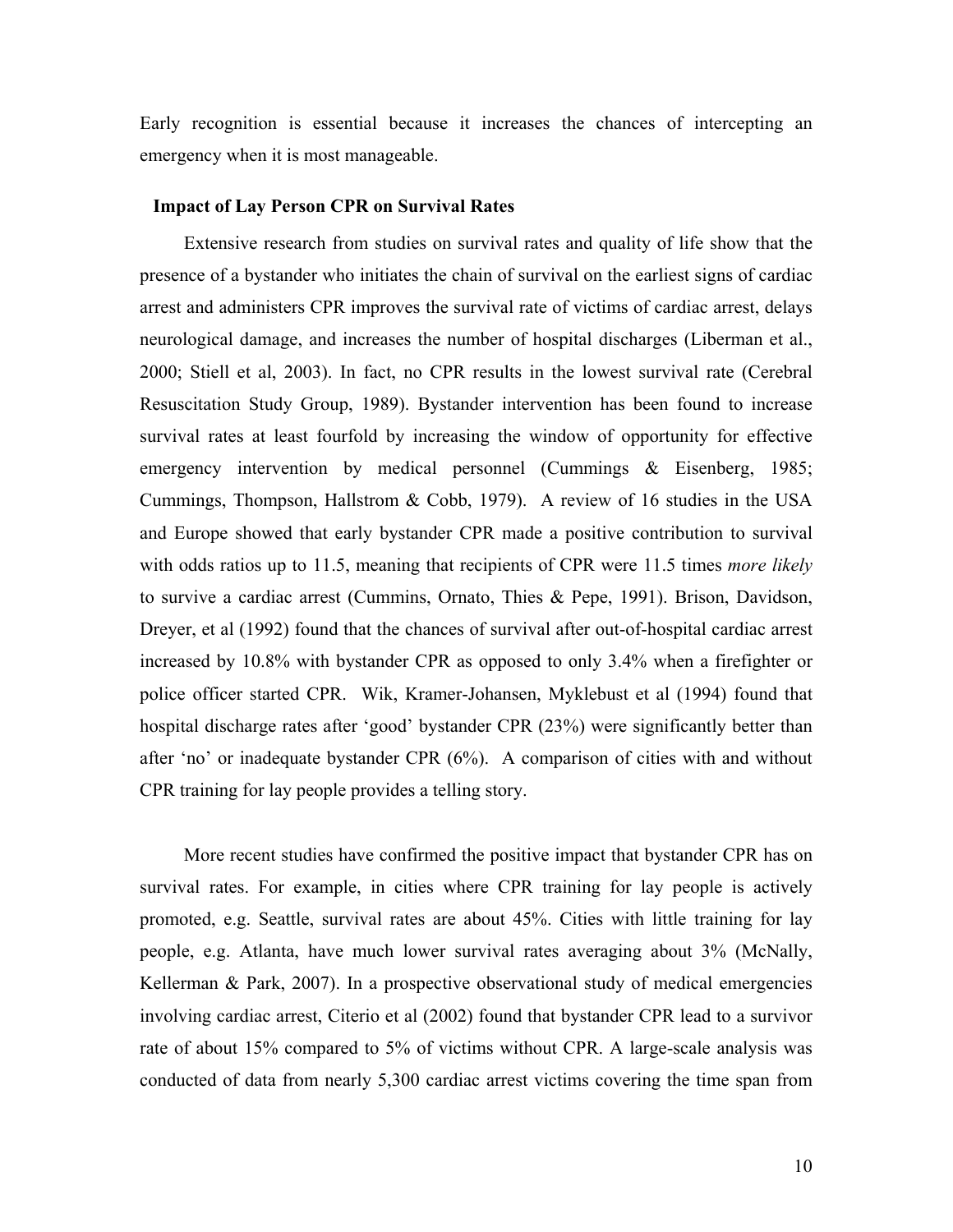1995 to 2002, from four provincial health databases, including OPALS, the largest prospective database on cardiac arrest known worldwide (Vaillancourt & Stiell, 2004). Results indicated that bystander CPR administered to victims of cardiac arrest increased survival rates from a range of 4% to 9% without bystander CPR to a range of 13% to 16% with bystander CPR.

In a separate analysis of OPALS data, Stiell et al (2004) found that victims of cardiac arrest who had received bystander CPR were more than three times as likely to survive, than those that did not receive bystander CPR, even when advanced cardiac life support was administered. In a study of the quality of life of survivors of cardiac arrest in 20 different communities, Stiell et al (2003) found that survivors of cardiac arrest who had received bystander CPR at the time of the incident were twice as likely as survivors without bystander CPR to have a very good quality of life one year after the incident. Quality of life was measured using a standardized interview instrument that assesses eight dimensions of health including vision, hearing, speech, mobility, dexterity, emotion, cognition and pain. The measurement method for these dimensions was based on extensive research from the decision-making literature in cognitive psychology. The instrument has been shown to have high reliability and validity in several populations (see Stiell et al, 2003).

In addition, research suggests that administering CPR incorrectly does not result in corollary health damage to victims. For example, Van Hoeyweghen, Bossaert, Mullie et al (1993) found that poorly performed CPR by bystanders had no negative health effects compared to cases which had not received CPR at all. Unfortunately, most victims of cardiac arrest do not receive CPR, and, as a result, most people who would otherwise survive cardiac arrest, die or experience brain damage while waiting for advanced life support (Becker, Ostrander, Barrett, & Kondos, 1991; Eisenberg, Horwood, Cummins et al, 1990).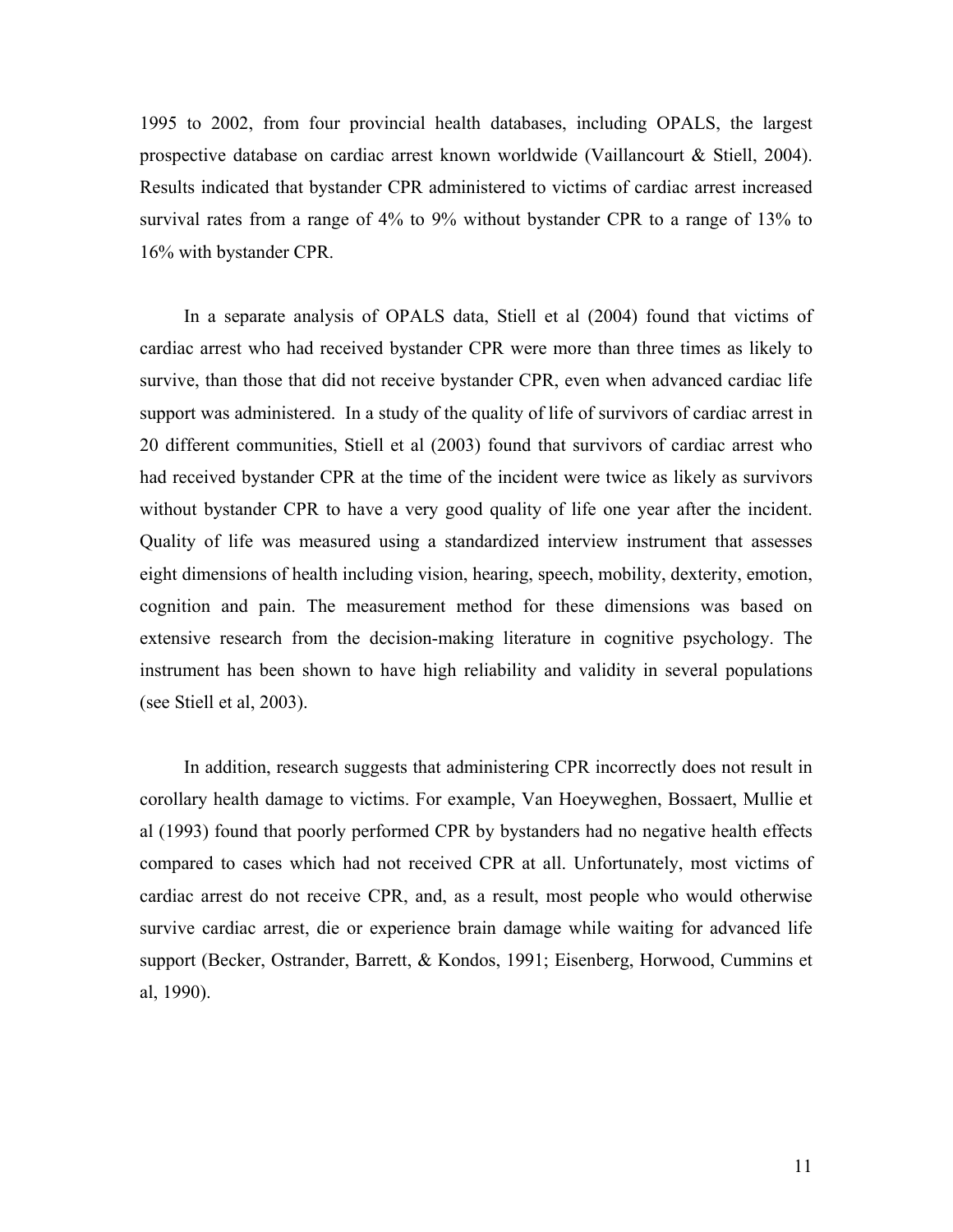#### **KEY ROLE OF ADOLESCENTS IN THE CHAIN OF SURVIVAL**

#### **The place of Adolescents in the Chain of Survival**

Studies suggest that between 75% and 85% of cardiac arrests take place in the home (Becker, Ostrander, Barrett, & Kondos, 1991; Eisenberg, Horwood, Cummins, et al, 1990; Gallagher, Lombardi & Gennis, 1995; Litwin, Eisenberg, Hallstrom & Cummins, 1987; Lombardi, Gallagher, & Gennis, 1994; Vaillancourt & Stiell, 2004). Approximately 50% of those suffering from cardiac arrest die before reaching a hospital (Christenson, Solimano, Williams, et al, 1993). Although this speaks to the importance of training family members in CPR skills, the initial question of devising a strategy for increasing the CPR skill-level in that cross-section of society was a complex one. Older adults were the most likely to witness a cardiac arrest (Goldberg, Gore, Love et al, 1984) and most of the people who took CPR training at the time were in their twenties and thirties and did so as an extra-curricular activity. The volunteer nature of CPR training, its cost, as well as time constraints and inconvenience made it difficult to substantially increase the training rate (Brennan, 1989; Brennan, 1991; Brennan & Braslow, 1998; Pane, 1987).

Early studies demonstrated that students could effectively learn, remember and apply CPR skills. It became apparent that incorporating CPR training into the school curriculum would provide the most efficient and effective means of increasing the presence of CPR skills in the home (Liberman et al, 2000). Mandatory teaching of CPR to high school students not only ensures a high percentage of trained people that can tend to cardiac victims in the home, it also promotes continuity of the motivation to learn CPR into the next generation. As adolescents age they will eventually carry into their home environment not only life-saving skills, but also the motivation to promote CPR training to their family members and friends (Cummins, Ornato et al, 1991). Training adolescents also improves the skill base of lay people in general and, therefore, the chances that a bystander will be able to assist a person suffering from cardiac arrest in public (Brennan & Braslow, 1998). As a long-term strategy, teaching CPR in schools addresses several issues: (1) need to train a large percentage of the population most at risk; (2) sustains the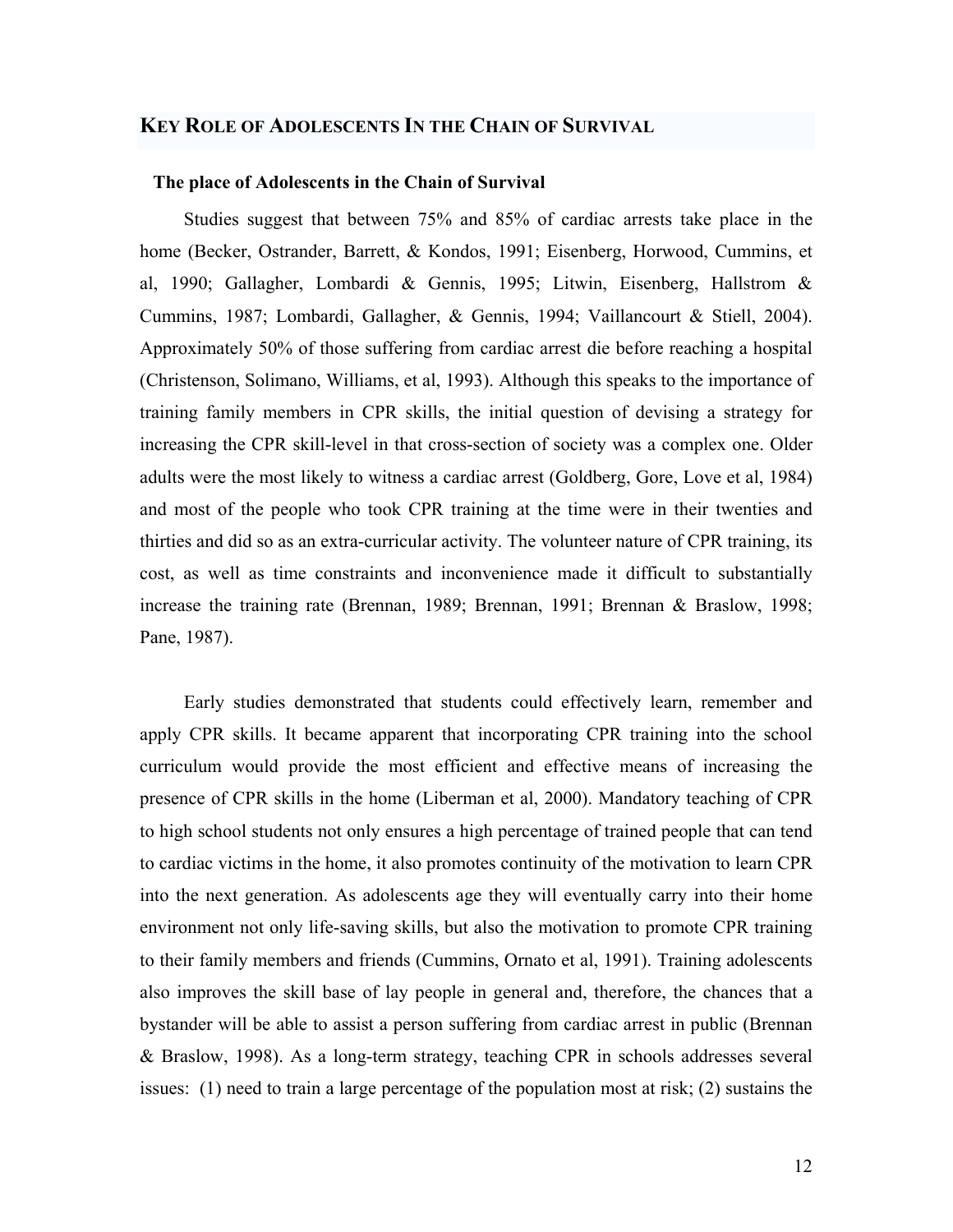training rate in the long-run; (3) trains individuals that have a high probability of influencing others to take CPR; (4) has a high return for investment because the funds provided are spent directly on training of people who will impact the target cross-section of society most at risk of death and brain damage from cardiac arrest (Cummings, Ornato et al, 1991). CPR training in schools has become a common practice over the last decade. For example, CPR is taught to students in England and the UK (Frederick, Bixby, Orzel et al, 2002), in Italy (Rosafio, Cichella, Vetrugno et al, 2001), in Canada and in the United States (Liberman et al, 2000).

#### **Research on CPR Among Children and Adolescents**

Research into the acquisition, retention and use of CPR skills by children and adolescents has been receiving increasing attention in the past decade. The following studies demonstrate the viability of training students to be effective members of the chain of survival.

#### **1. UK and Europe**

Frederick et al (2002) studied the retention of sequencing and assessment skills of Basic Life Support (BLS) at a 5 month follow-up in 1,292 students, aged  $10 - 11$ , in the UK and Europe after initial training using The Injury Minimization Programme for Schools (IMPS). This study also investigated the impact of simplifying the requirements for correct CPR by removing the need to determine the presence of a pulse. Half of the students received CPR training (I: intervention group) and half did not (C: control group). Training took 1 hour and 10 minutes, was taught using the 1997 Guidelines from the European Resuscitation Council, and included a combination of traditional teaching and experiential learning. Just over half the time was spent on teaching sequence and skills. They used a mnemonic 123ABC as a jingle to help learning and memory. About 43% of the session was spent practicing on mannequins and role-playing. There were two trainers per class and for an average of 14 children per class (ratio impacts the trainer's ability to monitor, correct errors and reinforce what is being done right). Children were tested with small portable mannequins only once at follow-up. It was felt that a pre-test at the onset of the study would have contaminated the results and that it would have been unethical to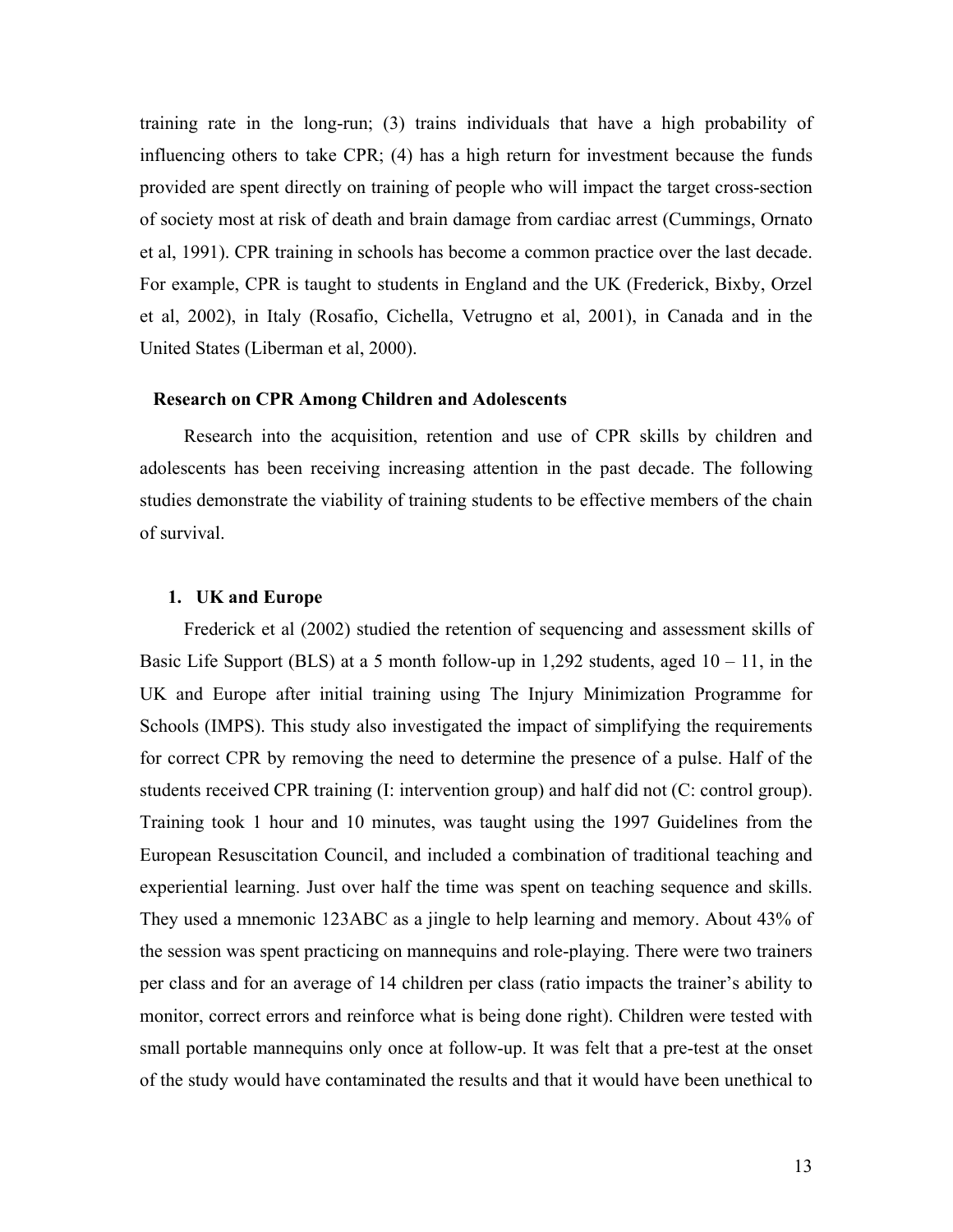test the controls at pre-test without then showing them the correct procedure. Children were tested without warning to prevent uncontrolled revision.

A number of key results emerged. At 5-month follow-up, the intervention group was significantly better than the controls in almost all areas of BLS suggesting significant retention. There was a large increase in the percentage of correct CPR sequences for the intervention group but not the controls, when the carotid check was not required (24% versus 2%). The use of strict guidelines resulted in equivalent results for intervention and controls (1% versus 0%) suggesting that inclusion of the carotid check in research studies leads to results that misleadingly suggest dismal retention of CPR skills. The Resuscitation Council (Handley & Handley, 1998) has suggested moving away from carotid check as a sign of cardiac arrest, towards signs of circulation by checking for movement, colour and coughing when breaths are administered.

One threat to reliability, however, comes from the fact that assessors were not blind to intervention versus control participants. As a result, their assessment of skill level at follow-up could have been impacted by bias. In addition, the lack of a test at training time for the Intervention group precludes a determination of actual retention since there is no baseline against which to compare follow-up performance. This criticism is mitigated by the fact there was a control group. A control group can reasonably be interpreted as the performance level one would have had if one had completely forgotten initial training.

The current results suggest that the previous emphasis on carotid check resulted in an underestimation of truly useful BLS administrations. The simplification of the process may also lead to improved acquisition and retention of the procedure as suggested by research. For example, adults find the full 8-step process difficult to learn and hard to remember (Chamberlain & Hazinski, 2005; Moser, 1992). Handler and Handler (1998) recommended that the sequence be reduced to four steps and that material in general be revised and simplified to improve acquisition. From a cognitive perspective, the change in guidelines has resulted in an elimination of unnecessary information from the training methodology, thus supporting the learner in focusing attention on key skills.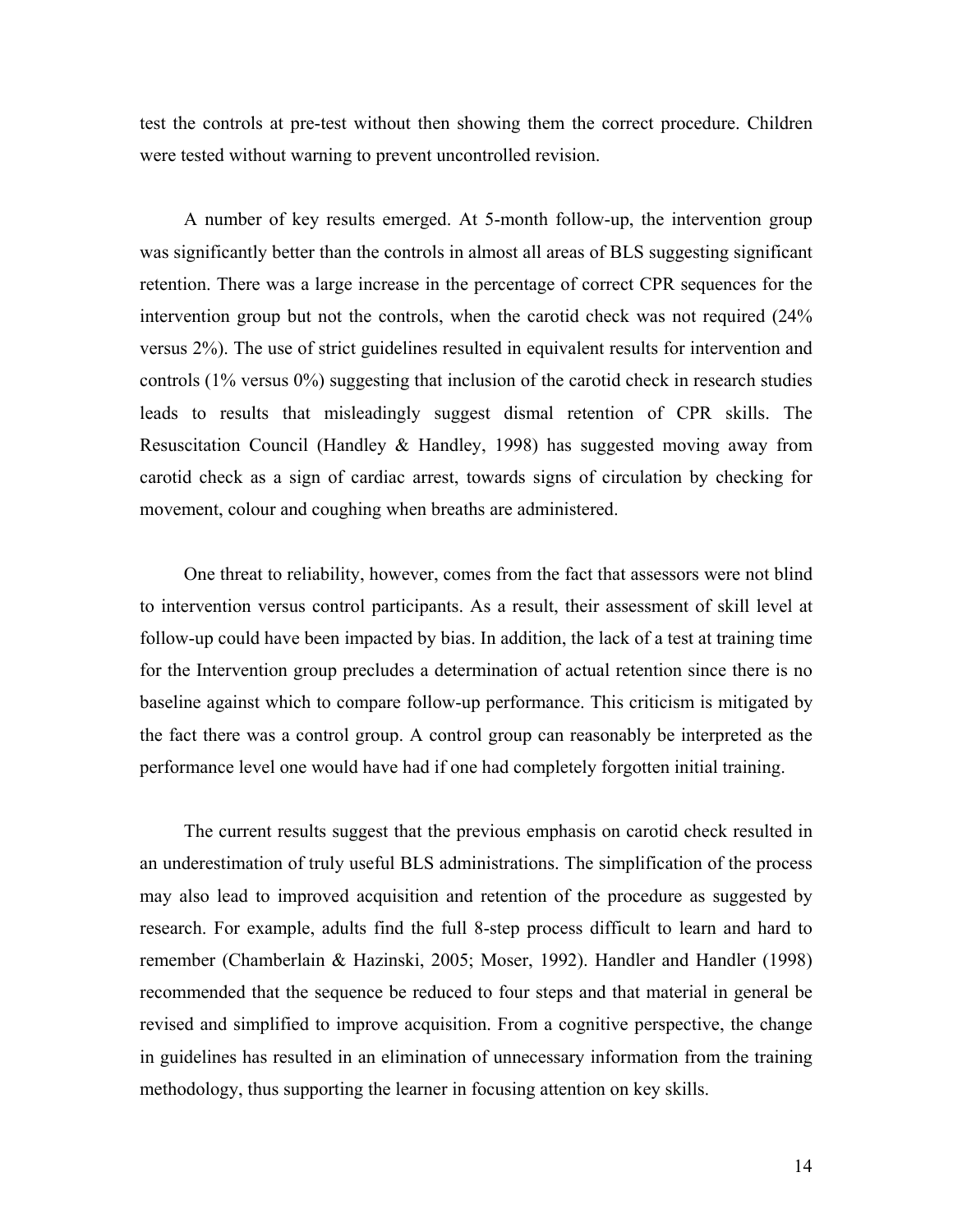The high skills and knowledge retention rates of children in this study speaks to the effectiveness of the BLS sequence and assessment. Of note is the increased emphasis on the practical application of skills that has become a focus in recent years (discussed later in this paper). Of note, is that children aged 10-11 acquire, retain and recall BLS sequence and skills when the process is simplified to focus on target skills. Replacing the pulse check with signs of circulation also makes the decision to administer CPR in the real life situation easier because it is less dependent on the identification of signs that are difficult to reliably assess, even for professionals. The demonstration in this study that BLS training can be significantly shorter (about 1 hour) than that previously thought, makes the incorporation of CPR into the school curriculum more feasible, and still results in significant retention of CPR skills over several months.

#### **2. CEGEP in Quebec**

Liberman et al (2000) conducted a study for the main purpose of making recommendations on the feasibility, efficacy and viability of implementing a CPR training program for students in the CEGEP system (junior college) in the province of Quebec. More generally, they were interested in making evidence-based statements about CPR training in high school students as a whole. The study was motivated by a growing belief in the research and teaching communities that training students in CPR would dramatically increase public awareness and interest in CPR, as well as the base skill level of CPR in the general population. More specifically, the study investigated the effectiveness of different course designs and teaching methodologies in order to illuminate one of the key concerns of the day, i.e. how to optimize retention of CPR skills in an efficient manner. "The hypothesis tested was that shorter and non-traditional methods of BLS CPR instruction could be equal to or better than the traditional, 4-h Heart Saver course, which is currently being taught at a sub-optimal rate to the public throughout North America" (Liberman et al, 2000).

CEGEP students were randomly assigned to one of four conditions, each representing a different combination of class length, type of instruction and amount of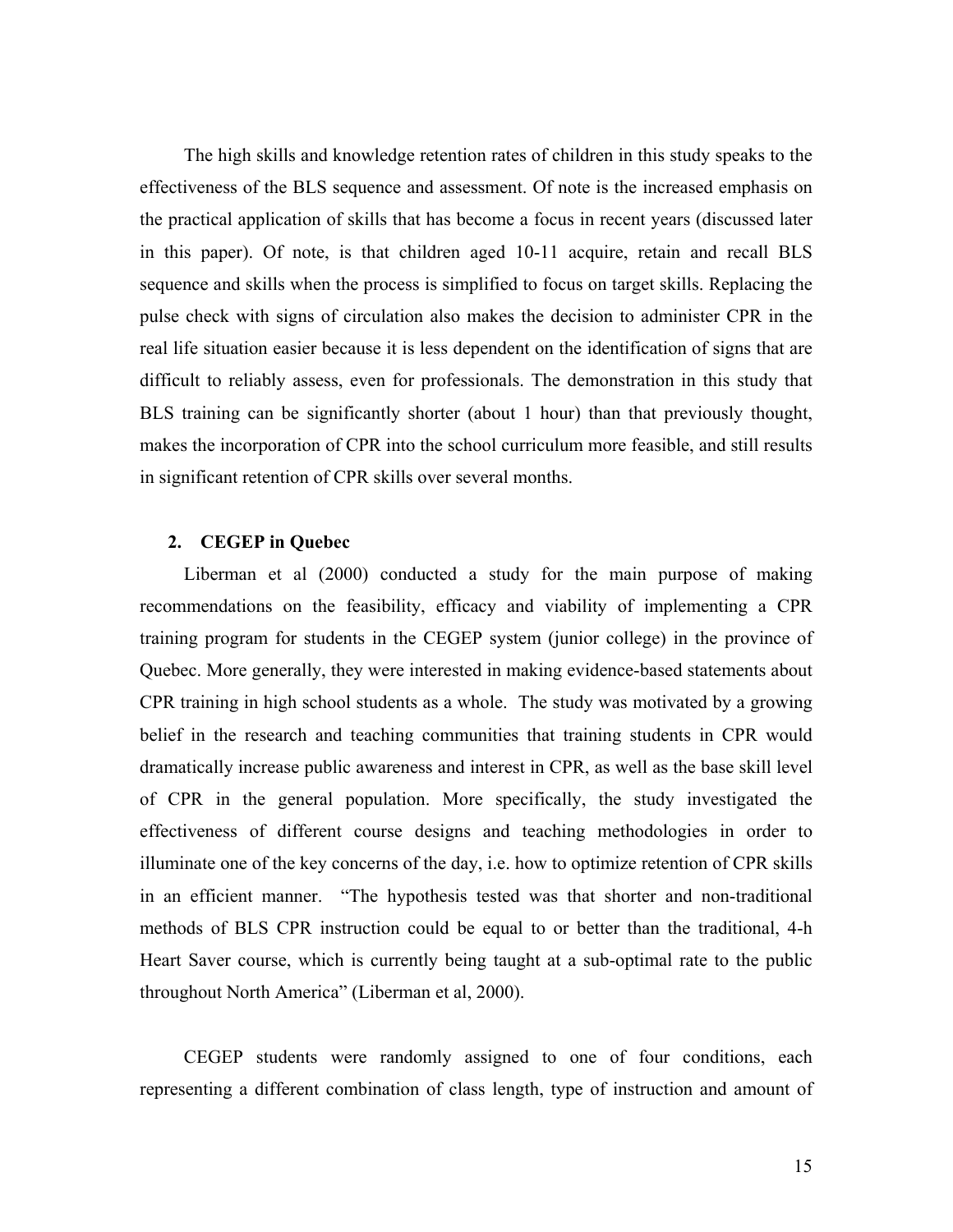practice. Here is a simplified description of the study's design. The control group was given the standard 4-hour course with the instruction and practice component as recommended by the Heart and Stroke Foundation of Canada. One comparison group was given a two-hour training session that consisted of practice only with no lessons. A second comparison group was given an 11-minute CPR video. Students were allowed to watch and practice with the video for as long, and as often as they wished, but without a teacher i.e. no instructions or feedback. This second comparison group used cardboard mannequins and were allowed to take their mannequins and videos home and practice at their leisure. The other group used standard mannequins.

Students were tested on two occasions, once right after training at the beginning of the semester, and then again at the end of semester (17 weeks later) using a computerized mannequin (Laerdal Skillmeter Resusci Anne). The mannequin was programmed to exhibit a specific sequence of realistic behaviours e.g. initial breathlessness followed by a pulse in both carotids after CPR. Test sessions were videotaped in order to analyze the sequence and reasons for test errors. All three groups performed equally well in the rate of correct compressions and ventilations at initial and follow-up test sessions. Although the video and practice-only groups did better than the traditional group at using the ABC sequence at initial testing, by the end of the semester all groups faired equally well. These results suggest that using video-based CPR learning and a cardboard mannequin without instructor results in acquisition and retention of CPR skills over a 17 week period that are comparable to that obtained through the conventional 4-hr Heart Saver course or the 2-hr version of the Heart Saver program with practice component only. One criticism of this study is that it did not control for practice during the delay between the two testing sessions. Replication of these results with larger sample sizes would also help confirm whether the different teaching methodologies have equivalent impacts.

This study provides evidence that students can effectively learn and retain CPR skills and that the video/cardboard-mannequin method may provide a cost-effective means of teaching CPR to students. The authors make the case that in 1997, 33,245 persons were certified or recertified in 'Heart Saver' CPR in Quebec. If CPR training was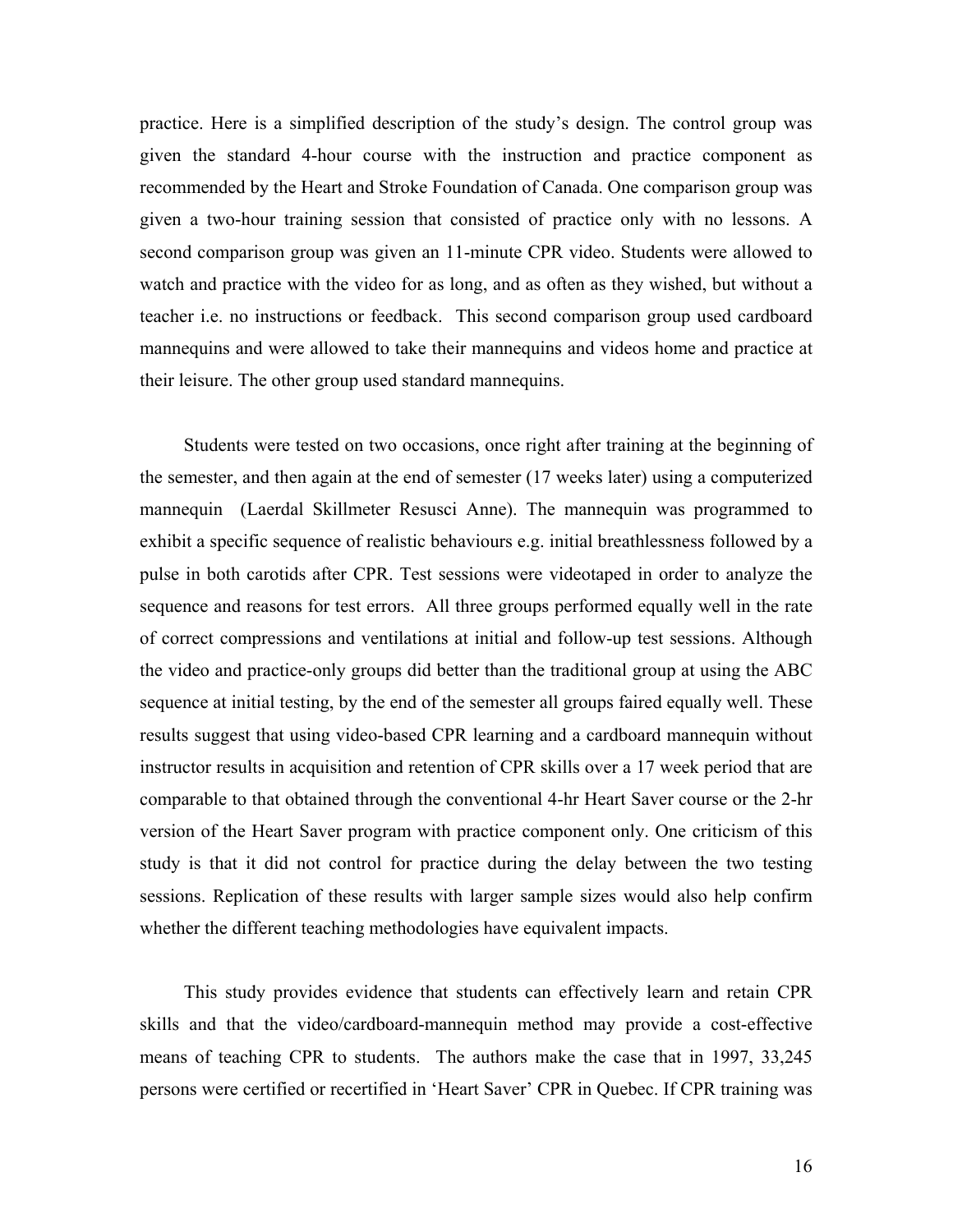to be implemented in all CEGEPs, over seven times the number of people would be certified in CPR each year in Quebec, increasing the number of trained lay persons in Quebec from 33,000 to nearly 300,000.

#### **3. Comparison of Adolescents and Police**

Rosafio, Cichella, Vetrugno et al (2001) compared 209 law enforcement officers and 393 high school students, aged 17-18 years old, on the acquisition and retention of BLS steps and CPR skills. All participants were initially trained until they passed AHA guidelines using the standard AHA program i.e. 2 hours of theory followed by 2 hours of practice on a mannequin. Retention of the ABC sequence and CPR steps were assessed two months after training using a questionnaire. There was no assessment of actual skills. Over two thirds of the participants responded to the questionnaire. Results indicated that students were significantly better at recalling steps correctly (18% versus 4%). These results parallel a previous study of real-world cardiac incidents (Brison, Davidson, Dreyer, et al, 1992) that found that the chances of survival after out-of-hospital cardiac arrest increased by 10.8% with bystander CPR as opposed to only 3.4% when a firefighter or police officer started CPR. These results indicate that students are able to learn and retain information about the correct CPR sequence. The value of using a survey assessment lays in the ability to evaluate information recall about the CPR sequence in a large sample size. In this case about 400 of the original 600 people initially trained responded to the survey.

A future study could enhance these findings by matching the evaluation method to the method of learning i.e. assess participants while they are performing CPR. As will be discussed later in the section on Learning and Memory, recall for a procedural task is better when the context of the test session matches the context of the learning session. Having said this, survey and experimental methodologies are both important because they provide complimentary information. The former provides a better understanding of the generality of CPR retention in the population of interest, while the latter provides a deeper understanding of how the populations differ.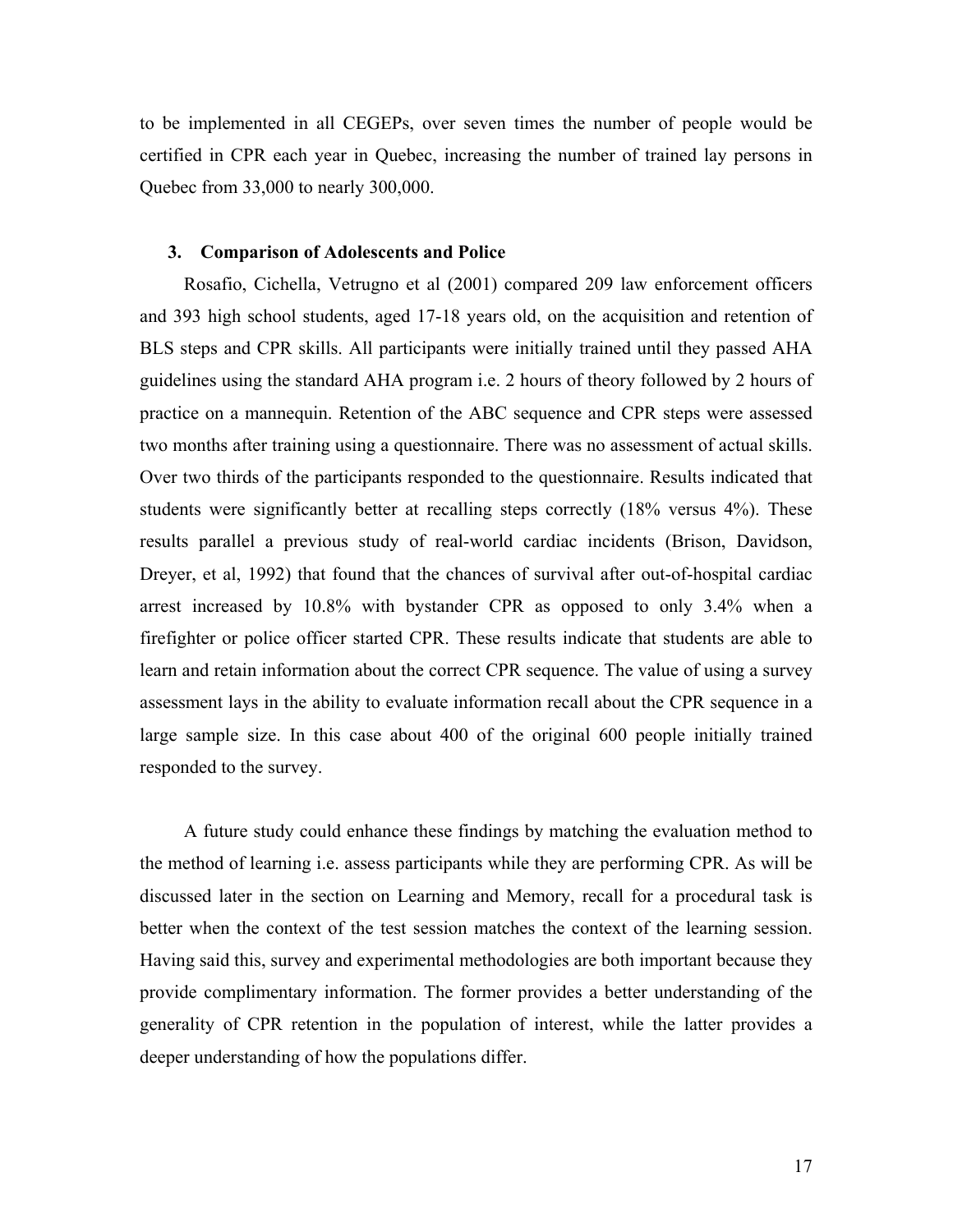#### **4. Undergraduate Students**

Ward et al (1997) conducted a study with undergraduate students in order to create a simplified checklist for lay persons to use in emergency situations. A short checklist and a long checklist were used as part of a test for acquisition right after training and then again for retention two months later. There was also a control group with no checklist. Participants were tested on actual CPR skills using a computerized mannequin. All three groups performed equally well at training suggesting that training successfully resulted in equivalent acquisition of CPR skills. Equivalency of baseline performance is important methodological success because it allows for valid group comparisons at follow-up. At follow-up, the long checklist group did significantly better than either the short checklist or no checklist groups on all steps of the procedure suggesting that the complexity of the standard CPR sequence leads to rapid forgetting. There were no differences between the short checklist and the no checklist conditions. For example, 89% of the long checklist students remembered to call 911 compared to only 50% of either the short checklist or the no checklist conditions. Although there was no significant difference among the groups in the proportion of correct compressions and ventilations, the long checklist group did perform significantly better than the other groups on the compression to ventilation ratio (84% versus 62%, 70%). Although the authors conclude that the checklist would help improve performance of lay persons, an alternative and perhaps more useful conclusion is that the results point to the importance of simplifying the CPR instructions for students and lay persons in general. This issue has received considerable attention in recent years, and has resulted in a simplified process based on the finding that teaching methodologies can map to the role that learners play (lay versus expert) but still result in significant health benefits (AHA, 2005). This issue is discussed later in this paper.

#### **5. Other Studies**

Connolly, Toner, Connolly, & McCluskey (2007) administered CPR training tailored to 10-12 year old students and found significant retention even when tested 6 months after initial training. Kelley, Richman, and Ewy (2006) studied acquisition and retention of CPR and automated external defibrillator (AED) among students in Grade 8. They found that about 88% of students were proficient at initial training and 84% at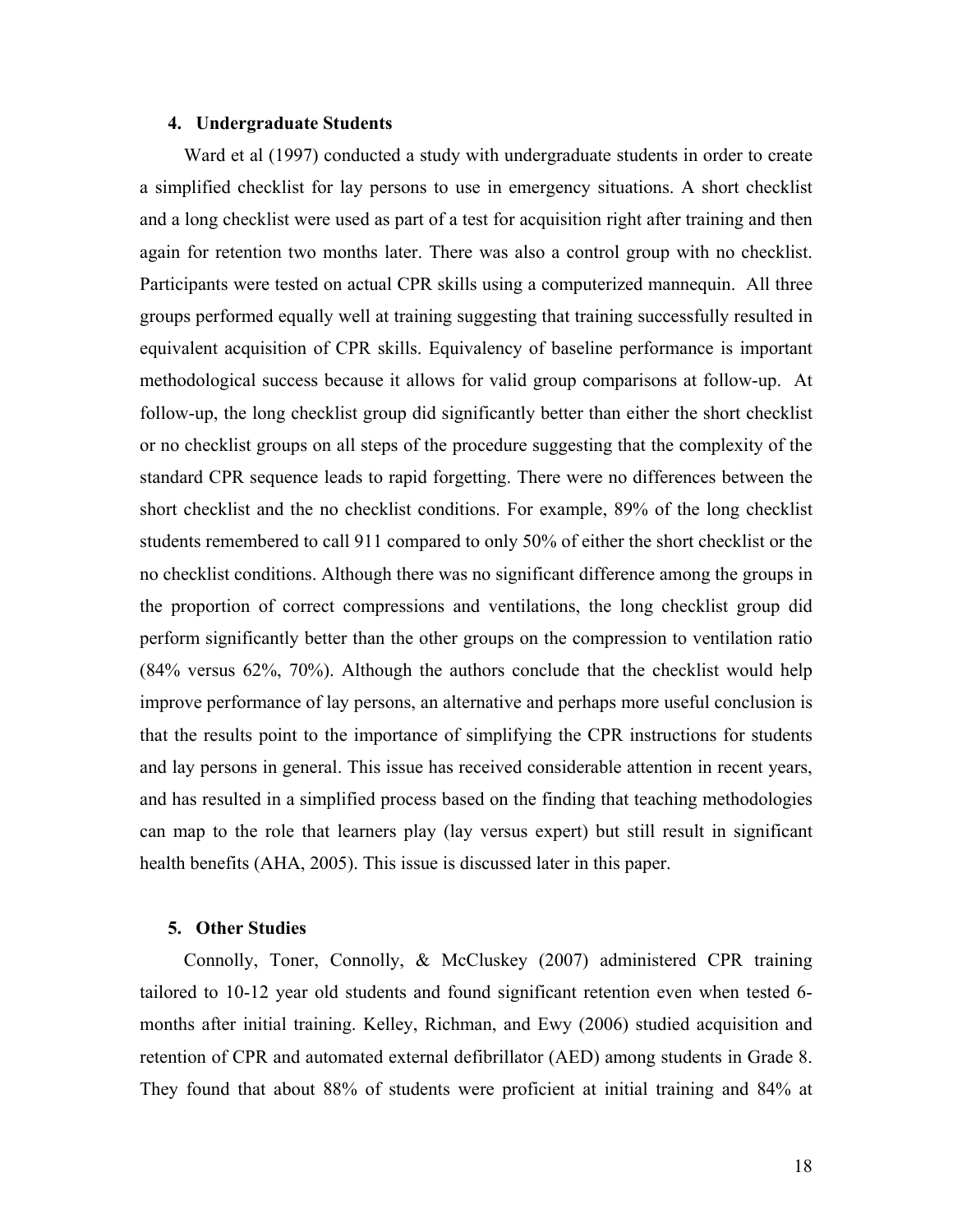follow-up four weeks later. Mock adult cardiac arrest scenarios were used to test actual skill levels. Vanderschmidt (1975) showed that high school students could learn and retain the practical skills involved in CPR even after extended delays. Students were tested three months after training and, confirming other studies, showed little loss of memory for ventilation and compression skills, but poor retention for assessment procedure that precedes CPR i.e. open airway, vital signs. Even 15 months after the initial training the results paralleled exactly the results for the three month test (Vanderschmidt, 1976). However, of critical importance for teaching methodology, it was also found that variability in CPR performance was related to the skill level of their school teachers. As will be discussed later in this paper, modifying the standard CPR teaching methodology to ensure more consistent learning is a critical aspect of improving acquisition and retention.

In an exploration of age effects, Lester at al (1996) found that children as young as 11 years of age are capable of learning CPR; however deterioration in skill levels occurs rapidly for children that are 11 years of age. Recently, Jones, Whitfield, Colquhoun, et al (2007) provided a more detailed examination of age-related differences in the ability to learn CPR. They found that children aged 9 to 10 were able to perform compressions to the recommended guidelines, but only the 13 to 14 year olds performed as well as adults. The ability to apply the correct rate and hand position was the same regardless of age. Similarly, Van Kersschaver, et al. (1989) showed that BLS skills were performed better as the age of the adolescent increased.

#### **POOR RETENTION OF CPR SKILLS**

Thirty-five studies between 1975 and 1996 showed poor retention of compressions, ventilations and the sequencing of steps in lay persons trained in CPR suggesting that standard training practices are not optimal (Berden, 1994; Brennan & Braslow, 1995; Handley & Handley, 1998; Kalmthout, 1985; Kaye et al, 1991; Morgan et al, 1996; Nelson et al, 1984; Sefrin et al, 1994; Ward et al, 1997; Weaver, 1979; Wilson et al, 1983). In a large survey of lay people trained in CPR, Celenza, Gennat, O'Brien et al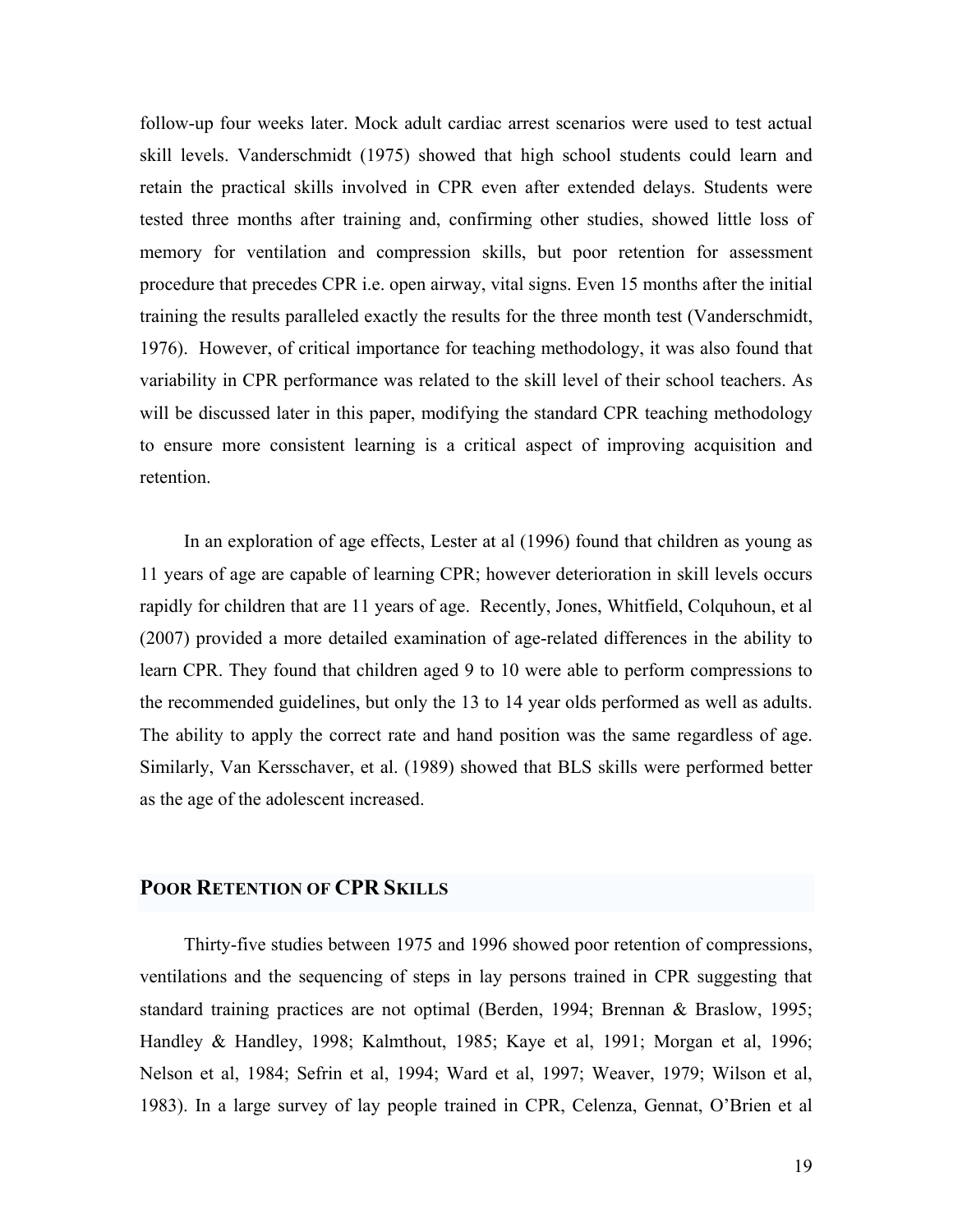(2002) found that number of times a person had been trained was a more important predictor of retention than time elapsed since training. Time lag since training varied from less than one year up to more than five years. Of particular relevance is the finding that theoretical knowledge was not a good predictor of retention. Impaired retention impacts the chain of survival both in terms of the ability to apply CPR, and more generally, in terms of initiating and maintaining the steps in the chain of survival necessary to ensure that the victim survives until professional emergency help arrives. Both skills are necessary for increasing survival rates and minimizing brain damage.

Kaye et al (1991) and Ward et al (1996) came to similar conclusions suggesting that poor retention is due to long lectures, inconsistent information by trainers and little practice time. Additionally, Brennen and Braslow (1995) found that (1) many basic errors were left uncorrected by trainers, (2) trainees did not provide feedback to each other, and, (3) trainees were massively overconfident compared to actual performance levels. Early attempts had previously been made to standardize the information presented to learners by using computers and videos (Kaye et al, 1993), modifications of the teaching methodology (Plank et al, 1989), and self-paced instructions (Friesen & Stotts, 1984). However, these efforts remained ineffective (Friesen & Stotts, 1984; Kaye, Montgomery, Hon et al, 1983; Plank & Steinke, 1989). The root cause of inadequacies in the teaching methodology and its impacts on acquisition and retention were not yet well understood. A more recent and thorough analysis of reasons for poor findings on retention of skills and knowledge (Braslow et al, 1997) identified 12 common problems with traditional CPR instruction for lay persons that followed the pre-2005 CPR guidelines. This analysis provided an important catalyst for the re-examination of teaching methodology. Issues included:

- Problems with traditional CPR instruction for lay persons
- Logistical obstacles associated with class room learning (e.g. travel time and inconvenience)
- Psychological barriers and distractions to learning in a classroom environment (e.g. learning and performance anxiety, unfamiliar setting)
- Mismatch of participants' expectations and actual course content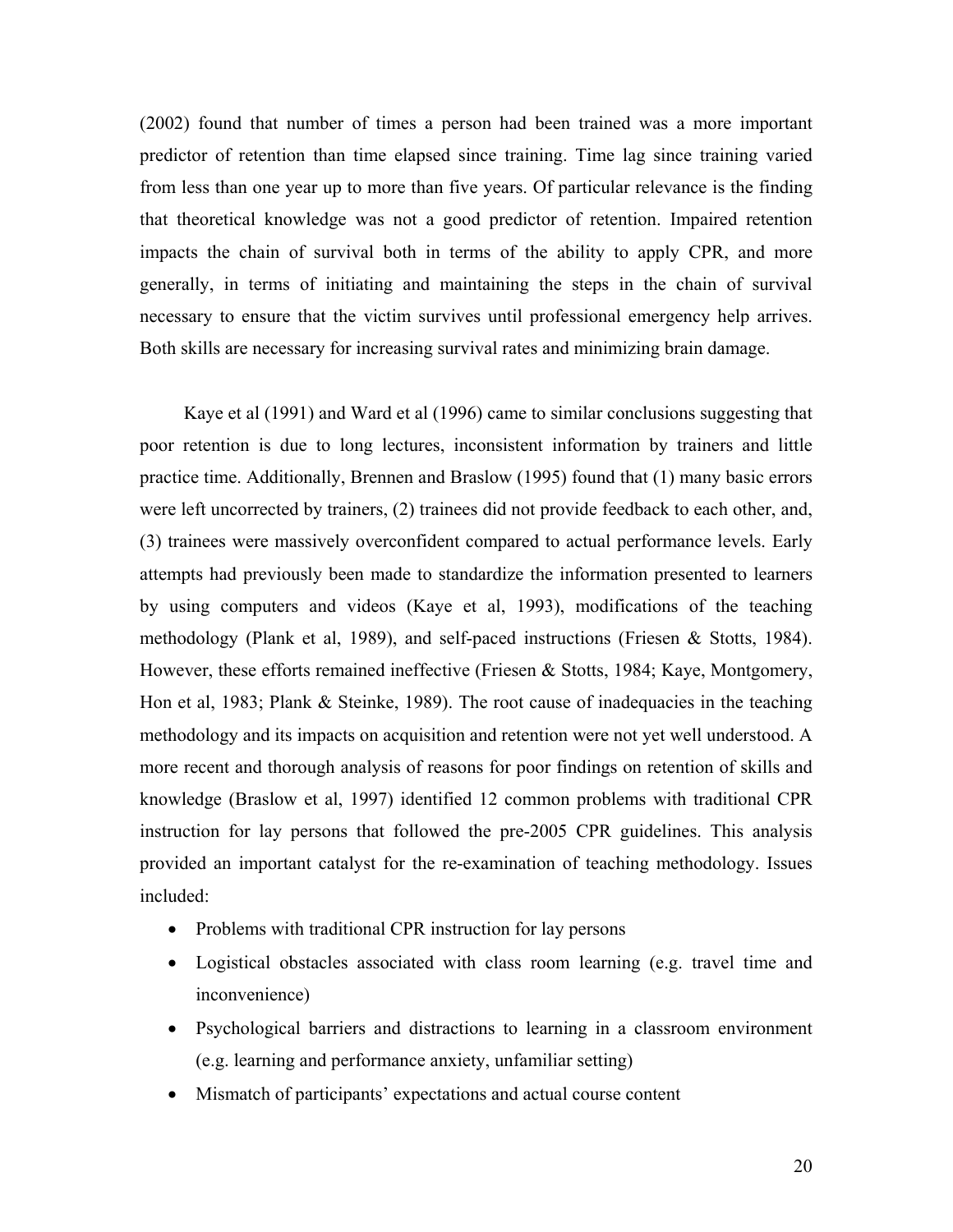- Use of non-lay person (medical) terms and language during CPR instruction (e.g. airway, circulation)
- Significant delay between instruction of detailed skill sequences and opportunity for mannequin practice
- Limited time for mannequin practice
- Course content unrelated to performance of CPR
- Problems with skill performance and retention
- Lack of step-by-step direct instruction in mastering skills
- Problems with instructor competence
- Lack of meaningful supervision and feedback by instructors
- Fear of performance in a real situation due to skill complexity and presentation of unnecessary information

Until recently, most research on retention was based on the early traditional teaching methodology of the 1980s and the use of assessment tools that assume a higher level of expertise than lay people have. As will be discussed in this paper's section on Learning and Memory, the didactic approach to teaching results in sub-optimal performance for skills/knowledge that require a high degree of procedural steps. As a result, the poor retention of CPR skills reported in many studies is probably due in part to sub-optimal acquisition (Chamberlain et al, 2002). Moreover, the assessment standard in traditional CPR training was also higher than what is actually needed in order for lay people to provide significant value in an emergency situation. Many research studies began to recommend that the CPR procedure for lay people be simplified (Rosafio et al, 2001; Ward et al (1997). Others argued, however, that the CPR technique itself should not be simplified, but rather the course simplified by removing "gratuitous material unrelated to resuscitation" (Brennan, Braslow  $&$  Kaye, 2000). Still others point out that different skills are needed for different roles and that new training techniques must be developed to support optimal CPR administration in their context of use. This position refers specifically to the role of lay people in the chain of survival as the first observers of an impending cardiac arrest and initiators of the sequence of life support, in contrast to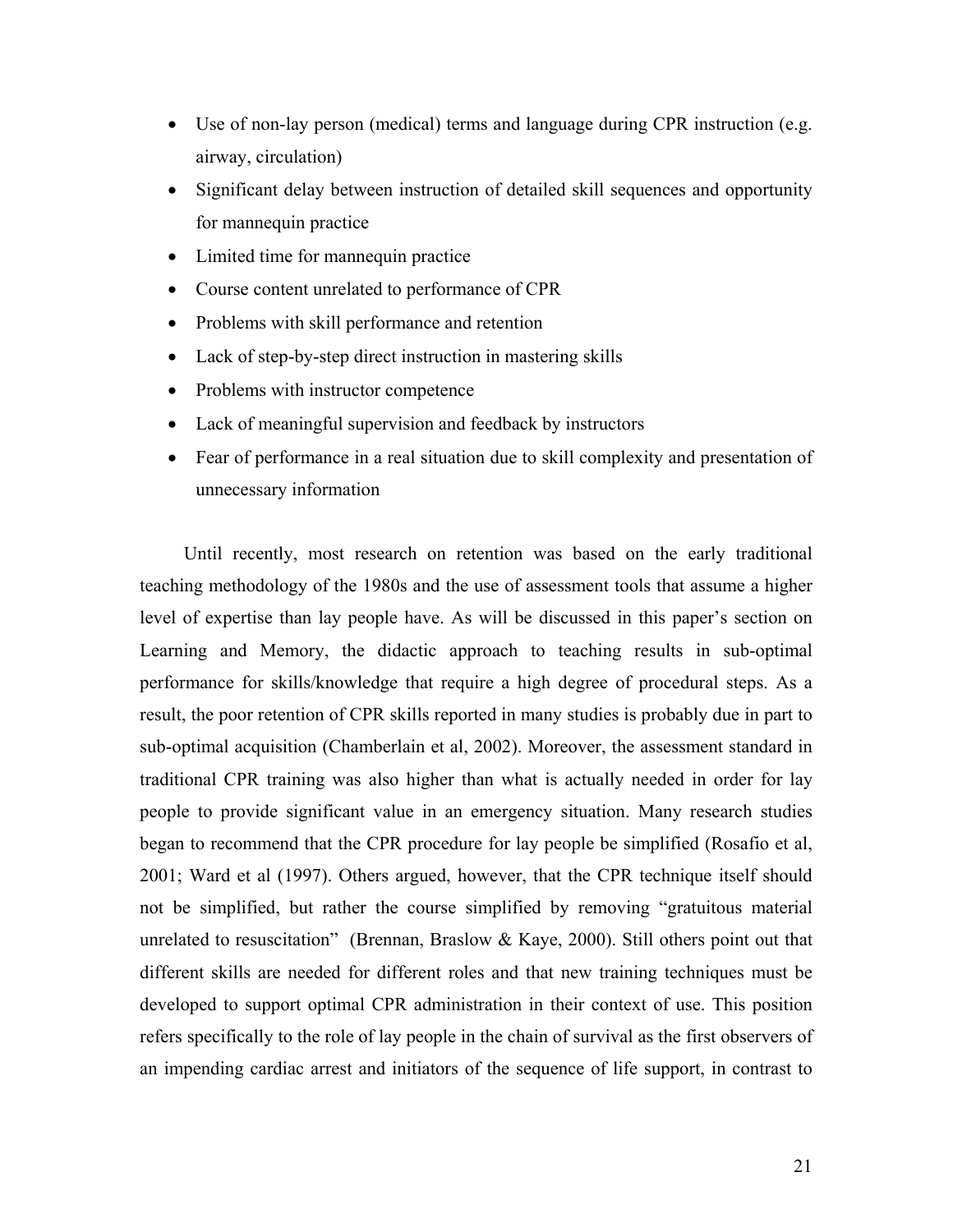the role of the emergency health professional who administers advanced life support (Chamberlain & Hazinski, 2003).

Brennan and Braslow (1998a) suggested that fixing the problem would require focusing on four areas: focus training on learner outcomes, identify learning needs and how to best meet them, improve knowledge transfer from classroom to real life, and do properly designed research studies that include valid outcome measures (Brennan and Braslow, 1998b; Brennan, Braslow, Batcheller, et al, 1996). Braslow and Brennan (1998) also point to the reluctance of bystanders to administer CPR, and that this may be due to lack of self-confidence about their ability to deal with an emergency effectively. In the next section, we review key cognitive, motivational and social psychological aspects of learning, memory and usage of learned skills in the real-world. The intent is to list key research-based dimensions to consider when designing a course in CPR, especially geared to adolescents, so that it results in optimal retention of CPR skills, and increased chances of being an effective link in the chain of survival. As we shall see in the last section of this paper, recent changes in CPR teaching methodology have already resulted in significant improvements.

# **The Cognitive Science of Learning and Memory: Protecting Skills Against Forgetting**

#### **NEUROSCIENCE VERSUS COGNITIVE SCIENCE**

In a review of neuroscience and education, Bruer (1998) could have been speaking about the teaching of CPR to students when he stated that "the challenge for educators is to develop learning environments and practices that can exploit the brain's lifelong plasticity, define the behaviours we want to teach, design learning environments to impart them, and constantly test the educational efficacy of these environments." (p. 18). Although brain research provides general concepts that apply to education, the establishment of a link between the neuroscience of the brain and the behaviours targeted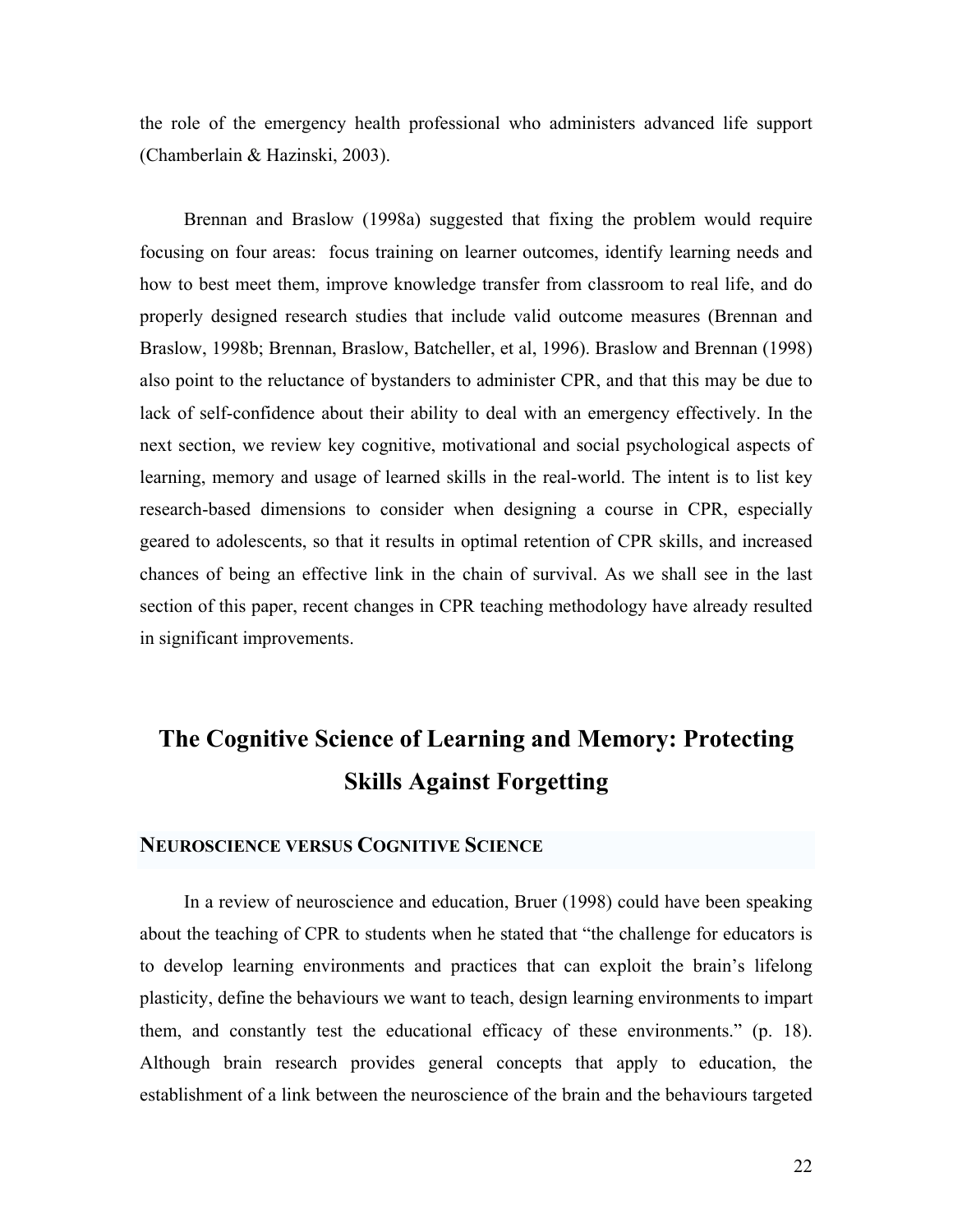for learning is not a direct one, and, as a result, presents challenges as a basis for informing teaching methodology. Although less trendy, cognitive science provides insights that are directly applicable to designing effective teaching methodologies.

There is a basic difference between neuroscience and cognitive science. The former is about the physical brain, including electro-chemical events, physiology and structure. The latter provides theories about intelligence, learning, memory and other aspects of human behaviour. In order to relate brain science to learning and memory, cognitive science theories would be required. Although currently very popular, neuroscience is difficult to relate to real-life skills because it lacks concrete theories of human information processing and behaviour. For example, although there is good evidence to suggest that various parts of the brain experience rapid growth during adolescence, it has not been possible to relate these findings in any useful way to innovations in teaching methodologies needed to achieve optimal results in learning and memory (Bruer, 1997). The most useful statement is that neuroscience points "to the brain's lifelong capacity to reshape itself in response to experience" and that this physiological fact forms the substrate for changes in learning and memory (Bruer, 1998, p. 18). From this perspective, the adolescent brain which undergoes rapid re-organization of connections established during pre-adolescence, is optimally set for learning and retaining new skills such as CPR. As a result of this paper's focus on the practical application of learning and memory to CPR retention and recall, neuroscience research will not be discussed further.

Cognitive science, on the other hand, provides many theories and models of learning and memory that can be more easily applied to teaching in concrete settings. However, an exhaustive review of these theories would not be useful for the purposes of this paper. Rather, this section will focus on key research-based concepts that can be most useful in improving CPR teaching methodology for adolescents and lay people in general. In the end, the test of effectiveness of CPR training is the ability to use these skills when needed in real-world situations. Contemporary shifts in cognitive science provide a richer understanding of what drives learning and memory than the traditional narrow focus by taking into account context of learning and context of use. This section will focus on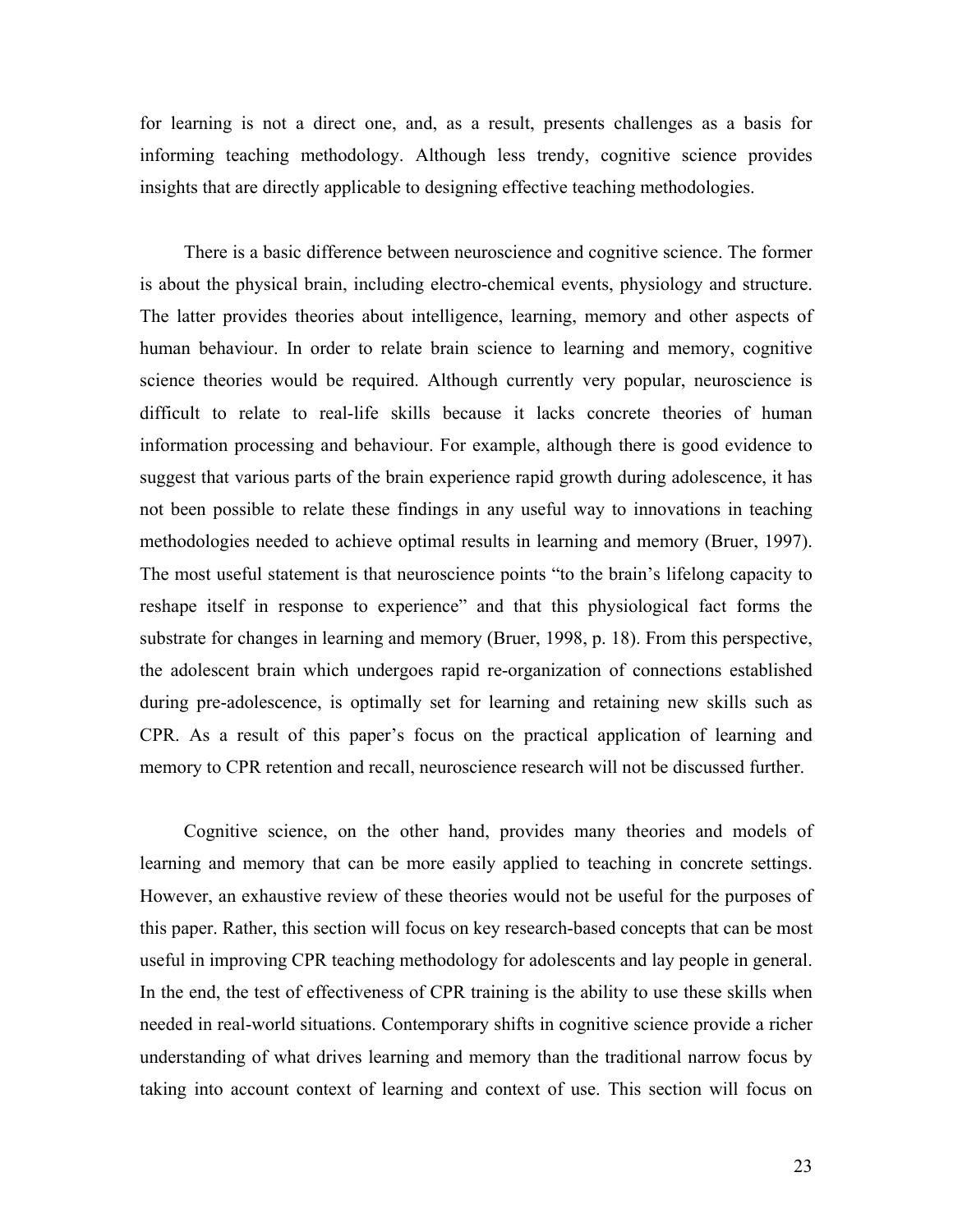those aspects of the learning and memory literature that are most relevant to CPR training.

#### **PHASES OF LEARNING AND MEMORY**

Complex cognitive research on learning and memory can be simplified into three broad phases of information processing: encoding, storage and retrieval (Glass & Holyoak, 1986). The characteristics of these phases provide insight into various strategies that can be used to optimize their performance for everyday use. The development of teaching techniques that support optimal learning, retention and retrieval follow from this research.

The first phase, encoding, allows our nervous system to take external stimulus information captured through our senses, and organize it. For encoding to happen properly, we need useful resources to convey the information, time to study and practice the information to support consolidation, minimal distractions from the target information, grouping of information into manageable chunks, distinctive memory codes that allow recall at later stages, feedback to ensure that acquisition is accurate and optimal, deep processing for quality representations, sequencing that matches real-world needs, and preservation of meaningful context. All of this happens in short-term memory processing.

For this processing to work properly, one must be able to pay attention to the information. Attention is thought of as the glue that binds information together. Attention also brings into play other factors that are central to learning and memory since these direct the learner's focus. These include motivational and social psychological factors to which adolescents are particularly susceptible. Motivation plays an important role in promoting goal-oriented learning, a key driver in practicing efficiently and creating quality encoding of information so that it can be stored in long-term memory for later retrieval. Social psychological factors also impact the retrieval of information, such as CPR skills, by dictating our natural responses to events when other people are present.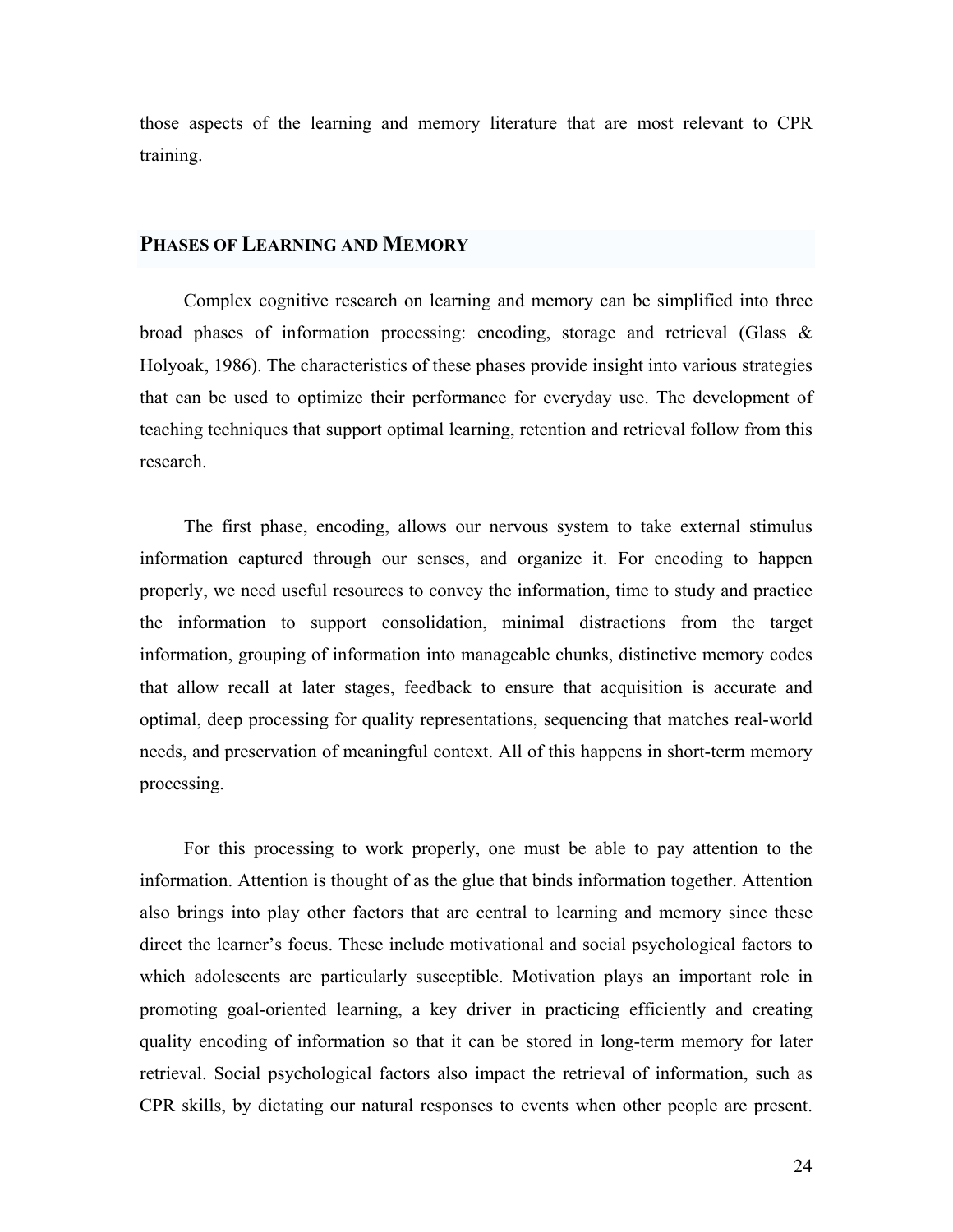The process of organizing and linking information in short-term memory (Atkinson-Shiffrin Theory, 1968) needs to create a rich memory representation that incorporates cognitive, motivational and social components necessary for efficiency and effective retrieval when needed.

With enough optimal practice, the encoded information and its associated context are transferred from short-term memory into the second phase i.e. storage in long-term memory for later retrieval. Many theories of long-term memory exist, but at its most fundamental, long-term memory stores whatever we practice in short-term memory. As we shall see, acquisition places the greatest constraint on the quality of retained information in long-term memory, and as a result, on what we recall when the stimulus situation arises. Attempts to change learned patterns of skills/information require a lot of effort and are not typically completely successful.

Memory is important because its long-term stored information can be retrieved and used when the need arises. In this third phase, short-term memory, also referred to as working memory, is where information from the present is combined with information stored in long-term memory to guide behaviour in an adaptive way. Key to successful retrieval is the use of good cues that were previously developed in short-term memory, and the quality of the long-term memory store that minimizes the need to use-up shortterm memory processing. In other words, if something is well learned, all that is needed is the detection of the appropriate cue from one's environment and the correct sequence will be recalled from long-term memory. Efficient use of short-term memory by using good cues and ensuring maximal quality of longer-term memory storage helps ensure quick and reliable retrieval and usage. Finally, although a neglected area of research, memory must be examined in the real context in which it will be used. Traditional learning and memory research focuses on components of memory processing as if they were brain functions that chug along independently from reality. However, their true nature is far more complex than early research suggested. Of relevance to concerns with the retention of CPR skills is the current trend in learning and memory research to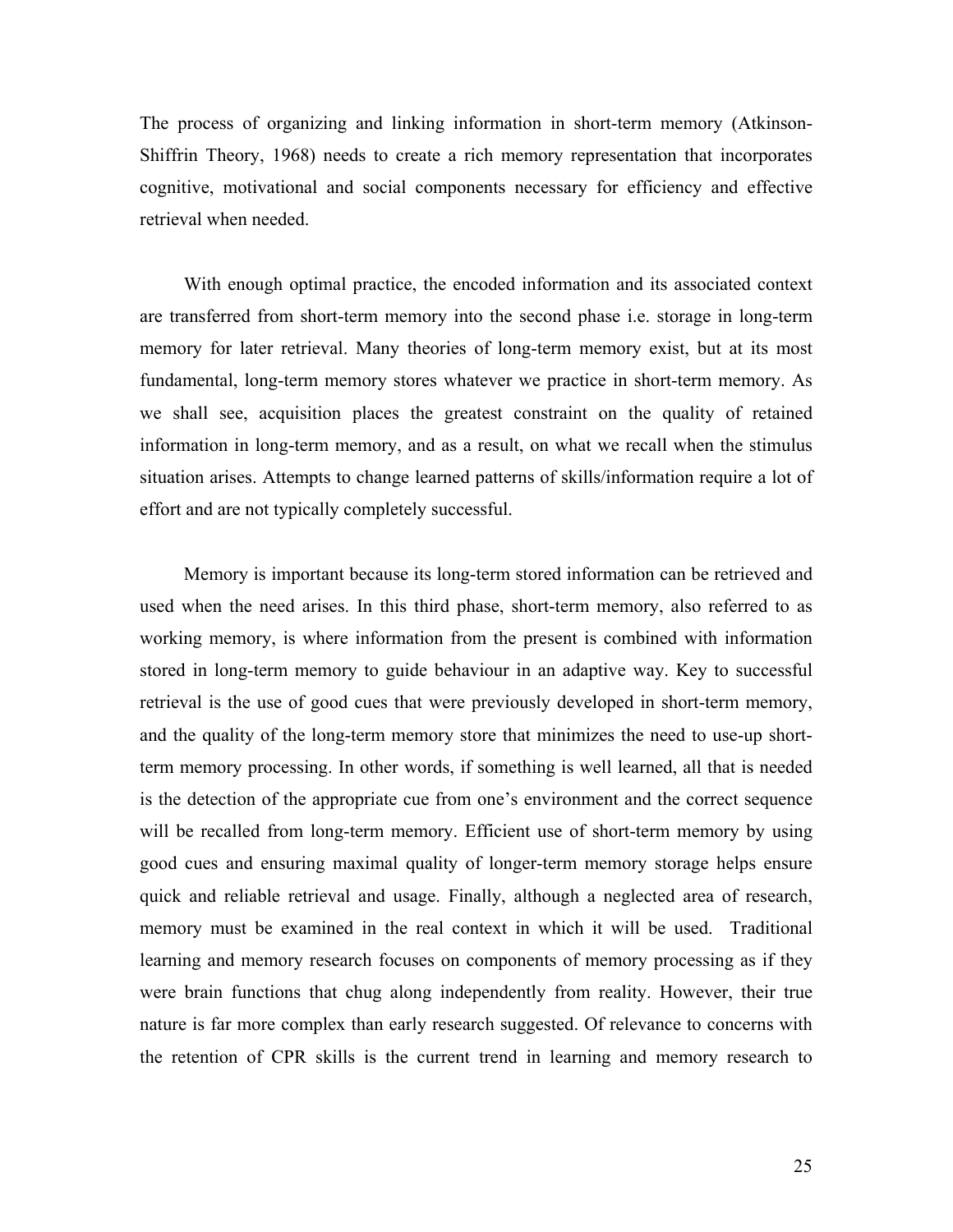incorporate the real-world context into the investigation of the factors that impact our ability to learn skills/knowledge and use them (Nairne, 2005).

#### **HOW WE LEARN**

Although there are many theories of learning and memory, the most basic principle in cognitive research is the difference between short-term and long-term memory. The focus on short-term memory is particularly important because it allows us to hold information, think through problems, learn new skills and perform various tasks. It is designed to build up these skills by temporarily storing multiple types of information, including a set of executive functions that play a key role in putting together sequences of thoughts and behaviours. These include, for example, phonological aspect of words, semantic meanings of words and objects, perceptual appearance of objects, and spatial representations of objects in space. Executive functions include things like focused attention, when to do what, inhibition of other responses, and retrieval from long-term memory (Jonides & Smith, 1997). Short-term memory is critical in acquiring new knowledge/skills and transferring them to long-term memory. Short-term memory is also the means by which we recall information and skills from long-term memory in order to use them in real-world contexts. Performance will be high to the extent that skills/knowledge have been well committed to long-term memory, and to the extent to which there are enough attentional resources to detect contextual cues, analyze them and correctly retrieve stored information/skills (Logan, 2005). Research shows that intellectual tasks use up a considerable amount of cognitive processing capacity, and interfere with the ability to focus attention and to sequence target behaviours so important in acquiring new skills/knowledge (Kellogg, 1994). This has two implications for the retention of CPR skills and their effective recall and use when needed.

First, CPR information should be simple and focused on acquiring the target skills with as few distractions as possible, especially unrelated tasks that require cognitive skills e.g. finding information in manuals, understanding theory, etc. Any unnecessary tasks will use up valuable short-term memory capacity and reduce the quality of the long-term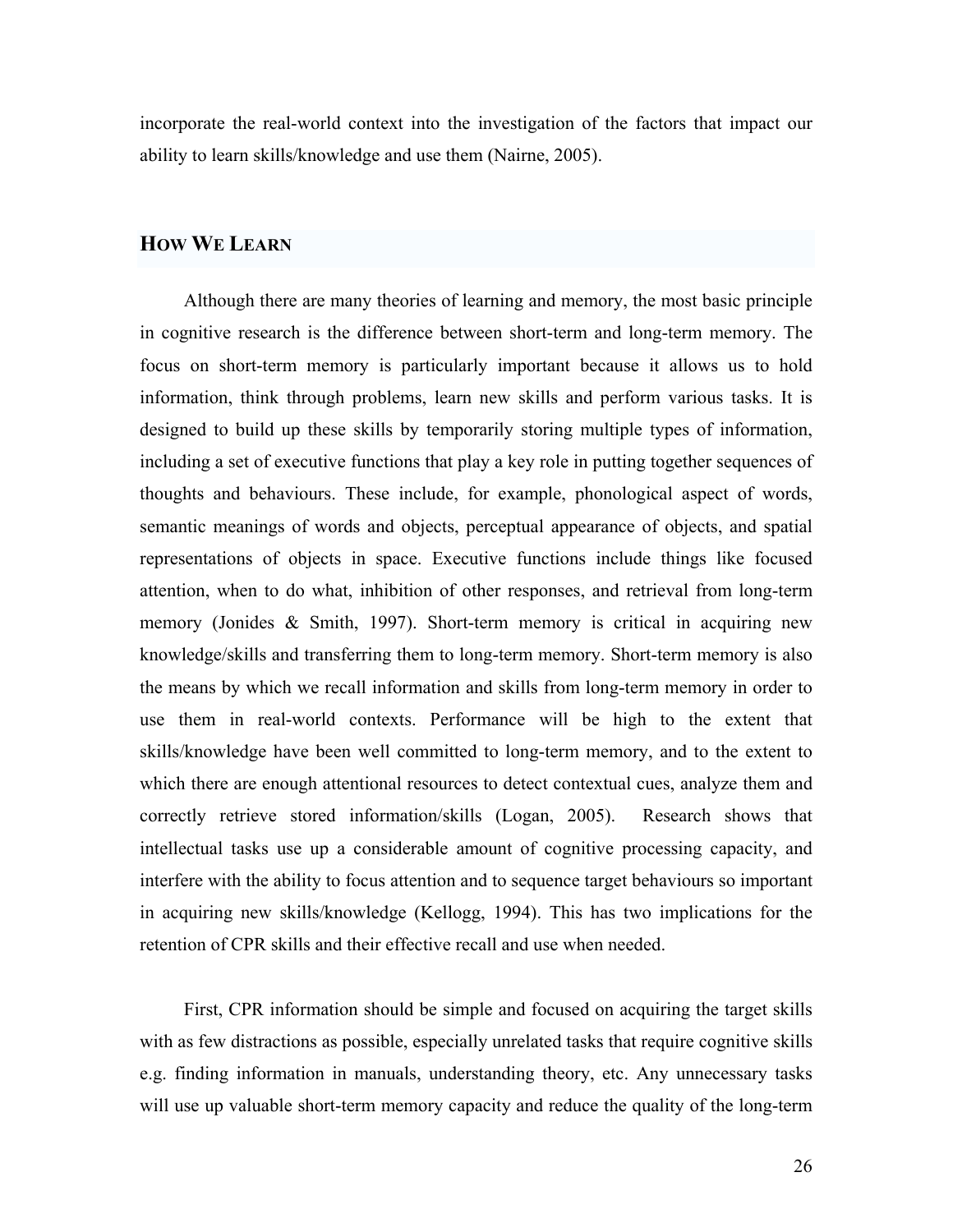memory for the sequence. Second, sub-optimal storage of CPR skills/knowledge in longterm memory that is likely to result from the previous issue, will use up valuable shortterm memory processing when recalled in an emergency situation in an attempt to "fill-in the blanks" for the degraded skill information. Moreover, low short-term memory resources will impact the retrieval of other skills/knowledge required to deal with the context of a real-world emergency. For example, recalling the other tasks that one should do as part of the chain of survival, and dealing with the motivational and social psychological aspects of the situation. As a person develops expertise i.e. commits the target skill to long-term memory, their use of short-term memory becomes highly efficient because the expert only needs to recognize appropriate cues for the appropriate response to be retrieved from long-term memory. This leaves the expert with more shortterm memory resources needed to assess the broader situation, retrieve a range of appropriate behaviours and to adapt to the needs of the situation (Kellogg, Johnson  $\&$ Rickard, 2005). This is highly relevant to dealing with a real-life situation involving cardiac arrest, where successfully dealing with the situation involves more than performing CPR correctly. This is especially important for adolescents whose major challenge may be the social pressures of an emergency situation.

Skill acquisition appears to happen suddenly in steps rather than increase in a continuous fashion (Kellogg et al, 2005). This sudden change indicates that a skill has moved from being a laborious short-term memory task to more of an automatic fast retrieval process from long-term memory. As a result, individuals who are able to transfer skill knowledge to long-term memory have a great advantage when required to recall this information. CPR teaching methodology should maximize the ability to shift skills from short-term memory to long-term memory. This means a teaching methodology that

- Minimizes any extra information that is not focused on skill acquisition
- Focuses on hands-on practice
- Creates a learning context that is similar to the home context within which students are most likely to have to recall CPR skills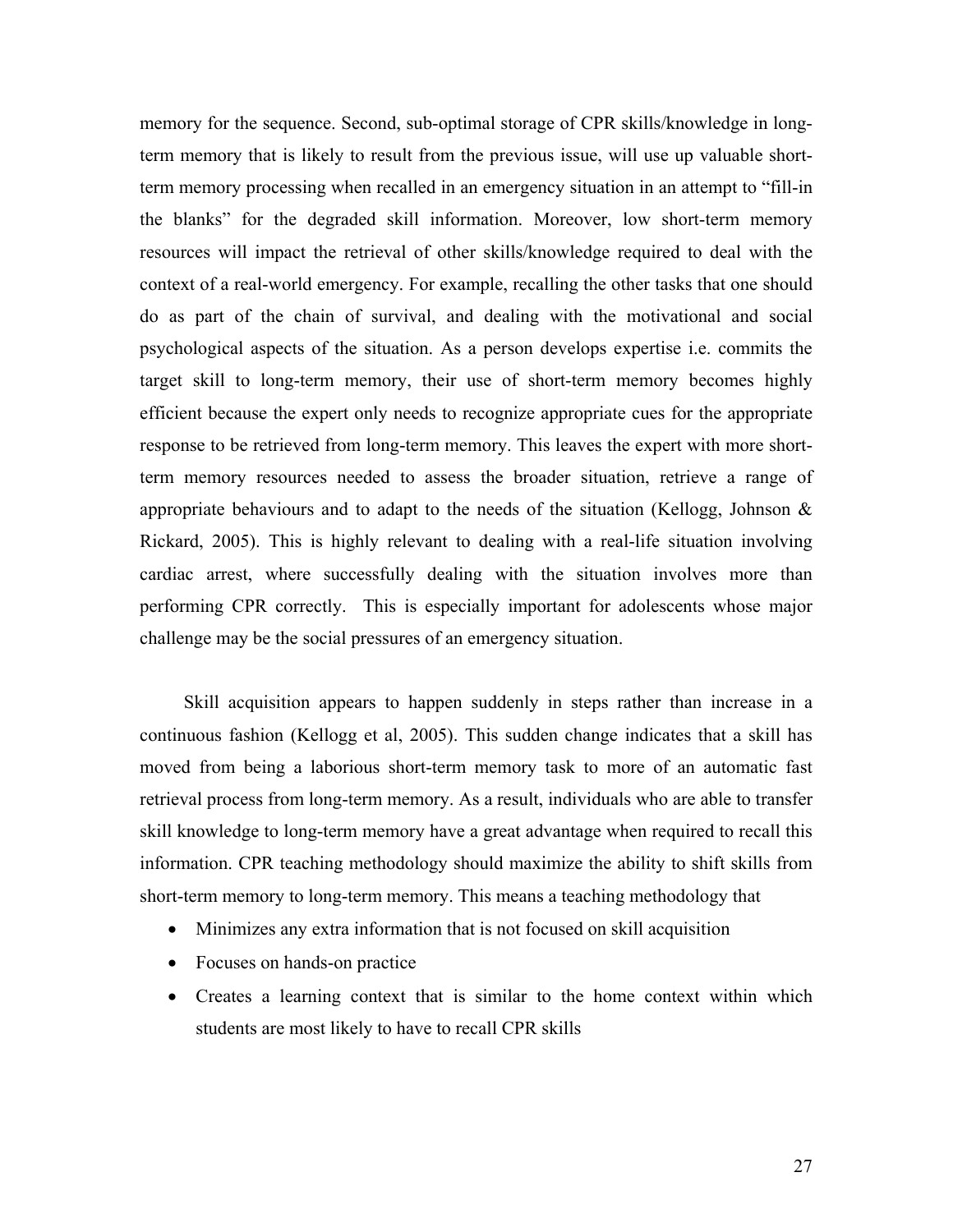#### **THE IMPORTANCE OF CONTEXT**

Most theories of learning and memory have spawned research focused on the acquisition and recall of intellectual knowledge based primarily on the task at hand. Although these cognitive models have significantly improved educational practice, their focus mainly on shorter-term issues has precluded a thorough investigation of the role of context on retention. This is understandable since contextual conditions that affect maintenance, recall and usage are difficult to manipulate experimentally, and are typically only observed in the long-run (Bahrick, 2005). Nonetheless, research studies are now converging to suggest that learning and memory is far more complex than previously suggested (Neisser, 1978). Context of learning and use is probably one of the most powerful factors that should be considered when developing teaching methodologies. In fact, performance for the same task can vary greatly depending on the context of use. Context includes not only the way in which one is required to execute a specific task, but also the physical environment in which learning and usage take place, the motivation for recalling and using the skills/knowledge, and the demands of the situation (Dick & Carey, 1990; Fiske, 2004).

As a very simple, but powerful, example of context-dependent recall, consider a study where individuals were required to memorize a list of 40 unrelated words, a typical research paradigm in memory research. However, learning and recall contexts were varied. One group learned the list on a beach. The other group learned the list 20 feet under water. Half of the beach group were then asked to recall as many words as possible while sitting on the beach, while the other half was tested under water. Half of the underwater group were tested under water, while the other half of the group was tested on the beach. Results show that words were recalled much more accurately (about 60% more) in the environment in which they were learned (Godden & Baddeley, 1975). Further research showed however, that a strategy could be used to improve performance when tested in a different environment. Specifically, participants were placed in a different environment, and, before being asked to recall the list, were asked to think about the original environment in which they learned the words. Amazingly, the context effect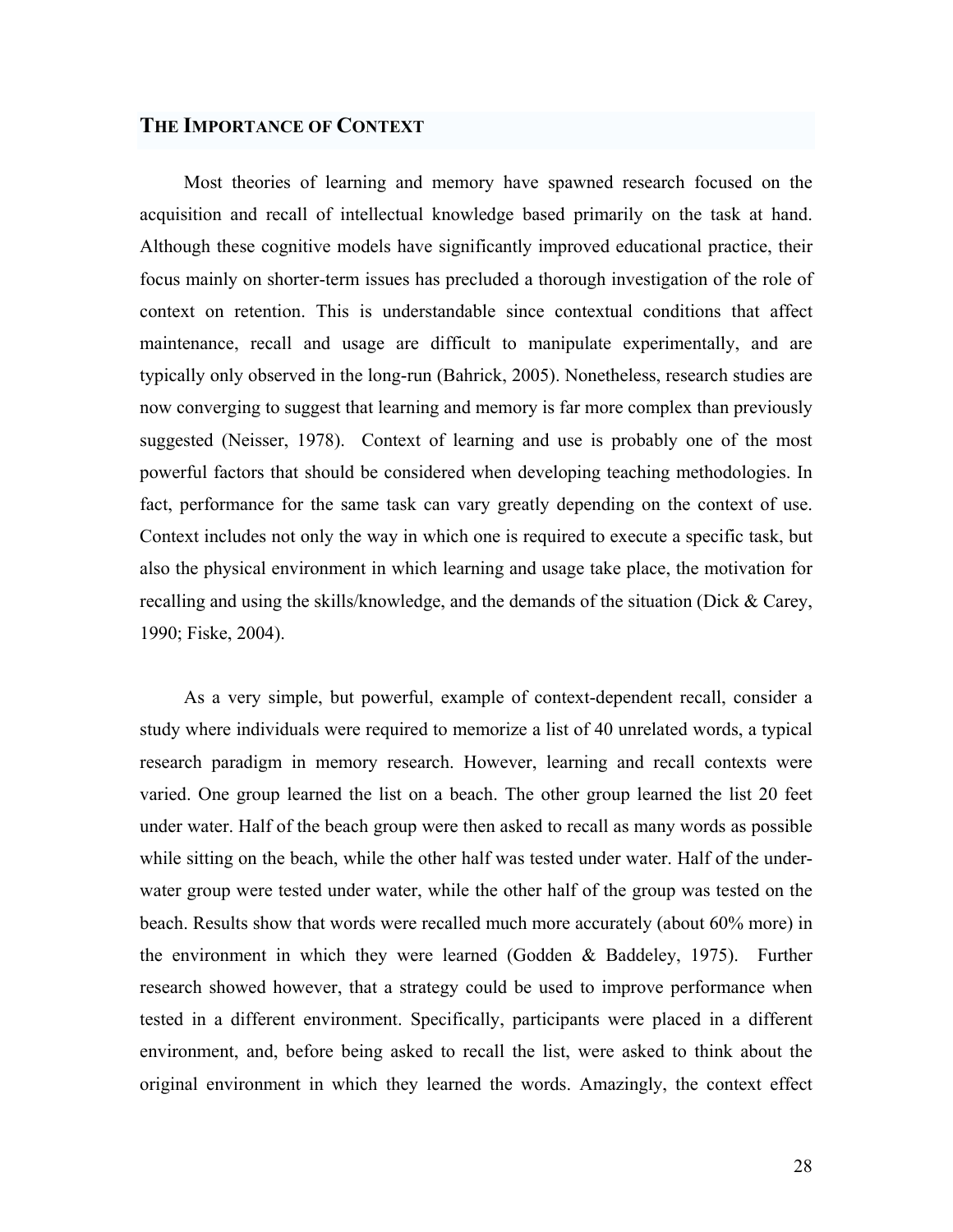disappeared. With visualization of the original learning environment, recall in the different environment was just as good as recall in the same environment (Smith, 1979).

One everyday example of a different aspect of context illustrates the importance of the mapping between how a skill was originally learned and how one is required to demonstrate that skill. "Cat's Cradle" is a game in which two people make patterns with string between their fingers and modify the pattern as they pass them back and forth. Only a slight mistake can result in a complete loss of the string pattern. A common observation is that despite the complexity of the patterns, the execution of Cat's Cradle is easily recalled even when individuals have not done it for many years. Although exhibiting difficulty in describing the steps (declarative information), people are often able to perform the complex manoeuvre intuitively (procedural information). This is an example of the importance of matching the way in which something is learned to the way in which it will be used in the real-world i.e. in order to perform a skill in the real world reliably and accurately, the training methodology has to focus on supporting an acquisition strategy that uses the same sequence executed under the same conditions using the same type of knowledge that applies to the context of use. It also points to the role that repetitive hand motions/physical contact has in creating deep learning of sequences of skills/knowledge (Goranson, 2001).

Sequence learning results from encoding a sequence of pieces of information where each item/action serves as a stimulus to activate its successor. Although sequence learning can occur without awareness (Hebb, 1961), in general, deliberate effort is required (Glass & Holyoak, 1986). This is accomplished through a generative procedure involving the deliberate repetition of a sequence in the same order. The extent to which an acquired sequence can be disrupted depends on the degree of learning, which in turn depends on several factors including number of items/actions, their complexity, the degree of natural association between items/actions, noise, context effects and motivation. Disruption of a well-learned sequence occurs when new items are incorporated into the sequence and break the learned associations. Since the generation of an automated sequence requires that each item/action be strongly associated with its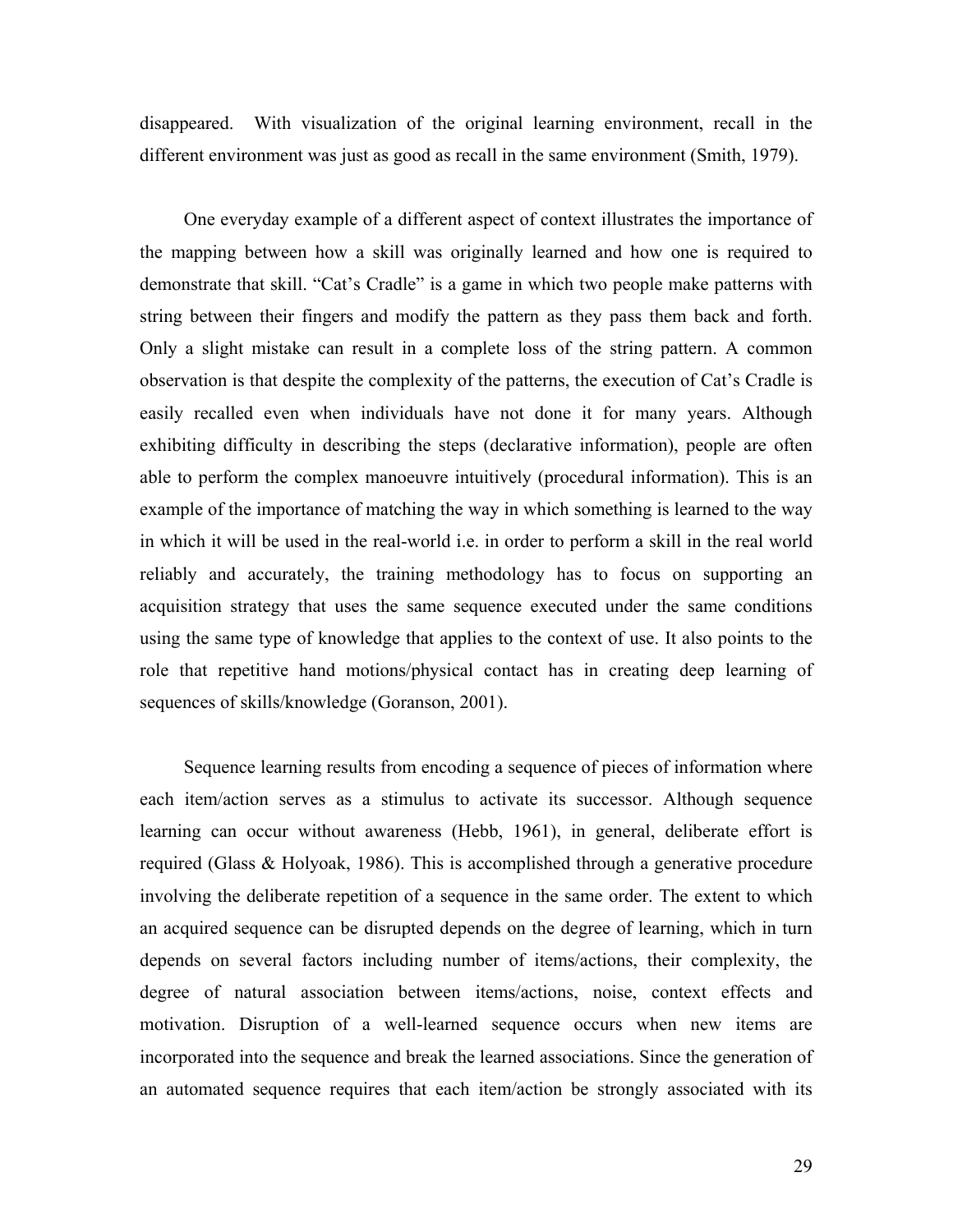successor, any changes in the items/actions of a given sequence will disrupt the performance of the sequence. Items whose successors have changed will not function as stimuli for the next item/action until the old association has been broken and the new one created. The role of repetition in creating strong associations that are resistant to forgetting cannot be overemphasized (Briggs, 1957; McGeogh, 1936). Healy & Bourne (1995) extended the importance of sequential learning by showing that teaching methodology will be optimal when the learning context matches the context in which the information/skills will be used.

Skills are therefore domain and even task specific with the ability to recall relevant information tightly linked to the original learning context. Healy, Wohldmann & Bourne (2005) examined what is called the procedural reinstatement principle by exploring the relative importance of procedural and declarative information on three aspects of training that are key in ensuring that information/skills learned during training will be effectively recalled when required in real-world situations. Training "efficiency" refers to the use of training methodology that yields the best learning in the shortest and most cost-effective manner. "Durability" of learned information refers to the retention of skills so that they can be effectively applied when needed. And "transferability" is the extent to which learned skills/knowledge can be applied to situations that differ from those applied when training occurred.

Research on a wide variety of tasks, from pure knowledge recall to pure motor skills, support this principle which states that recall of skills/knowledge will be highest if the procedures encountered in a task match the procedures learned during training. In addition, data clearly show that the procedural component of a skill/knowledge is much more important than declarative information which is quickly forgotten. For example, individuals are often able to do something accurately but not necessarily able to describe the procedure (such as Cat's Cradle). Research has shown that this is the case for many skills whether knowledge-based like mathematics, or motor-based such as typing information into a software application, or a combination of the two such as driving a car (Marmy & Healy, 1995). This suggests that learning while observing and doing will lead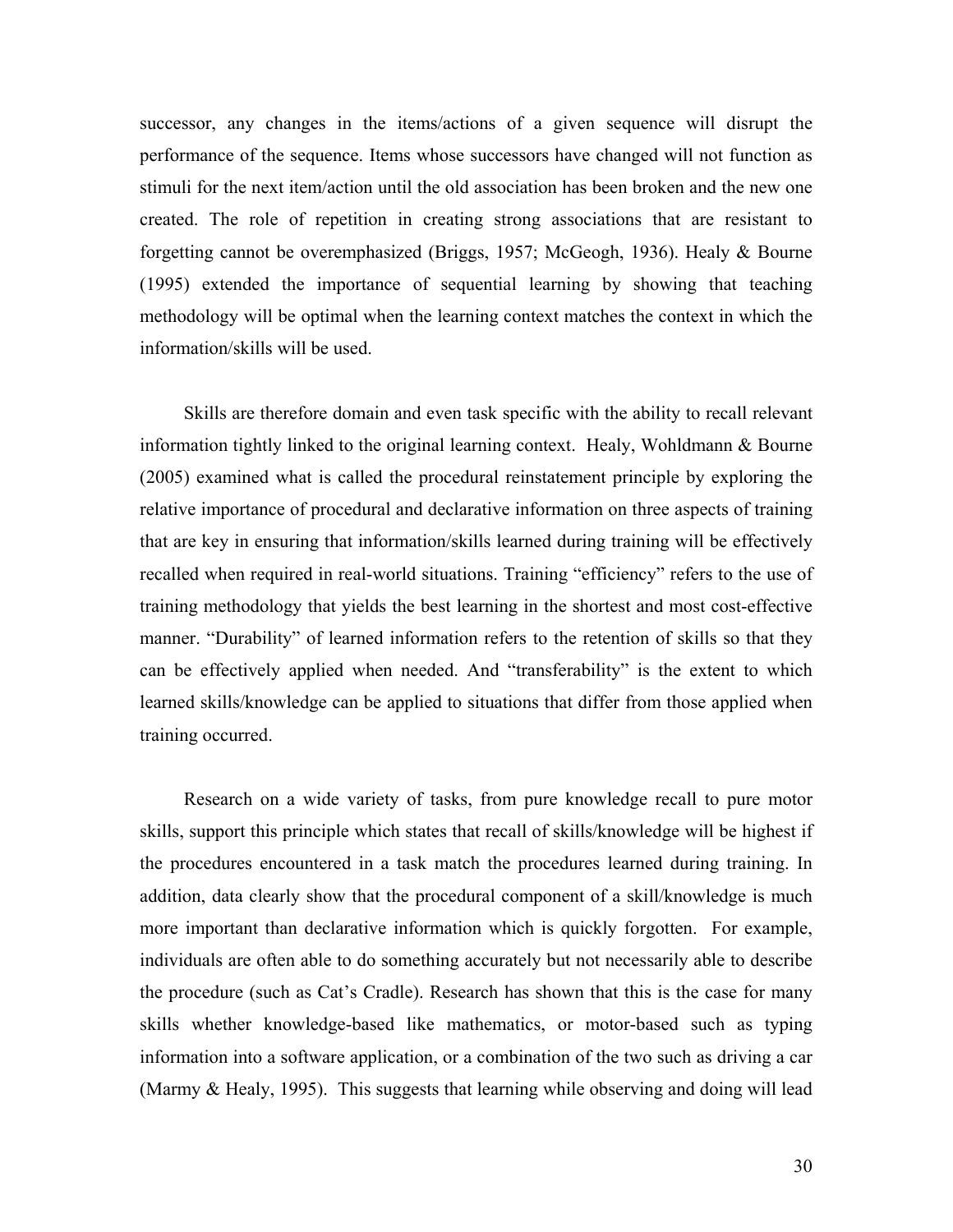to much better retention than being taught using traditional didactic teaching where the procedure is explained. It also suggests that a hands-on approach to teaching will yield optimal results when the procedure being taught is as similar as possible in sequence and in context to what will occur in the real-world situation. Unfortunately, data also show that skills/knowledge learned in one context do not generalize well to different contexts.

Taken together these data provide important direction for CPR training. Specifically, the optimal teaching method for CPR skills is one that is focused on students learning while observing and doing rather than taught using the traditional didactic approach of describing the process. These research findings also suggest that the learnwhile-doing approach should incorporate as many of the real-life scenarios as possible in order to minimize context effect mismatches between the learning and usage environments. This implies practicing with real-people as well as mannequins, and using settings that match real-life. This methodology requires quick, useful and timely feedback in order to correct errors and ensure that the correct sequence is acquired. As an example of the importance of good feedback while practicing, research shows that computerized learning systems can be successfully developed to maximize the acquisition of procedural and knowledge information (Graesser, Hu & McNamara, 2005). These data show that students learn more with a system that requires them to actively participate in the learning process rather than simply being presented with facts (Collins, Brown, & Newman, 1989). This research also suggests that the use of a properly designed computer system in conjunction with a facilitator leads to greatly enhanced learning and recall. In this methodology, the tutor first models a desired skill, and then the learners perform the skill while the tutor provides feedback and explanation. Finally the tutor fades from the process until the learners perform the skill all by themselves (Collins, Brown, & Newman, 1989; Palincsar & Brown, 1984; Sleeman & Brown, 1982). A computer system helps to provide consistent information to students as well as student-specific feedback. Such a model would seem to be appropriate for CPR training.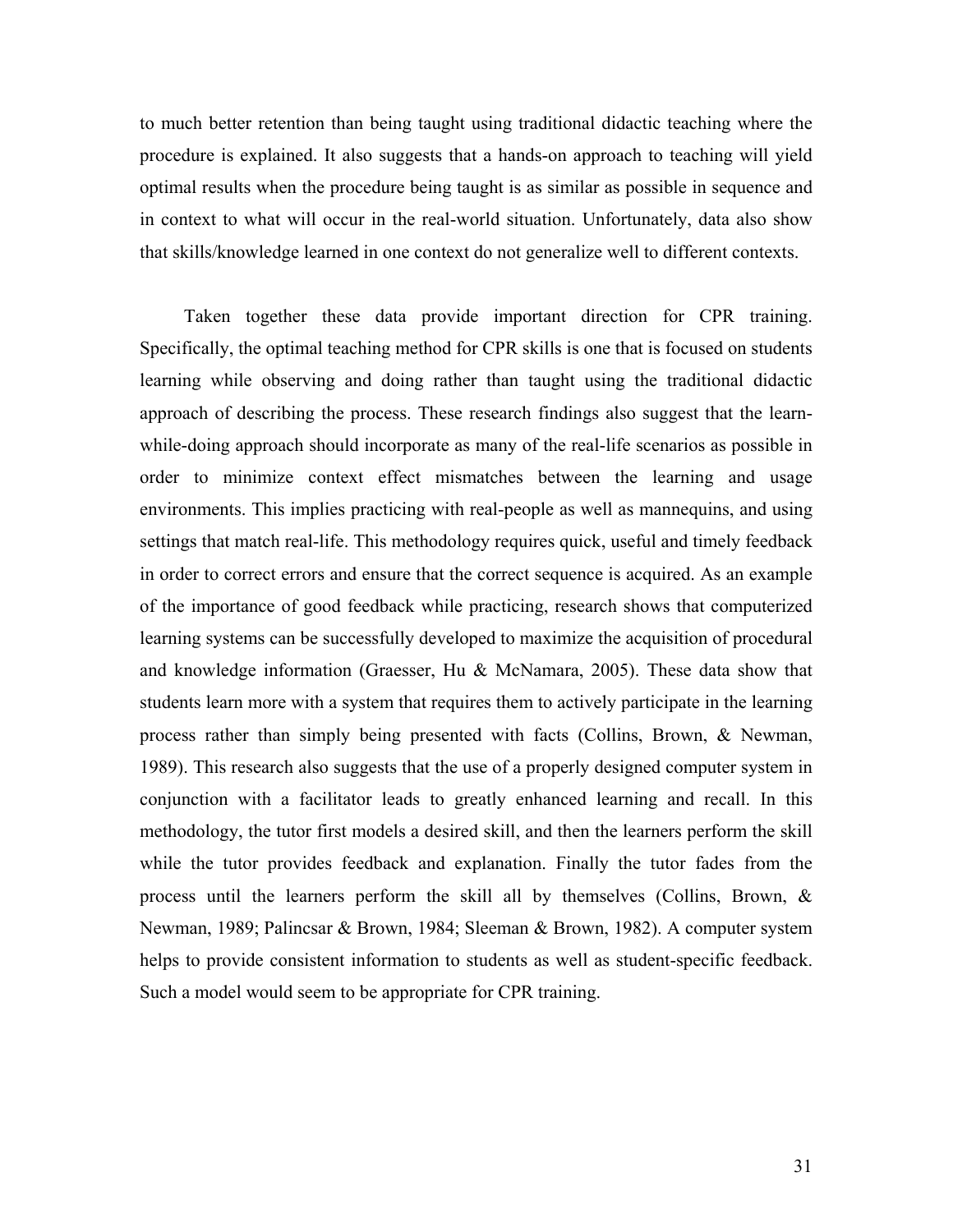#### **OTHER KEY ASPECTS OF LEARNING AND MEMORY**

Cognitive research has uncovered several other variables that impact the durability of information and skills in memory. Tolman (1938) shows that learning takes place because of goal-oriented behaviour. This is another form of motivation that helps us focus on learning skills that serve some other purpose. For example, people study not only because they are reinforced to study but also because studying leads to intermediate goals that allow a person to reach an ultimate goal. This emphasizes the importance of promoting motivation to learn CPR. If saving a life is given personal meaning, then learning CPR and ones role in the chain of survival become key parts in developing the motivation needed to focus and pay attention to the learning process.

Incidental learning refers to information stored in memory as a result of life experiences that are secondary to some other purposeful behaviour (Glass & Holyoak, 1986). Most of our memories are stored as a result of incidental learning that provides a storehouse of information about how to interact with our environment. This stresses the importance of providing students with exposure to situations, either directly or indirectly, that make CPR and their role in the chain of survival personally meaningful. Another model, latent learning, suggests that having gone through learning but without reinforcement still has benefits that show up when the reward is provided.

Finally, all research studies, as well as the practical application of teaching methodology, show that there are individual differences in learning styles. For example, each person's relative preference for visual versus semantic/symbolic encoding impacts the ability to create quality representations in long-term memory and efficient short-term memory cues for later retrieval.

### **KEY MESSAGES**

Based on research in cognitive science, the following points are important considerations in the design of optimal teaching methodologies for enhancing retention when training adolescents in CPR and in their role in the chain of survival: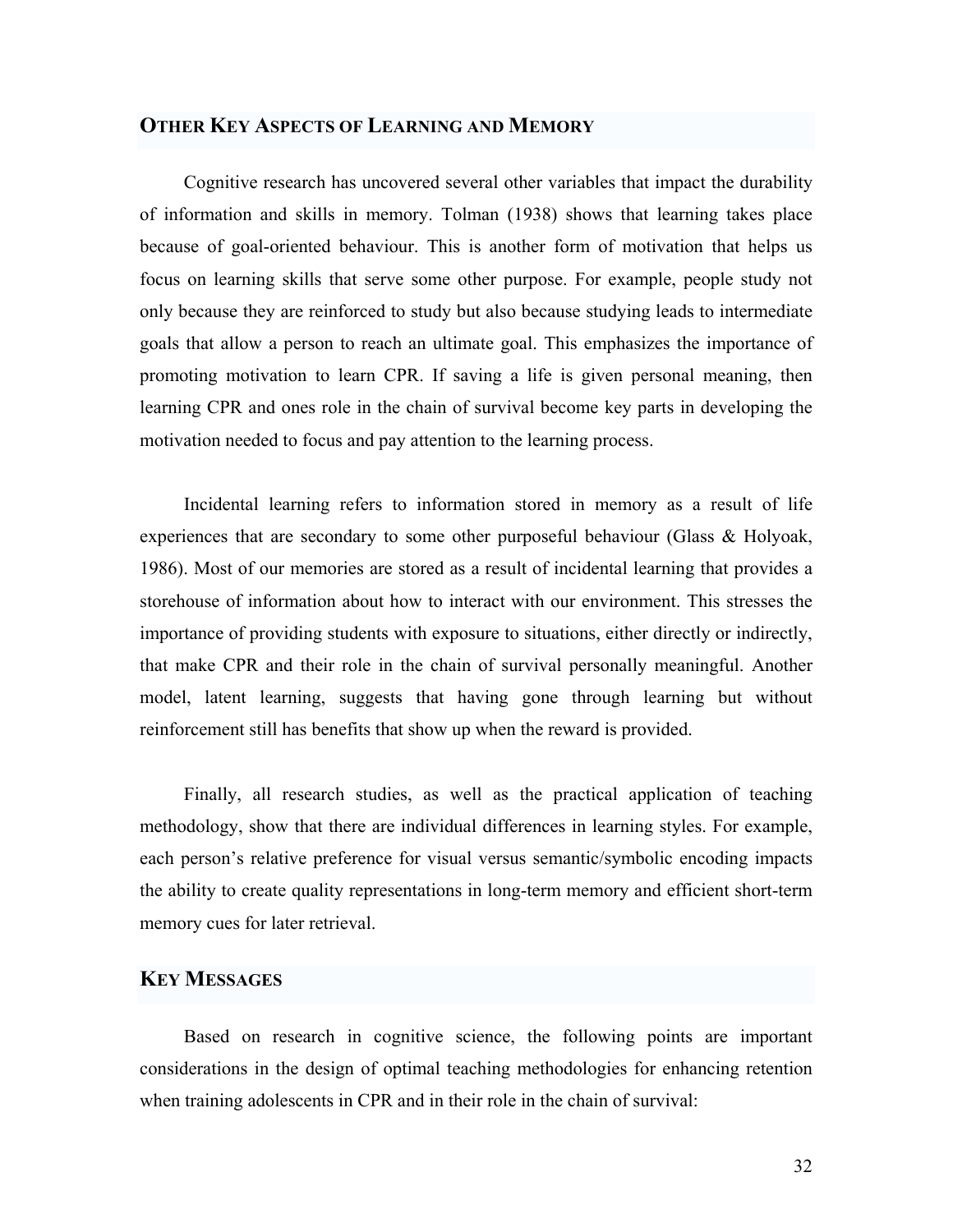- Motivate adolescents in believing that CPR will allow them to have a real impact on people they care about. Make the event of cardiac arrest personally impacting
	- o Some suggestions include making CPR's value a part of the school culture, part of the peer culture and part of the home culture. Provide meaningful testimonies of successes and failures through age-appropriate presentations, videos, and website information/activities. Provide training scenarios that mimic the real-world event as closely as possible. Although not everyone will be motivated right away, incidental learning theory shows that the mere exposure to meaningful real-life situations will at some point impact adolescents
- Reinforce that putting effort into learning CPR training properly is a means to an end that is personally important to them
- Consider context issues
	- $\circ$  Matching the way in which CPR is learned to the way in which it will be recalled will dramatically improve recall
		- Since in the real world situation, adolescents will be called upon to recognize cues and initiate the proper sequence of actions, CPR training needs to be hands-on with as little theory as possible. In the real-world event, adolescents will not be talking about CPR, they will have to recognize the right cues and act immediately
		- This will also decrease the amount of extraneous information that interferes with acquisition of the skill
	- o Incorporate the pressures of real-life emergency into the training
	- o Promote visualization of a specific scenario from the training context as a strategy to use when in the real-life emergency situation. Research shows that recalling the original learning context will significantly improve recall
- Immediate and relevant feedback is extremely important in preventing errors from being learned and in strengthening associations among proper sequenced actions in response to cues
- Consistency of information presented during training is critical in order to minimize the teaching of errors or extraneous information. As an example, the use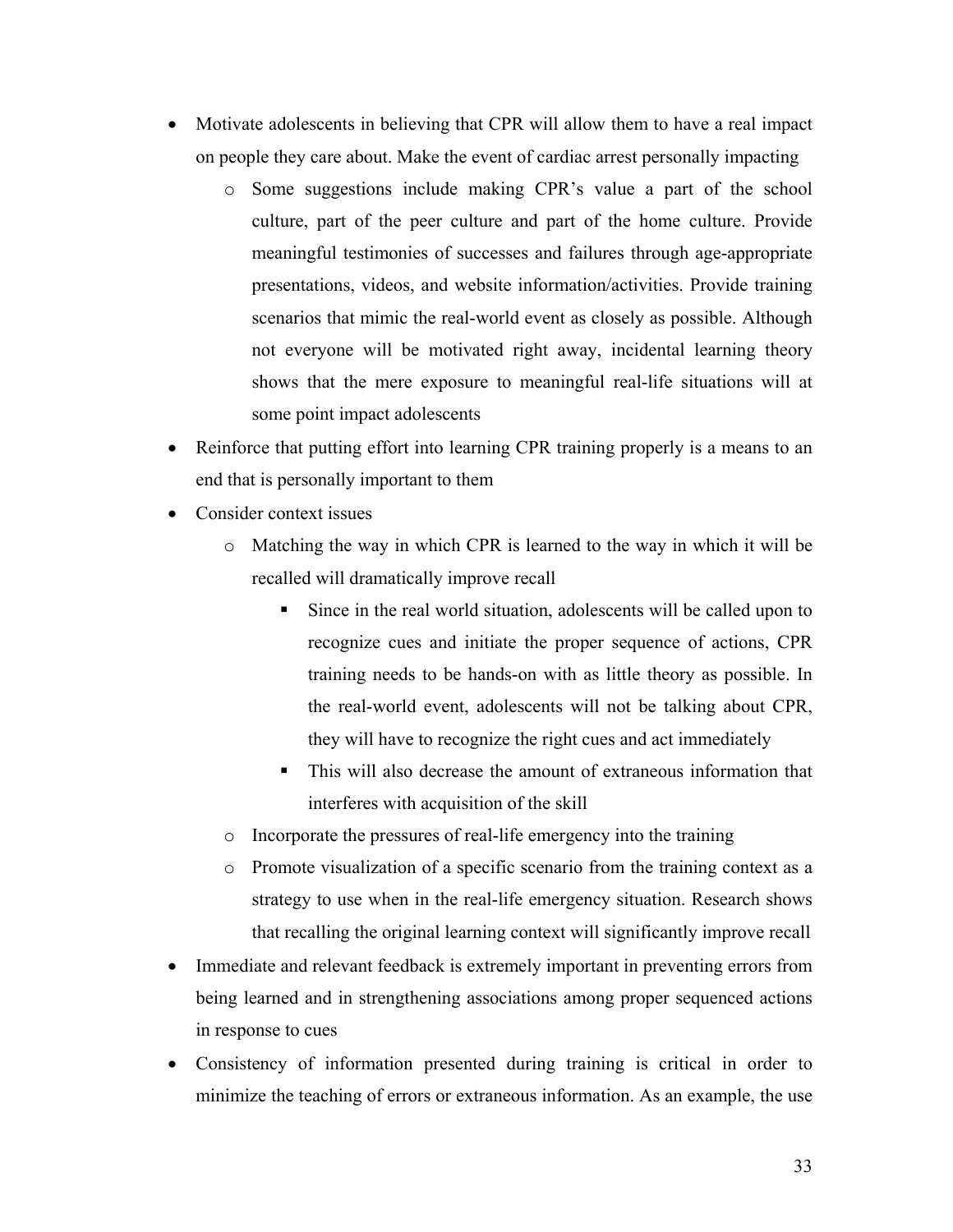of a CPR training video is very helpful in consistently presenting the correct information. In this case, the teacher could serve as facilitator in order to provide feedback

- Removing from training any extraneous information that is not directly related to CPR skills is critical in ensuring that optimal acquisition. Allowing the learner to focus on the target information provides the basis for good retention
- Finally, practice plays a key role in reinforcing the quality of the memory of CPR skills, the recognition of appropriate emergency cues, and the linking of the two

## **The Social Psychology of the Bystander Effect**

#### **EFFECTIVE USE OF CPR WHEN YOU ARE NOT ALONE**

Classic studies on the psychology of pro-social behaviour have demonstrated a reliable and perplexing effect. Although people may feel comfort and safety at having others around, research shows that the greater the number of people present at an incident, the less likely that any one person will help (Darley & Latane, 1968; Latane & Darley, 1968). This behaviour, or lack of, is explained by the "diffusion of responsibility"; the belief that someone else will take action so that no one feels personally responsible. The most famous example is that of Kitty Genovese, a 19-yearold woman who was murdered in 1964, in New York. Her screams were heard as 38 neighbours watched her being beaten to death in an attack that lasted half an hour. Although there was ample time to intervene or call the police, Kitty's neighbours chose to do nothing but watch (New York Times, 1964).

The root cause of the bystander effect that allowed this horrible crime to continue unabated is believed to be the absence of felt responsibility. In order for observers to intervene they must feel personally responsible for the outcome. What does it take then for people to feel personally responsible? Latane & Darley (1970) describe five necessary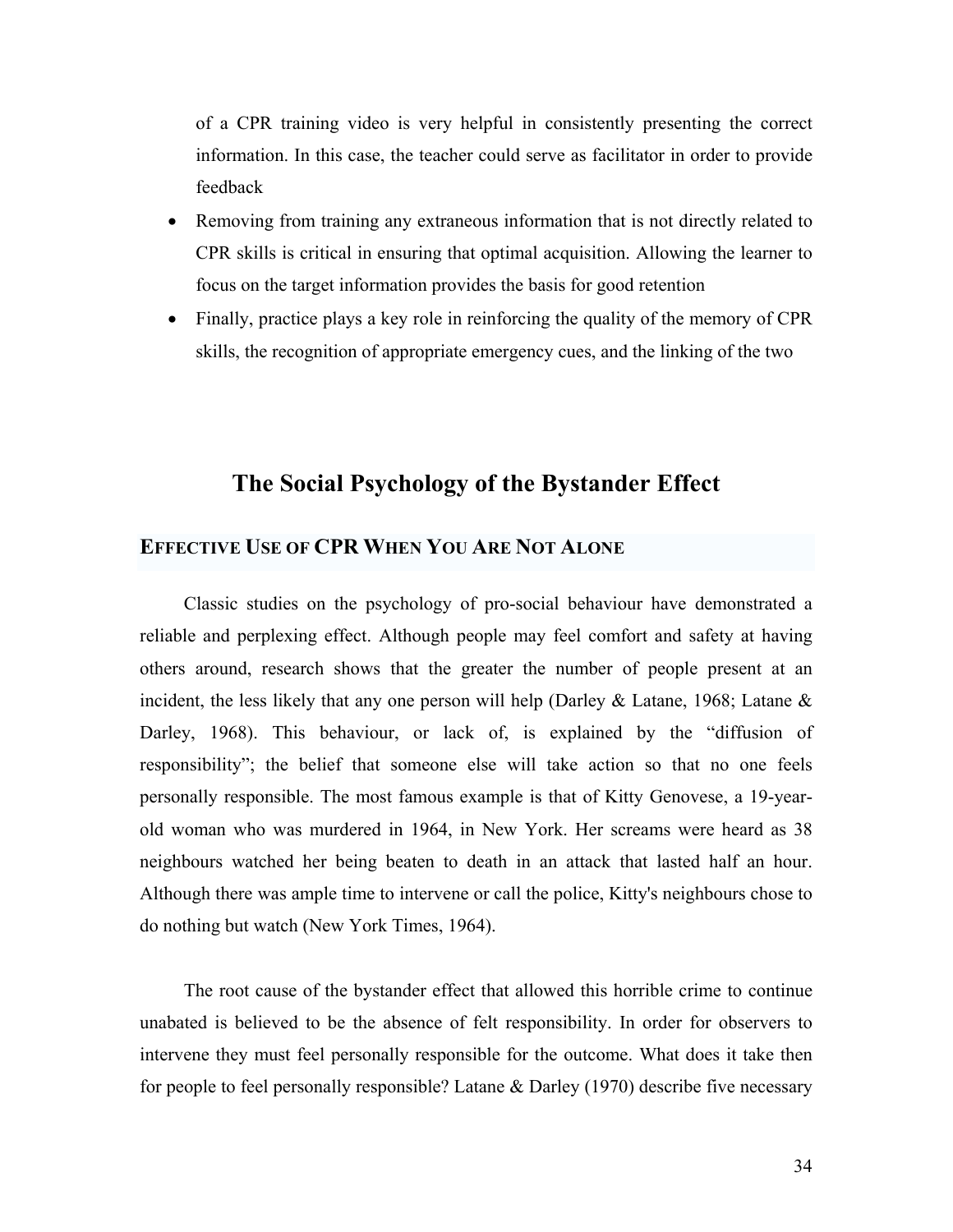steps that lead to bystander intervention. People must 1) Notice the event; 2) Interpret the event as an emergency; 3) Feel personal responsibility for acting; 4) Consider what form of assistance is needed; and, 5) Implement action. Two factors impact these stages. The first three steps are least likely when other people are around. Research shows that a victim is most likely to receive help when only one other person is present because that person is unable to transfer to anyone else the responsibility for intervening. The likelihood of intervention decreases dramatically as the number of observers increases, with the greatest change occurring when one observer is added to the victim and helper. Even when people notice the event and interpret it as an emergency and want to act, observing the passivity of other people impacts the fifth stage through "inhibition of action" which reinforces the diffusion of responsibility. The natural tendency for inhibition of action occurs because of the observation that other people appear calm. This apparent calmness reinforces the bystander's inhibition of action and contributes to all bystanders fooling each other into believing that everyone is calm, and therefore, there is no emergency.

"Inhibition of action" may also have an indirect impact on the ability to perform CPR by creating doubt, and therefore, reducing the motivation needed to remain focused, and retrieve and use learned skills in an automatic procedural fashion. The bystander effect has been observed in many contexts, for example victims of seizures (Schwartz & Clausen, 1970), theft of belongings in a library (Shaffer, Rogel & Hendrick, 1975), shoplifting (Bickman & Rosenbaum, 1977), preventing a peer from driving while drunk (Bickman & Rosenbaum, 1977), and in general, failing to act quickly (Perez, Braslow & Bock, 1992).

Compounding the bystander effect may be the reluctance on the part of bystanders to administer CPR for other reasons. In a survey of 1,012 lay people from Sweden recentlytrained in CPR, Axelsson, Thoren, Holmberg, et al (2000) assessed attitudes and beliefs towards the risk of contracting serious diseases and found a difference between willingness to administer CPR to strangers versus someone they knew. They found that 94% believed there was a minor to major risk of serious disease transmission while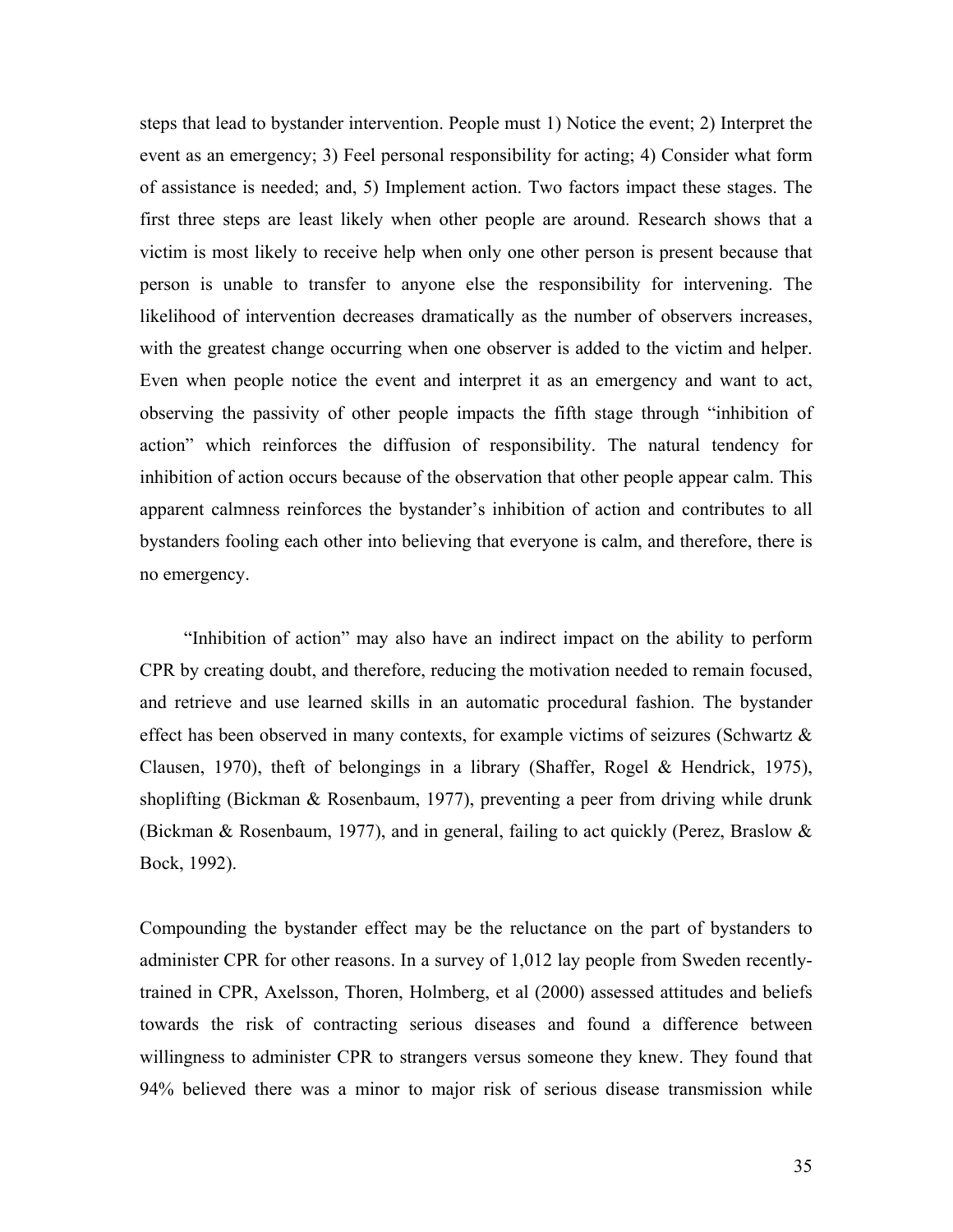performing CPR. Specifically, 17% would not start CPR on a drug addict, 7% would not perform CPR on an unkempt man. But 97% were sure they would perform CPR on a relative, and 91% on a known person. Respondents from rural areas were significantly more likely than respondents from metropolitan areas to state that they would be willing to perform CPR. Education is needed to remove this barrier.

#### **KEY MESSAGES**

This research implies that the apparently poor performance of bystanders in administering CPR in real emergencies may in part be an artefact of the bystander effect, both because of the natural reluctance to help, and the potential impact on confidence. Providing training that addresses the root cause of the bystander effect will increase involvement in emergencies and improve the quality and reliability of the CPR administered. Here are some key points to consider for training methodology:

- The ability to administer CPR effectively must be made to be personally important to adolescents. They must also be trained to feel personally responsible for administering CPR correctly and, more generally, for playing an effective role in the chain of survival
- Training should ensure that lay emergency providers interpret the public situation unequivocally as an emergency and act immediately regardless of the level of involvement by bystanders. Since interpretation of social and behavioural cues is critical in engaging CPR sequence, training adolescents to be biased towards interpreting the situation as an emergency will help counter the bystander effect by reinforcing that assessment of a situation involves action first
- Since reinforcement of helping behaviour will occur when bystanders also help, training should emphasize the need to directly involve bystanders in helping. This will act by breaking the impact of "inhibition of action" and reinforcing the reality of the emergency, the importance of personal responsibility and the relevance of performing the appropriate procedural CPR sequence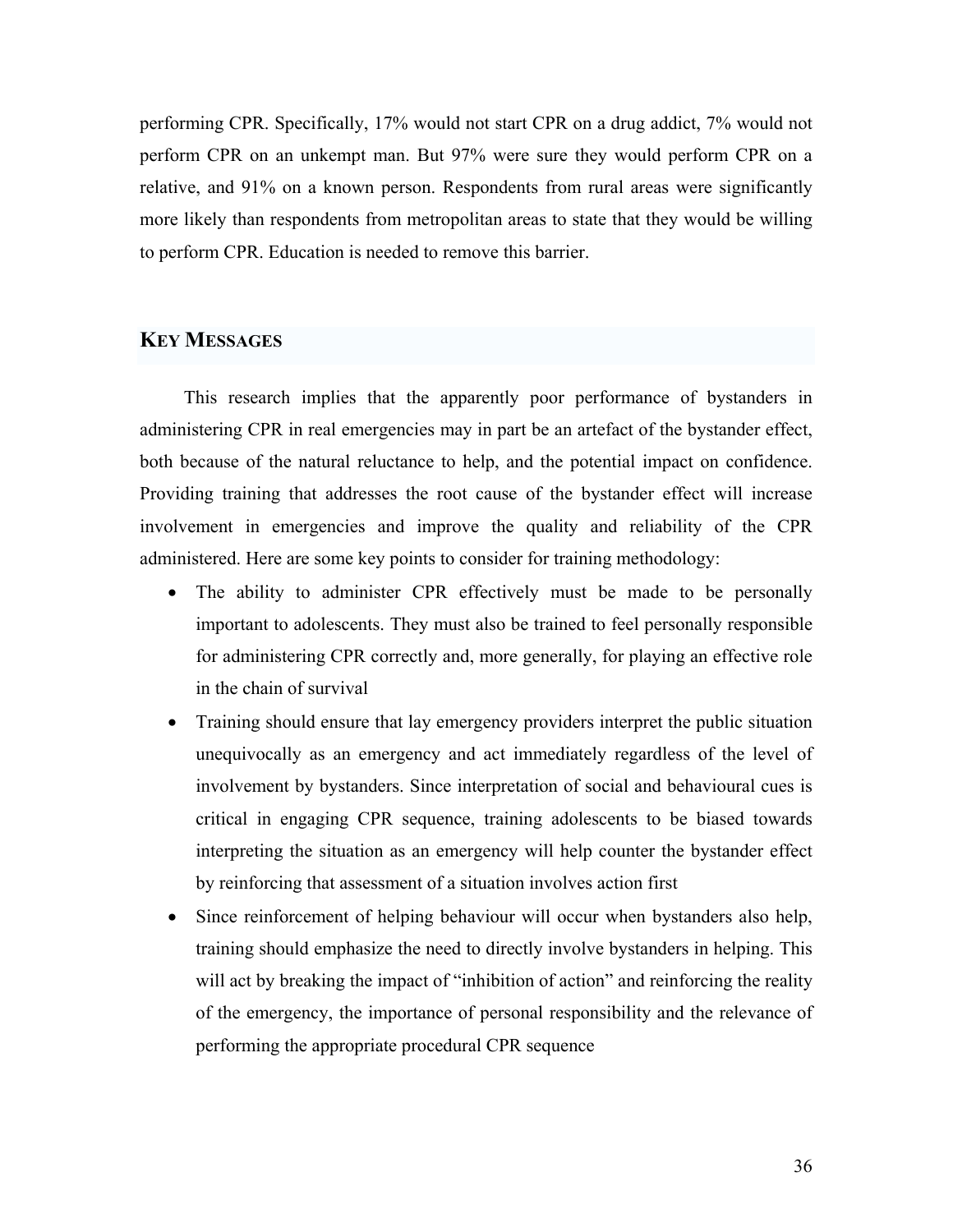- In all of the above, realism of the training scenarios and all other context factors discussed in the previous section are key in countering the bystander effect
- Ensure that accurate information about the health risks to the helper are clearly conveyed and understood

### **Importance of Motivation in Adolescents**

In the case of adolescents, we know that brain physiology is undergoing tremendous change, not so much in mass as in connectivity between neurons and various areas of the brain. As a result, real-life experience has a tremendous formative impact not only on personality, but also on how they will respond to emergency situations. Critical to this age group is the relevance of what they are being taught. Adolescents only invest effort into endeavours that are personally meaningful. As noted earlier, attention is a key component for the acquisition of information in long-term memory. Without attention, none of the teaching strategies will be effective in creating high quality, long-term memory storage, the development of efficient retrieval cues in short-term memory, or in the creation of cognitive re-structuring that will help adolescents counteract the powerful effect of diffusion of responsibility. Once an adolescent is engaged and passionate, learning follows very quickly. This is a major challenge for CPR training as in any area of education. In order to maximize retention and significantly increase the likelihood of adolescents taking an active role in the chain of survival, CPR has to be made personally meaningful by increasing the chances that they will feel personally impacted.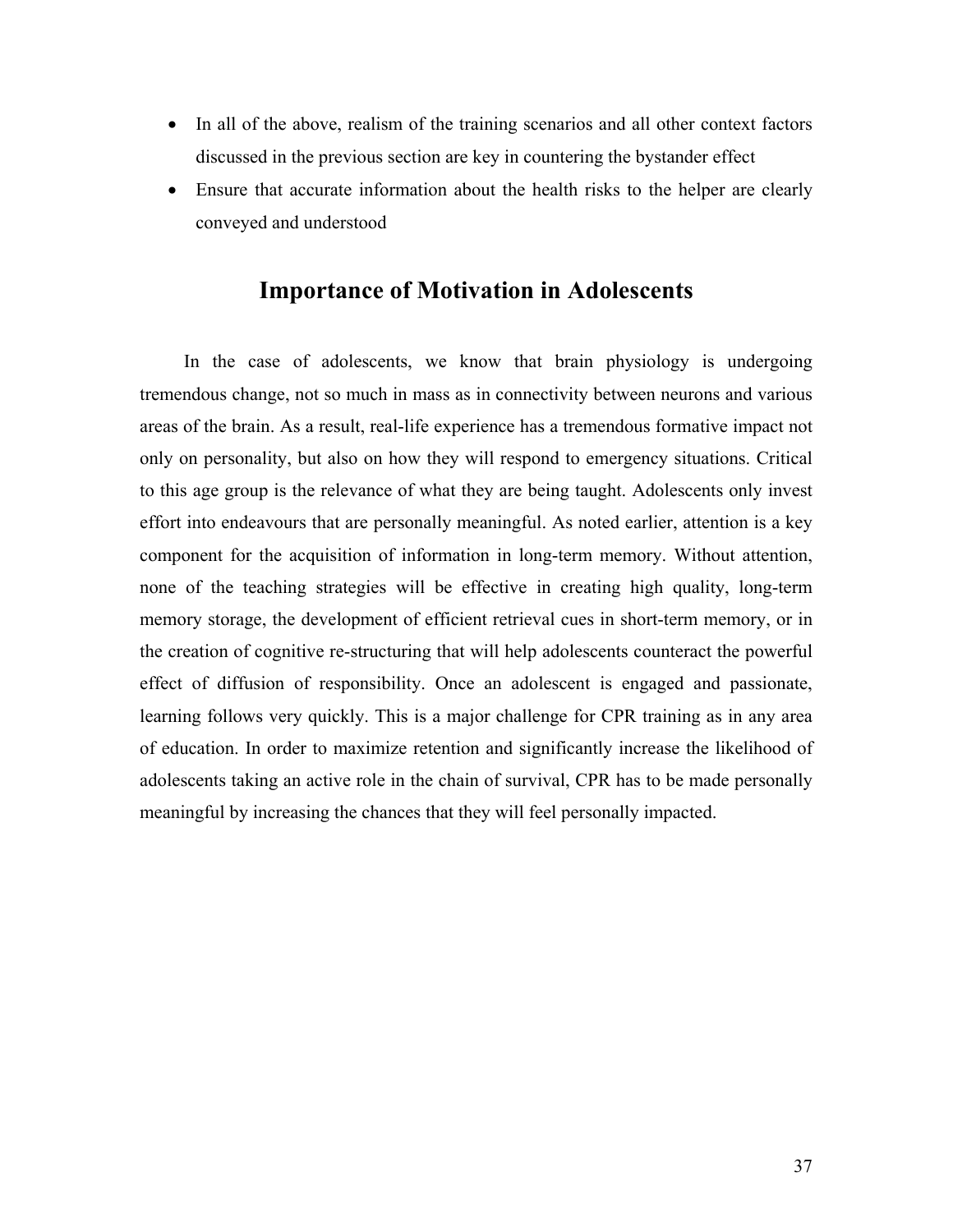# **Latest Developments in CPR Training for Enhancing Realworld Performance in Adolescents**

#### **A NEW DIRECTION**

Several lines of research and practice are being pursued for the purpose of increasing the base level of CPR skills in lay people, especially adolescents, by promoting the key role that lay people (mostly relatives and friends) play in the chain of survival, improving education of the general public in order to increase involvement in learning skills, promoting Basic Life Support as the first link in the chain of survival, and using research findings in cognitive and social psychology to create optimal training (AHA, 1992; Bircher et al, 1996; Cummings, Chamberlain et al, 1991; Safar, Bircher et al, 1988).

Of particular concern in this review has been the cognitive, motivational and social psychological aspects of learning and memory that impact the retention and use of CPR skills. Research that began in the mid 1990s strongly suggests that improving retention and use requires that traditional methods for teaching CPR be replaced with novel approaches that incorporate findings from the scientific literature focused on instilling effective behaviours in real-world contexts. As described earlier, Braslow, Brennen, Newman, et al (1997) summarized results from the research literature into 12 shortcomings of the traditional didactic approach to teaching CPR. One additional issue that is especially important for adolescents is the creation of a learning environment where a student can gain control over their own learning (Benson et al, 1996; Bircher et al, 1996). All of these issues parallel closely the research literature in learning and memory that has identified several key factors necessary for promoting efficient acquisition of skills/knowledge, durability of the sequence in memory, and effective recall in real-world situations.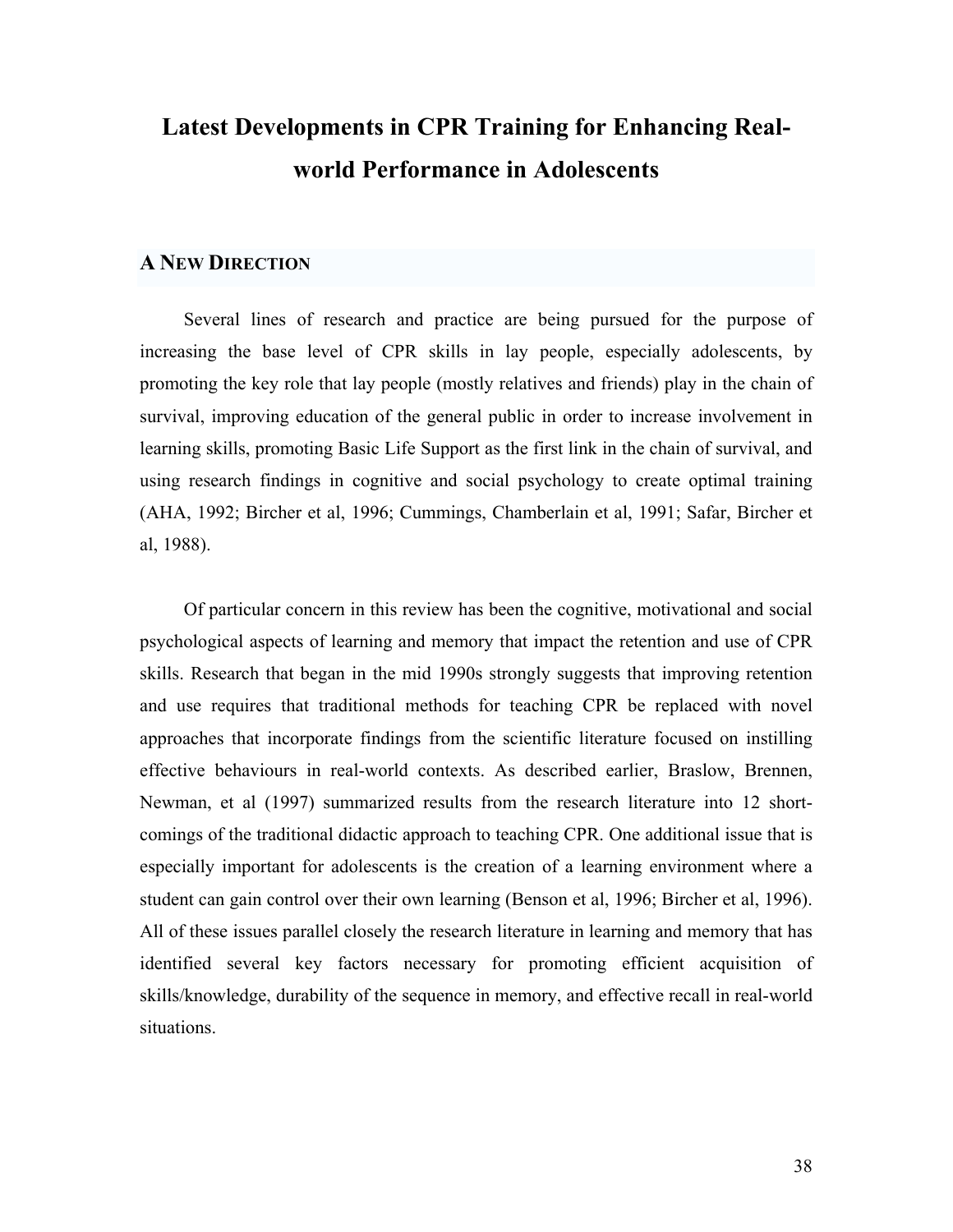This last section of the review describes areas of research and application that point to, and in some cases demonstrate, the potential for significant improvements in CPR retention and use in real-world emergencies. These strategies are particularly relevant to adolescents.

#### **THE EXPERIENTIAL LEARNING MODEL**

The Experiential Learning model (Kidd & Kendall, 2007) provides a comprehensive framework for optimizing teaching methodology. Specifically, experiential learning involves learning by observing and doing, role playing, realistic and age-appropriate simulations, scenario-based sequences, effective and timely feedback, smaller groups than traditionally used, lecture-based approach replaced with facilitated and interactive teaching. According to research, experiential learning incorporates key elements from cognitive, motivational and social psychology to promote deep learning and maximize the reliable and effective recall of learned skills (Daley, 2001; Nicklin & Kenworthy, 2000, Zimmerman & Phillips, 2000). Essentially, the model involves moving the participants from a learning process that matches the real-world context in which it will be used, to feedback and reflection on one's performance, to more practice that incorporates new insights. This is an iterative process that can be used to reinforce not only the sequence of CPR-specific steps, but to incorporate motivational and social psychological components needed to deal with the complexity of real-world situations. While true experiential learning involves the development of complex and expensive real-world simulations in order to mimic all aspects of real-world emergencies to the fullest (Burton, 2002; Henry, 1997; Scherer et al., 2003), some promising, affordable and practical alternatives seem to suit the needs of teaching CPR in high school settings, and the context of the adolescent's role in the chain or survival.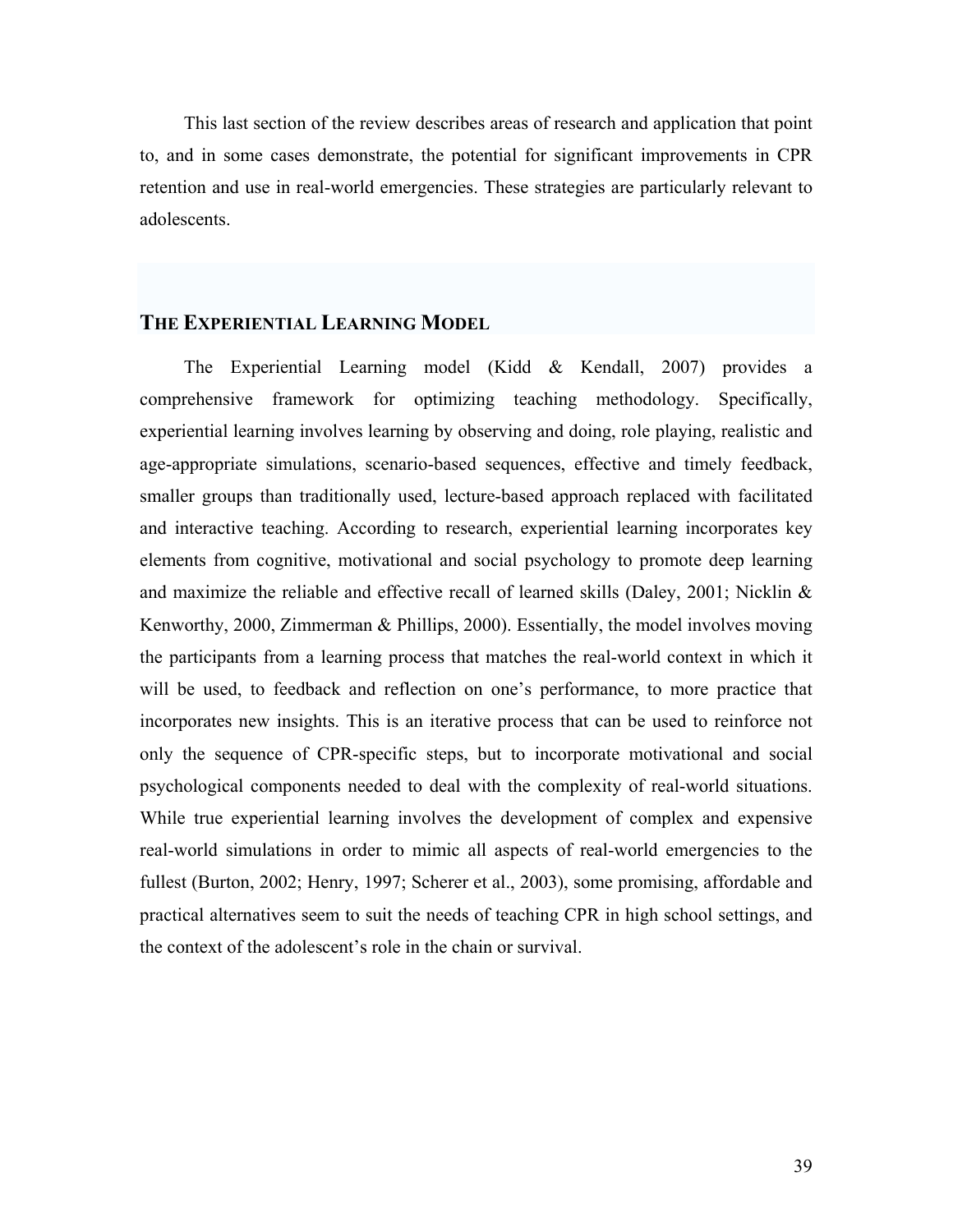#### **VIDEO-ASSISTED LEARNING**

Video-assisted CPR training provides an opportunity to incorporate key aspects of the experiential learning model and key concepts from the scientific literature into teaching methodology that is both more affordable and more useful for the practical limitations of a high-school teaching environment. The use of a simpler tool with adolescents compared to the sophisticated tools used in full experiential learning for health professionals is consistent with the now accepted view that training for lay people should be consistent with their simpler role in the chain of survival (AHA, 2005; Chamberlain & Hazinski, 2003). Introduced by Braslow, Brennan, Newman, et al (1997), the CPR video has become a catalyst in promoting other improvements to teaching methodology.

Building on a review of the research literature on the limitations of the traditional teaching of CPR, and on focus groups to determine optimal design, language, instructions, and organization of content, Braslow et al (1997) developed a video intended for self-instruction in the home. Designed for 30 minutes the video represented a significant departure from the traditional teaching of CPR and a significant attempt to incorporate key research on learning and memory by requiring the learner to "mimic what they see." Specifically, material unrelated to CPR skills was significantly reduced allowing the learner to focus on the essential sequence of steps. In addition, CPR concepts were incorporated into the learning of the sequence steps rather than merely explained. The use of complex and unintuitive language was reduced, and the relationship between learner action and victim impact was maximized. In this hands-on context, it becomes much easier to give useful and timely feedback to the learner. A mnemonic tool was added for the assessment thus creating an efficient retrieval cue. Sequence of steps was simple and logical. Effective practice time was increased.

Simplification of course material has also been documented in a study of Grade 8 students (Kelley et al, 2006) that found that a condensed version (50 minutes) of the AHA standard CPR course resulted in good acquisition of CPR /AED skills (87% pass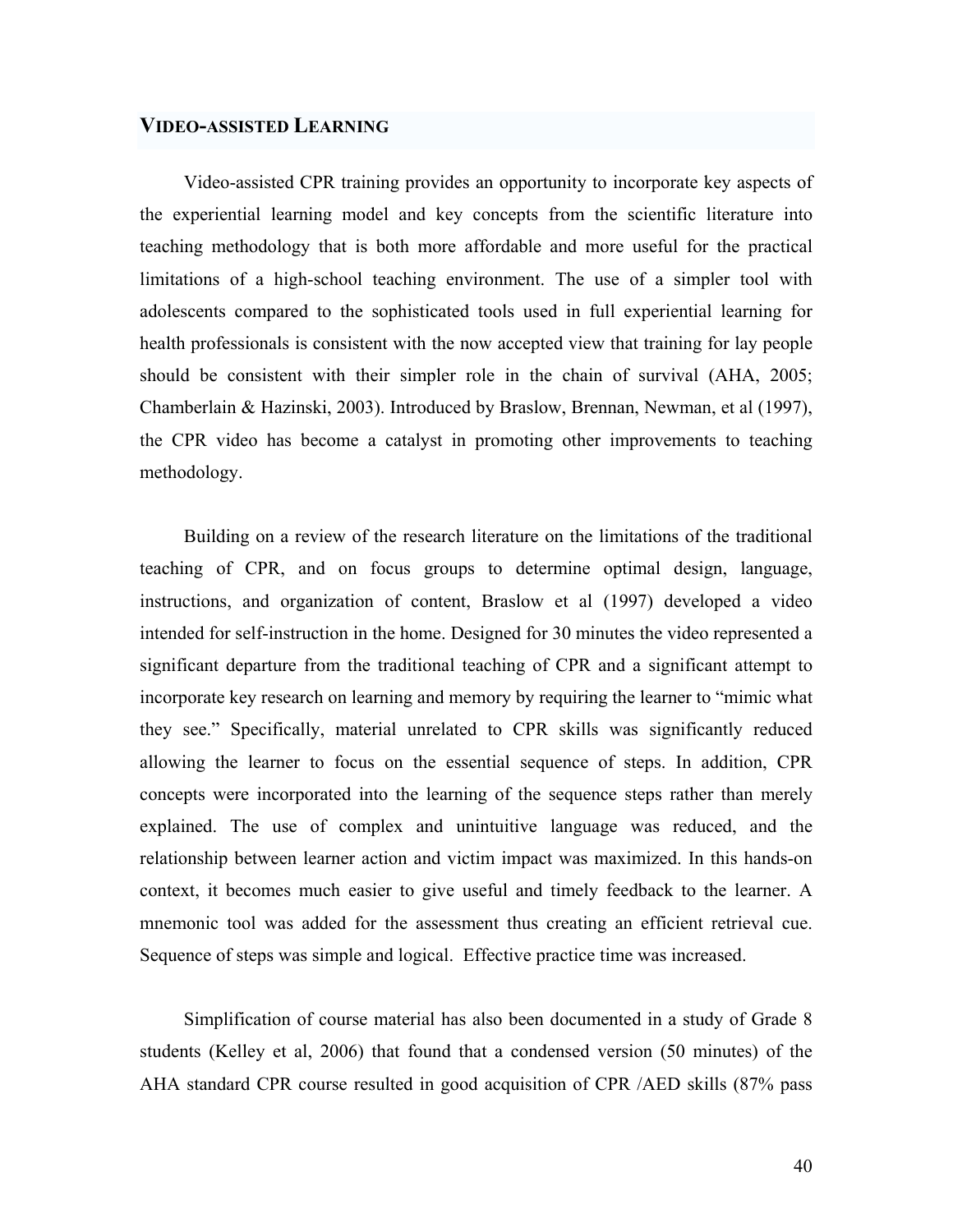rate) and good retention of skills 4 weeks after training (84% pass rate). The training consisted of a lecture/demonstration session with the entire group followed by a hands-on practice session in which students formed a line and went through the arrest scenario, returned to the end of the line and went through the scenario again. Each student had the opportunity to observe their peers in scenario and practiced through the scenario again with knowledge gained from observing their peers. The modified course removed most of the extraneous information not related to CPR/AED that is part of the standard course, focused more on practice, and focused on the most common victim of cardiac arrest, the adult.

The 1997 study, and several others, provided evidence that the "practice while you watch" method achieved significantly better results in a much shorter period of time than the traditional teaching method, even when learners were re-tested after significant delays since initial training. The results were replicated in a range of populations including, for example, health professionals, general population and individuals over the age of 40 (Batcheller, Brennan, Braslow, et al, 2000; Braslow, Brennan, Newman, et al, 1997; Lynch et al, 2005; Stapleton & Aufderheide, 2001; Todd, Braslow, Brennan, et al, 1998). As an example, Todd et al (1998) found the following advantages of video-assisted learning of CPR over traditional methodology. They found that 43% of traditional trainees were judged not competent to perform CPR compared with only 18% of video trainees. Of the video trainees, 81% could open the airway after the first set of chest compressions, and 71% could open the airway between subsequent sets, compared with 43% and 34%, respectively, of traditional trainees. The median chest-compression rate and number of total and perfect compressions were similar for both groups over the 2 minute testing period. Research suggests that video-assisted learning provides a viable alternative to the traditional teaching method. Given the significant reduction in training time needed to achieve significant results, and the reduced load on teacher preparation, this new methodology would be ideal for high school settings where teachers express concern over workload. Reduced length of training is more likely to suit the often short attention span of adolescents, and provide more opportunity to incorporate other aspects of training required to support high school students in being effective members of the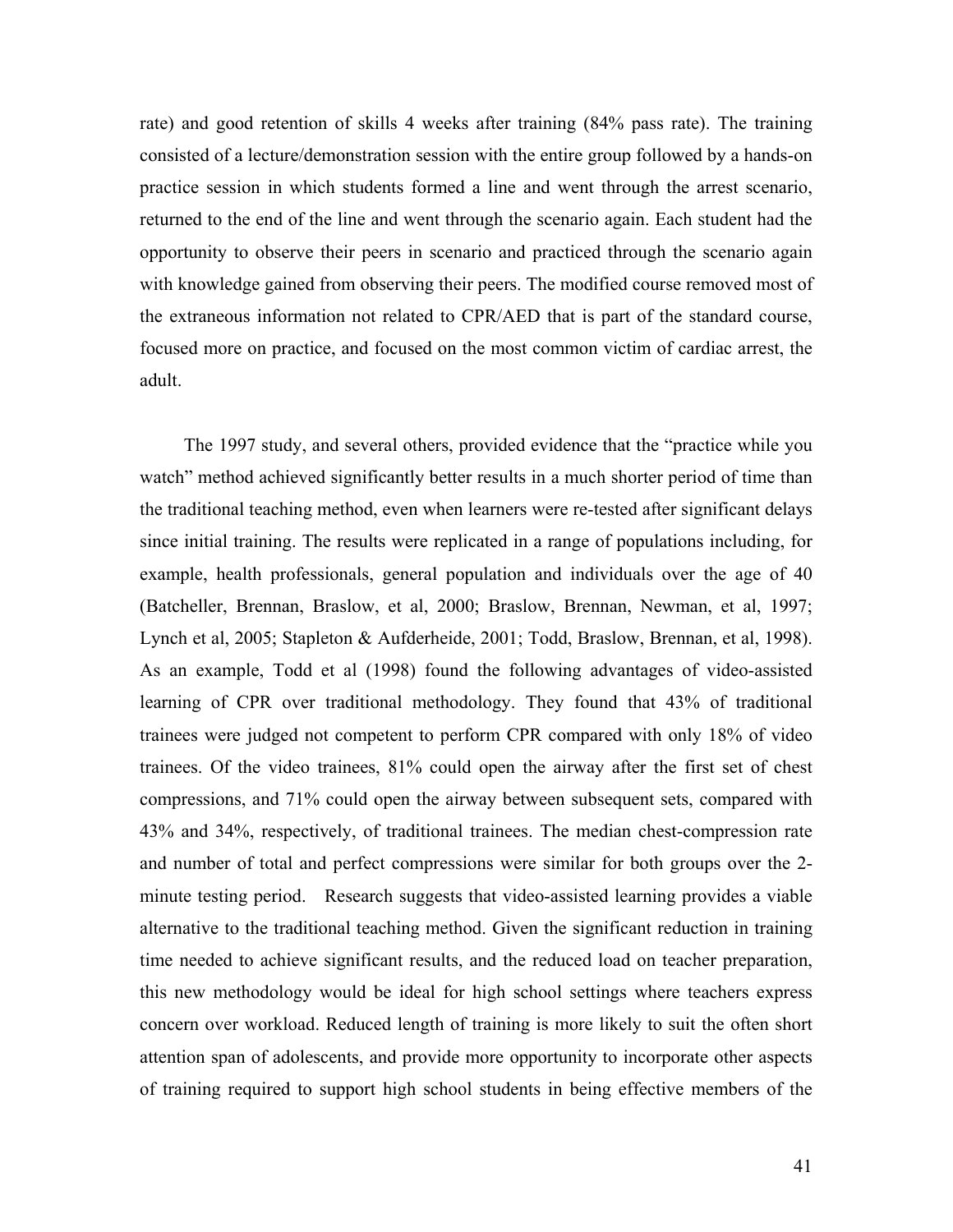chain of survival. As mentioned earlier, reducing the amount of time needed to teach CPR would leave more time for training related to motivation and dealing with the bystander effect. The

Because of its success, this approach has been widely promoted to the international community (Chamberlain & Hazinski, 2003) and more recently incorporated into the American Red Cross' and the American Heart Association's curriculum (AHA, 2005). The video is used in-class and provides the instructor with the ability to give better feedback to students as they are training themselves. Stapleton & Aufderheide (2001) summarize the value of using a CPR video: "Video-based courses can present information in a highly visual and consistent format. Videos can communicate clearly organized content using highly stimulating scenario-based presentations, graphics and dynamic animations to clarify concepts. The skills presented in video are delivered in a consistent manner during each course, with special attention to the viewer's perspective of each skill component. With video demonstration, participants can closely observe rescuer hand position, finger position, mannequin chest rise, and other key components of the skill. These qualities in combination with instructor feedback, can significantly improve participant acquisition of both cognitive information and psychomotor skill" (p.3).

#### **TEACHER AS FACILITATOR**

The new trend in CPR instruction is to use the teacher as a facilitator of the learning process. Given the overwhelming evidence that learning occurs through observation and practice, the introduction of, for example, video-assisted learning, requires that the teacher support the learning process by providing useful and timely feedback to students, coordinating activities, and managing classroom dynamics (Fong et al, 2001; Starr, 1998; Wik et al, 2002). Examples of teaching techniques that promote the facilitator role include video-based techniques, television, hands-on practice iterations (Chamberlain & Hazinski, 2003).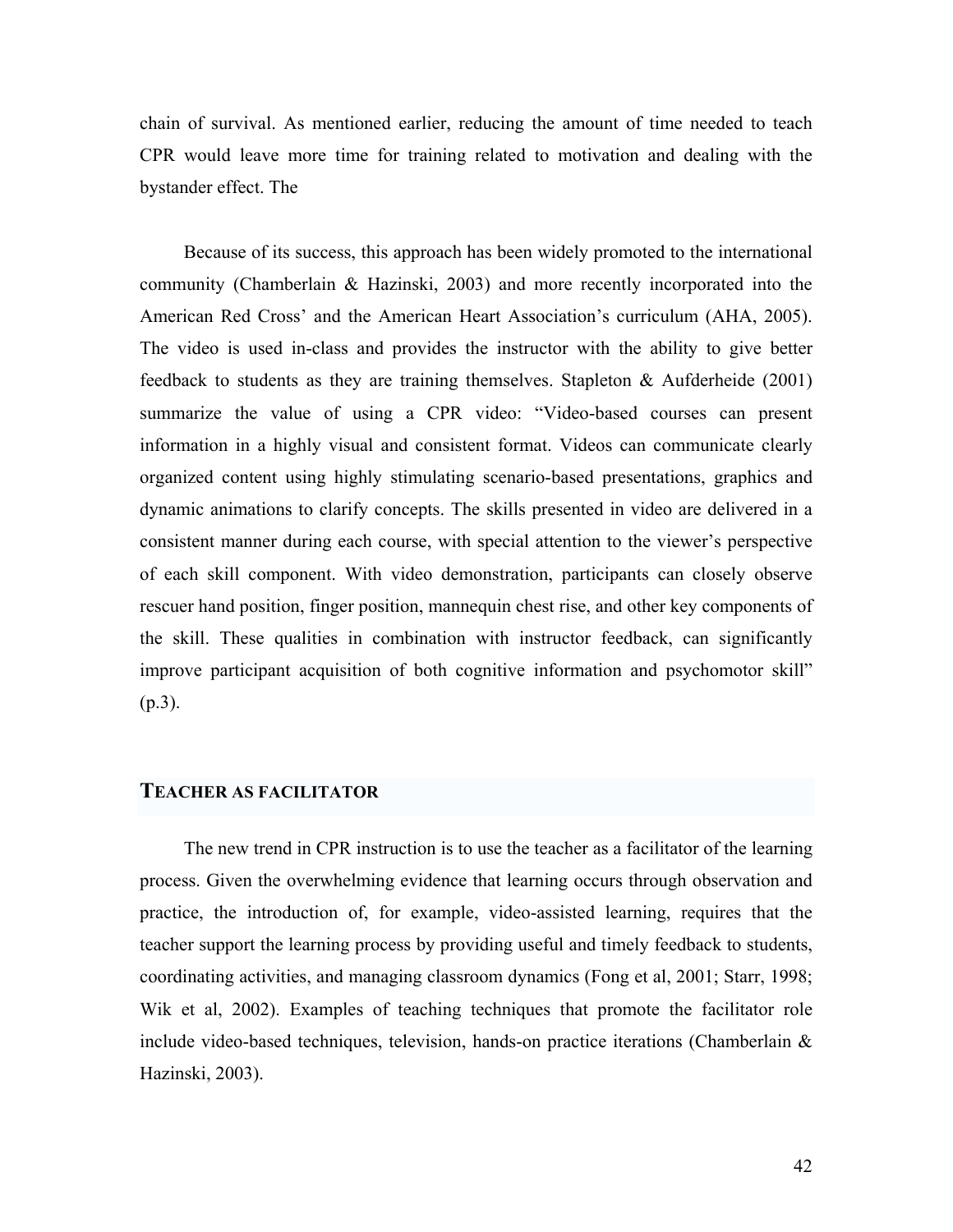#### **IMPROVING FEEDBACK**

Feedback is a key component of learning because it supports the learner in committing the proper sequence of CPR actions to long-term memory. In order to be effective, feedback must be tightly linked to the learner's action, and act by reinforcing the desired user behaviour and correcting errors. Feedback must also be useful i.e. it must provide the learner with insight that is geared toward that person's learning style. Confidence is built-up by supporting the learner in properly self-assessing their performance and understanding what to correct and how. Research shows that merely providing encouraging words or stating whether a behaviour is correct or not leads to a mismatch between confidence and actual performance known as the overconfidence effect (Petrusic & Baranski, 1997). The video-assisted learning methodology provides the opportunity for relevant and timely feedback to the learner. In a high-school environment, this could be provided by the teacher who performs the role of facilitator, or by a previously trained peer. These forms of feedback are highly dependent on consistency, training, availability, and motivation.

Alternative methods of feedback provided by computer-based methodology could further enhance the level of feedback. Since proper CPR involves the continued assessment and adjustment of one's compressions and ventilations based on visual and auditory cues, computer systems incorporated into the practice mannequins could provide useful feedback. Both visual and auditory feedback has been shown to significantly improve acquisition and retention of CPR even six months after initial training in both medical professionals and lay persons (Berg, Cobb, Doherty et al, 2001; Handley & Handley, 2003; Wik et al, 2001, 2002) by providing auditory corrective instructions when errors are detected.

#### **PEER TRAINING**

Some research suggests that training by trained peers is just as good as that provided by professional CPR trainers. Wik, Brennen and Braslow (1995) trained factory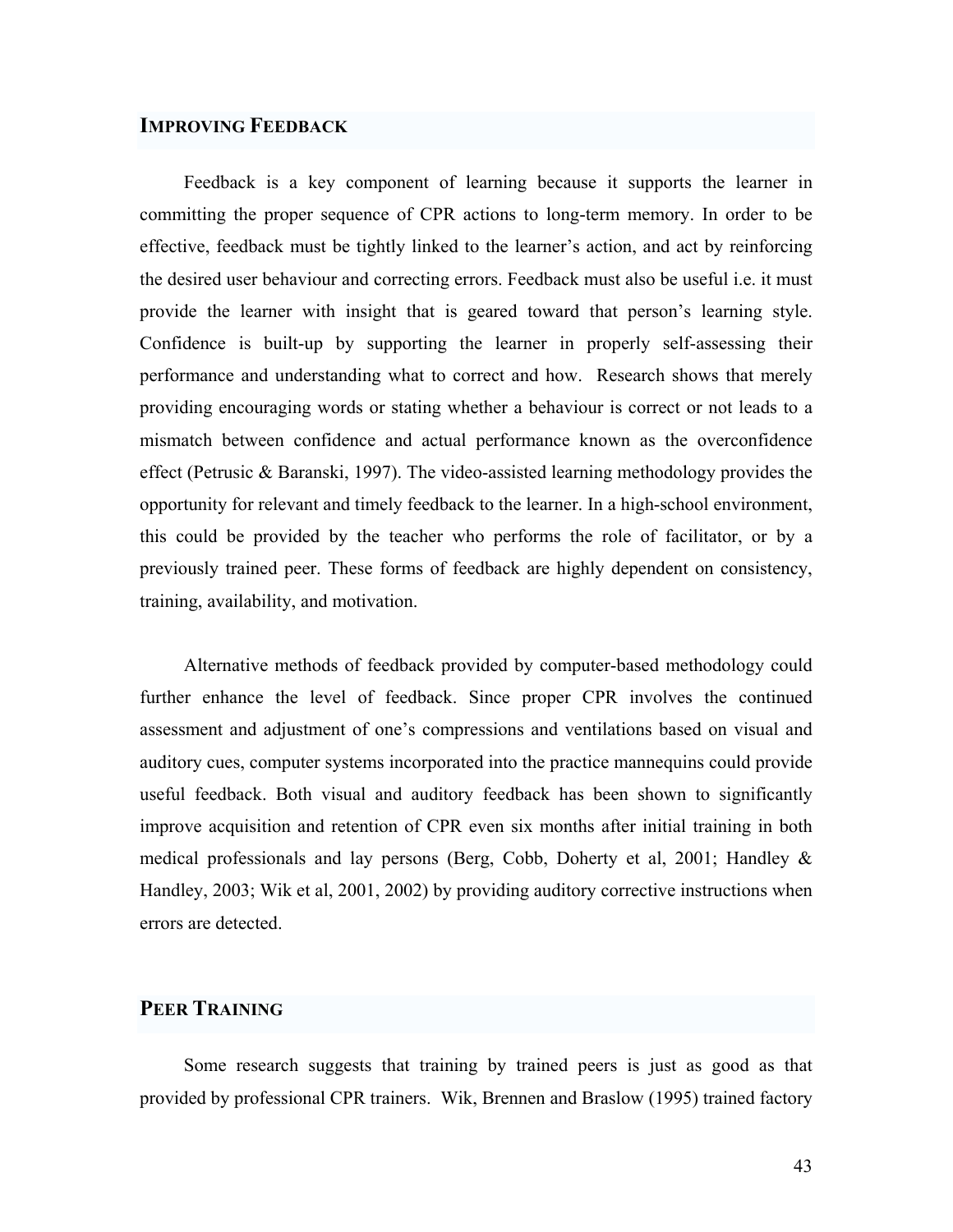workers in CPR who then trained family members and fellow workers at home using a cardboard mannequin. The results indicated that peer training was as effective as that provided by instructor-led CPR courses on most aspects of CPR and outperformed the traditional instructor training in number of compressions and ventilations. Peer training provides a potentially useful alternative to traditional training when it is not available. The idea of peer training may also be useful with respect to the motivational aspect of CPR where adolescents are concerned. As described earlier in this paper, motivation is a critical factor in ensuring optimal attention during training, especially with adolescents. Without attention, short-term memory will not create quality representations of CPR skills and will not associate appropriate cues. We also know that peer influence is one of the strongest motivational factors in the learning and transfer of behaviour between adolescents. There is untapped potential for increasing student motivation by involving previous CPR students in the training of new students. For example, one possibility is to pair new students with previously trained students in order to enhance the experience. Coupled with video-assisted learning and the facilitation role of the instructor, feedback from a peer may enhance learning, retention and the desire to be an effective member of the chain of survival when the need arises.

#### **INCIDENTAL LEARNING: MAKING CPR A PART OF STUDENT CULTURE**

Research on the cognitive science of learning and memory and in social psychology (Fiske, 2004), mere exposure to experiences changes how people think and see the world. This also applies to CPR. As an example, consider the case study (Eisenman, Rusetski, Zohar et al, 2005) of a 71 year-old woman who saved the life of her husband of the same age, by applying what she remembered of CPR incidents she had watched on her favourite medical TV show. She had no previous training in CPR and had no sense of whether she could perform CPR effectively. After administering compressions and ventilations to the best of her ability she noticed that her husband seemed to be gaining some control. She took the opportunity to call emergency, and then, she continued to perform compressions and ventilation until the emergency team arrived, 15 minutes later. At this point, medics administered CPR, defibrillated, after which he returned to normal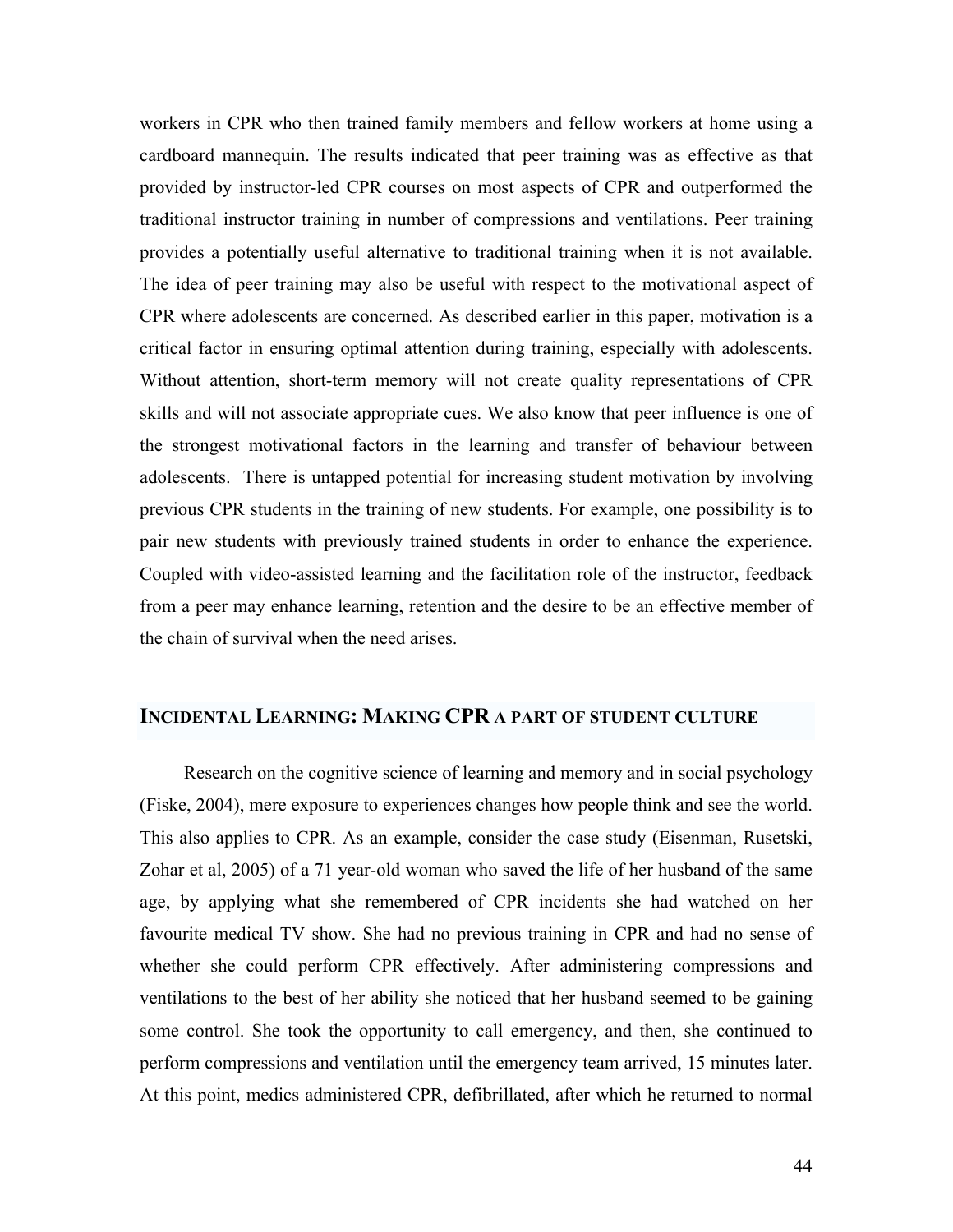pulse and blood pressure. The man was taken to the hospital and then discharged one week later without any neurological impacts. Given the 15-minute time lag between the beginning of cardiac arrest and the restoration of pulse and blood pressure, it is clear that the compressions and ventilations provided by his wife were effective despite the fact that she had no formal training in CPR.

Although only a case study, this incident is a clear example of the power of incidental learning that has been well documented in the cognitive research literature, and points to the real opportunity to promote not only CPR skills in students but also to enhance motivation. A preliminary web-based survey focused on listing potential opportunities for providing incidental learning in high schools could be followed by focus groups to determine what avenues might be the most successful. Films and television or programs where CPR is shown to save the life of engaging characters is one possibility. Live or web-based presentations of CPR stories involving family, friends and students may also provide other opportunities. School-based campaigns for other causes that have been successful in modeling desired behaviour in students could also be a source of useful strategies.

#### **STAGED TEACHING: HOW NOT TO TEACH CPR**

The Staged Method of teaching CPR consists of breaking down skill acquisition into components and building complexity over subsequent stages (Chamberlain, Smith, Colquhoun et al, 2001). Specifically, the first stage involves teaching and practicing compression only, without ventilation. The second stage incorporates ventilation with compression. And the final stage moves the learner to practicing the full CPR sequence. The basic premise is that acquisition and retention of the full CPR sequence will be improved by supporting the learner in first mastering subsets of the CPR sequence steps. A subsequent study showed failure to acquire skills and rapid decay of 6 months after training with this methodology. Even conventional refreshers had little impact or value (Chamberlain, Smith, Woollard et al, 2002).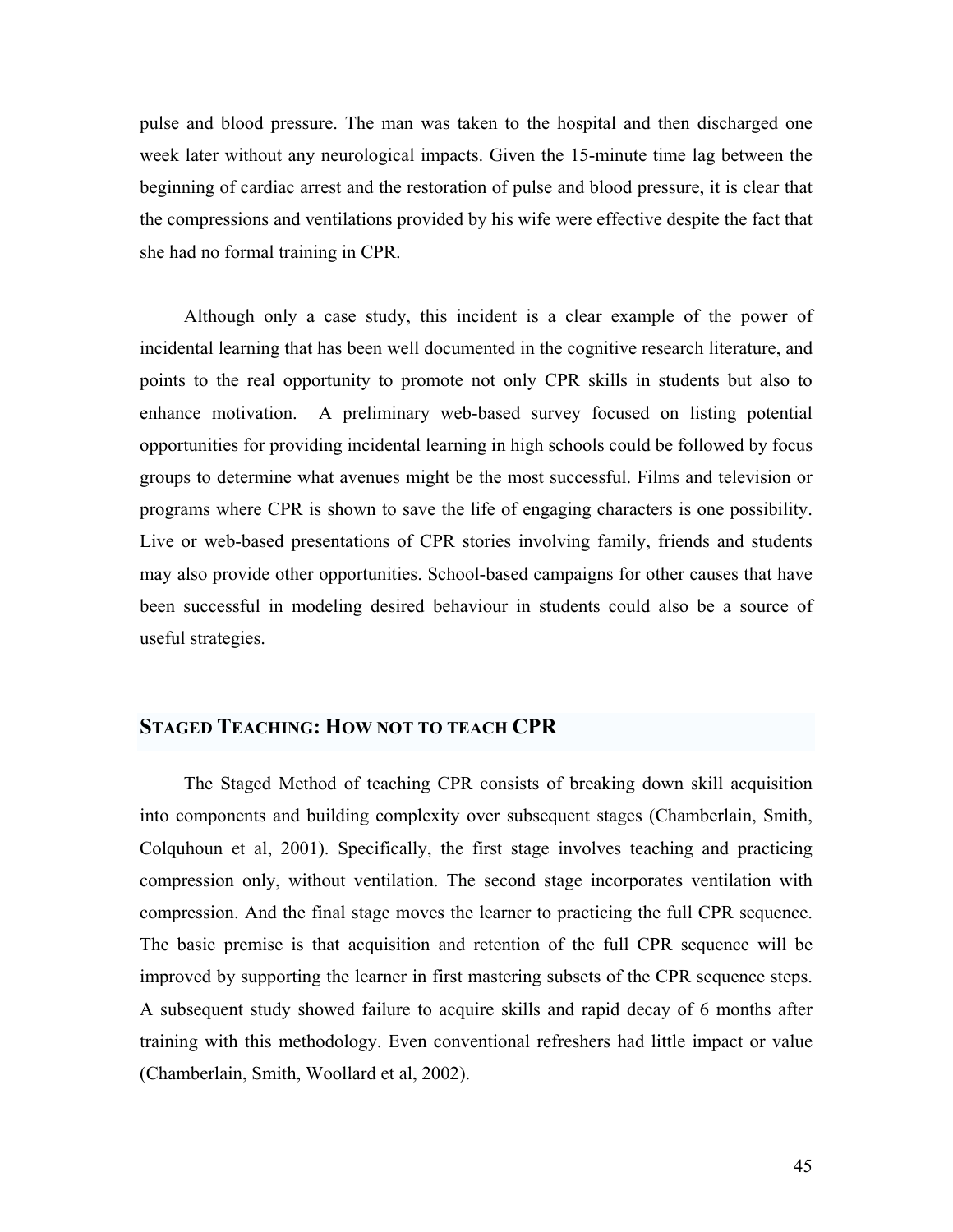These results are not surprising given what cognitive science has taught us about the learning of procedural information. Specifically, in learning a sequence, each step serves as a stimulus for the next action in the sequence. Associations are strengthened through practice and feedback. However, the stage method reduces the quality of the full CPR sequence by forcing the learner to break the sequence learned in a previous stage by inserting new steps into subsequent stages e.g. introducing ventilation in with compressions. The learner now has to go through the task of breaking stimulus-action associations learned during the previous phase and redefine and re-establish new associations in the second phase. This requires a considerable amount of short-term memory resources and additional practices to replace existing information in long-term memory. The associations are further complicated because now the learner has to track ratios of ventilations to compressions. As we know from cognitive research, the intellectual task of tracking ratios will be very taxing on short-term memory resources required for establishing sequence associations. Finally, research has established that optimal learning and recall take place when the learning process matches the real-world retrieval requirements. Real-world application of CPR does not take place in stages. The artificiality of this method also makes it difficult to incorporate real-life scenarios that are so important in motivating adolescents to learn CPR. As a result, it is strongly recommended that the stage method of learning not be used for teaching CPR. It complicates the learning process and is likely to result in poor acquisition, rapid decay, and difficulty in effectively applying the appropriate sequence in a real-life emergency.

# **Conclusion**

In conclusion, this review of the research literature demonstrated that the retention and use of CPR skills is much more complex than previously thought. There are many cognitive, motivational and social psychological factors that determine how well the sequence is learned and how effective its recall and use will be, whether in a test situation or in a real-life emergency. Having said this, these principles, extracted from the research literature, have already experienced significant integration into new tools and teaching methodologies resulting in higher rates of recall than previous studies. Moreover, these new tools and teaching methodologies can significantly shorten training time and be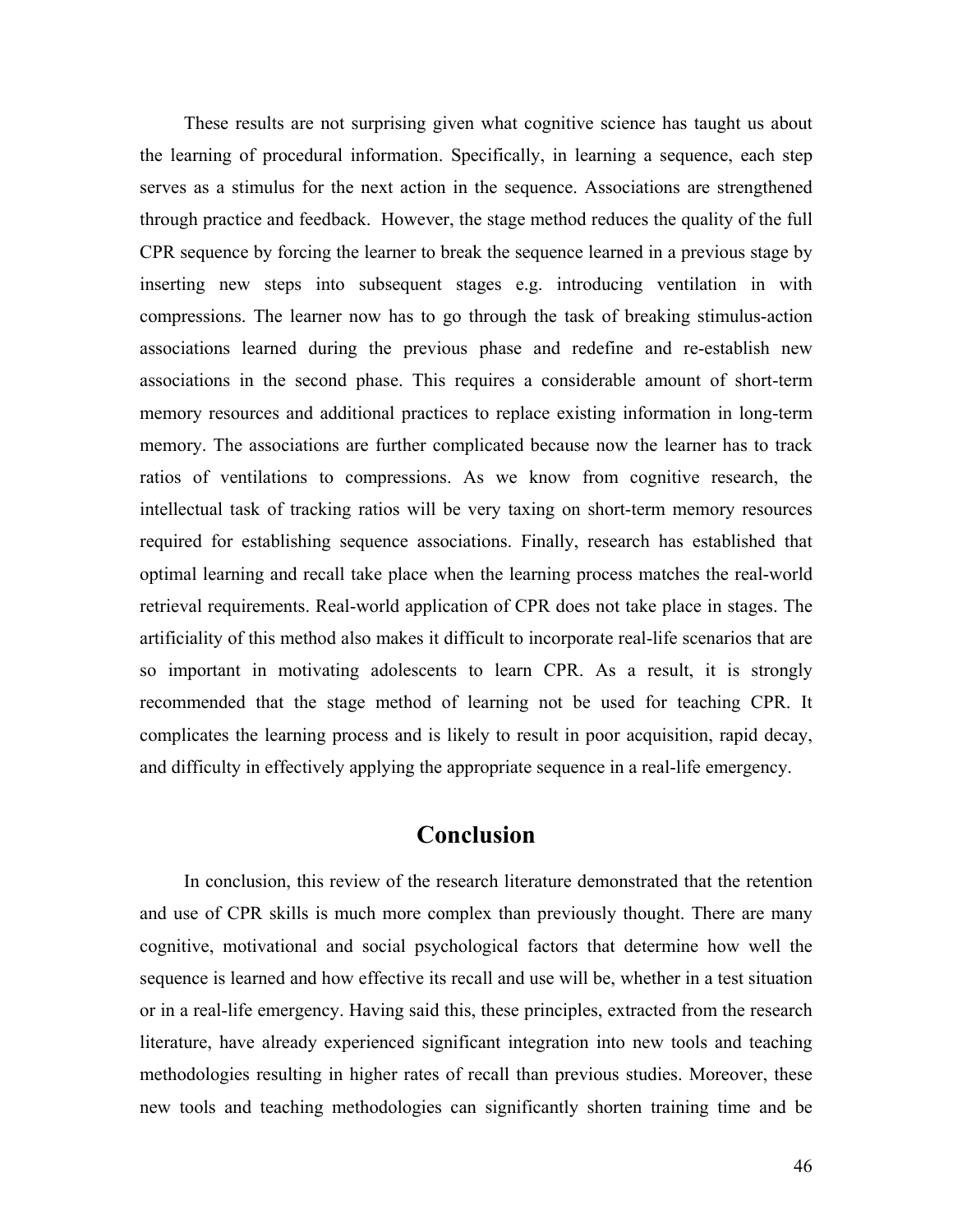conducted at a reasonable cost, suggesting that they are well-suited for integration into the high school teaching curriculum. Additionally, the low retention rates reported are partly an artefact of the assessment criteria that include an unreliable factor, the carotid check. The pulse check has been found to be unreliable and to result in cases where the refusal to administer CPR was based on the erroneous detection of a pulse, when in fact the victim was in cardiac arrest. This decision occurs because of the unfounded fear of causing additional serious health problems in the victim if he/she is not actually in cardiac arrest when CPR is administered. Removing the pulse check has resulted in higher performance statistics.

Given that the vast majority of cardiac arrests take place in the home, the training of lay people in CPR plays a critical role in initiating the chain of survival and administering CPR early enough to make a difference. Adolescents are seen by CPR training agencies as the key cross-section of society to target for several reasons. Adolescents learn quickly given the appropriate motivation, social factors and experiential teaching methodology. Adolescents will one day run households of their own, and as such their own motivation to learn CPR is likely to provide a significant influence in promoting CPR skills in their own families, thus further increasing the base level of CPR skills in society. Finally, implementing CPR programs in high schools provides an unparalleled opportunity to train large numbers of people in short periods of time in a consistent way from year to year.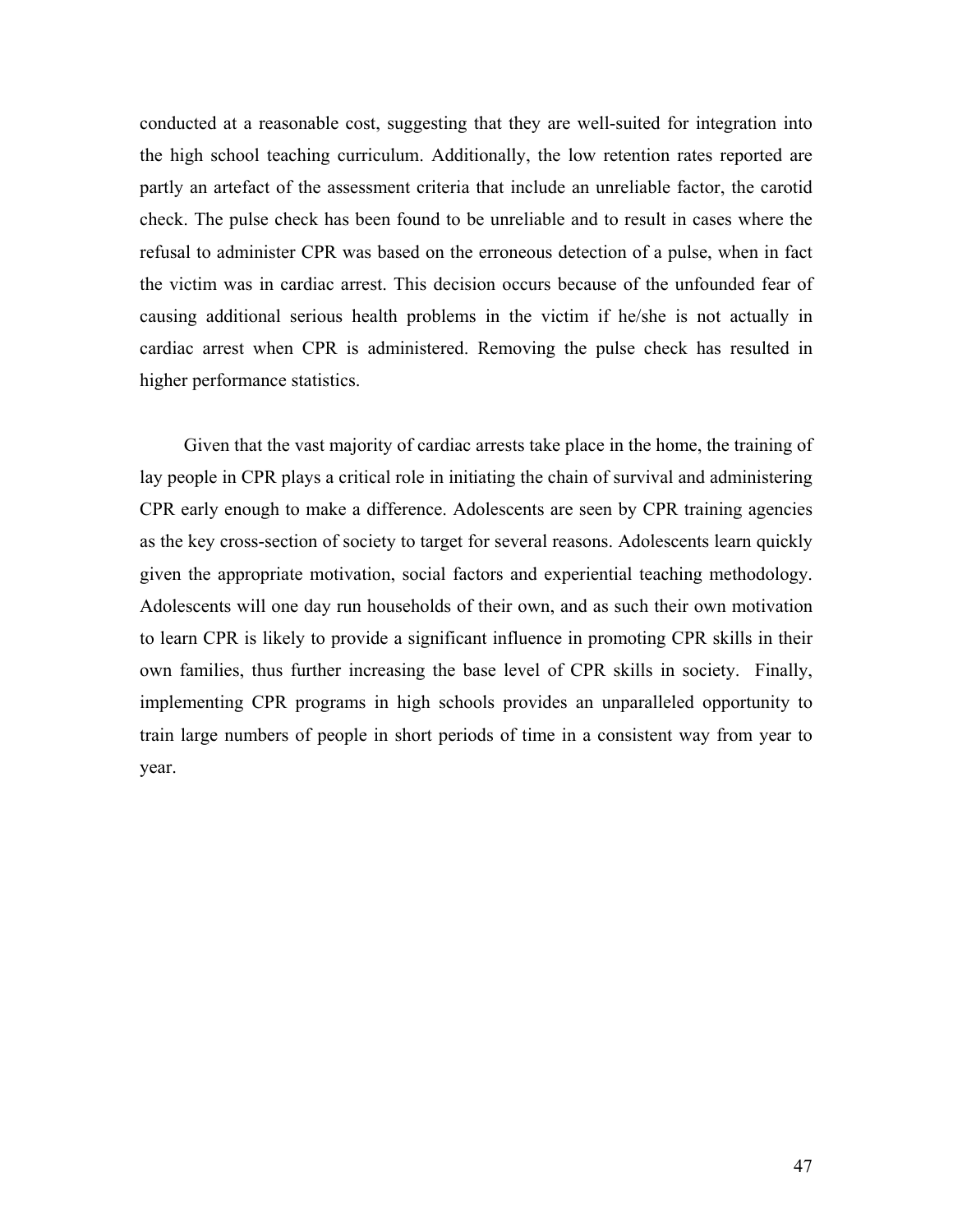# **References**

- American Heart Association (1974). Standards and guidelines for cardiopulmonary resuscitation (CPR) and emergency cardiac care (ECC). *Journal of the American Medical Association*, *227* (Suppl), 833–868.
- American Heart Association (1992). Standards for Cardiopulmonary Resuscitation (CPR) and Emergency Cardiac Care (ECC). *Journal of the American Medical Association*, *268*, 2171-2295.
- American Heart Association (2005a). Part 2: Adult Basic Life Support. *Circulation*, *112*, III-5-III-16. (http://circ.ahajournals.org/cgi/content/full/112/22\_suppl/III-5).
- American Heart Association (2005b). Part 3: Overview of CPR. *Circulation*, *112*, IV-12 – IV-18. (http://circ.ahajournals.org/cgi/content/full/112/24\_suppl/IV-12).
- American Heart Association (2005c). Part 4: Adult Basic Life Support. *Circulation*, *112*, IV-19 – IV-34. (http://circ.ahajournals.org/cgi/content/full/112/24\_suppl/IV-19).
- Atkinson, R. C., & Shiffrin, R. M. (1968). Human memory: A proposed system and its control processes. In K. W. Spence & J. T. Spence (Eds.), *The Psychology of Learning and Motivation* (Vol. 2). New York: Academic Press.
- Aufderheide, T., Stapleton, E. R., Hazinski, M. F, & Cummings, R. O. (1999). *Heartsaver AED for the lay rescuer and first responder*. Dallas, Texas: American Heart Association.
- Bahrick, H. P. (2005). The long-term neglect of long-term memory: Reasons and remedies. In Ed. Alice F. Healy (Ed.), *Experimental Cognitive Psychology and Its Applications* (pp. 89-100). Washington, DC: APA.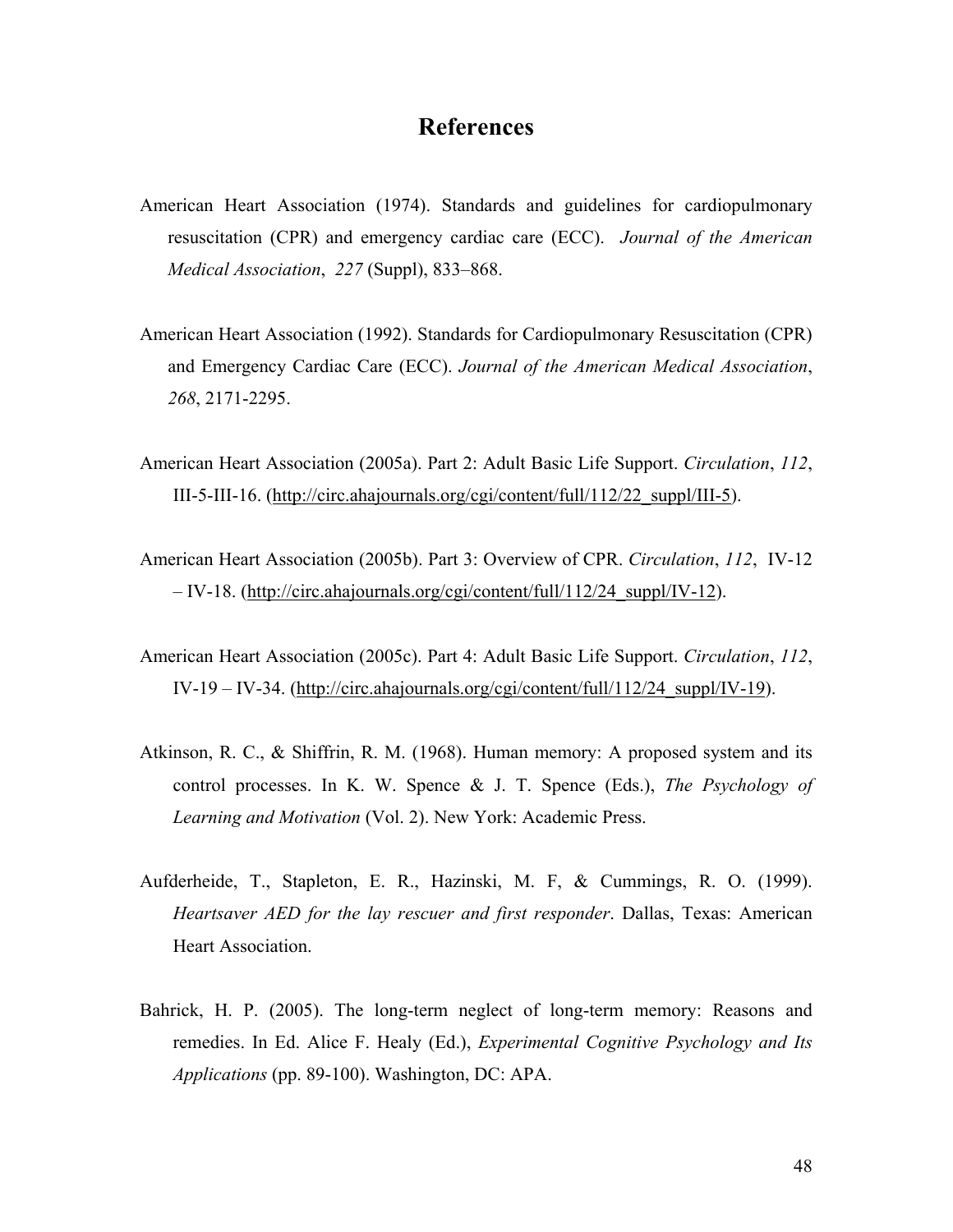- Batcheller, A. M., Brennen, R. T., Braslow, A., et al. (2000). Cardiopulmonary resuscitation performance of subjects over forty is better following half-hour video self-instruction compared to traditional four-hour classroom training. *Resuscitation*, *43*, 101-110.
- Becker, L.B., Ostrander, M.P., Barrett, J., & Kondos G.T. (1991). Outcome of CPR in a large metropolitan area: where are the survivors? *Annals of Emergency Medicine*, *20*, 355–361.
- Benson, D., Klain, M., Braslow, A., et al. (1996). Future directions for resuscitation research: I – Advanced airway control measures. *Resuscitation*, *32*, 51-62.
- Berden HJ, Bierens JJ, Willems FF, Hendrick JM, Pijls NH, Knape JT (1994). Resuscitation skills of lay public after recent training. *Annals of Emergency Medicine*, *23*, 1003–1008.
- Berg, R. A., Cobb, l. A., Doherty, A. D. et al. (2001). Chest compressions and basic life support – Defibrillation. *Annals of Emergency Medicine,* 37, S26-S35.
- Bickman, L., & Rosenbaum, D. P. (1977). Crime reporting as a function of bystander encouragement, surveillance, and credibility. *Journal of Personality and Social Psychology*, *35*, 577-586.
- Bircher, N., Otto, C., Babbs, C, et al. (1996). Future directions for resuscitation research: II – External cardiopulmonary resuscitation basic life support. *Resuscitation*, *32*, 63- 75.
- Bircher, N., Otto, C., Babbs, C., et al. (1996). Future directions for resuscitation research II. External cardiopulmonary resuscitation basic life support. *Resuscitation*, *32*, 63- 75.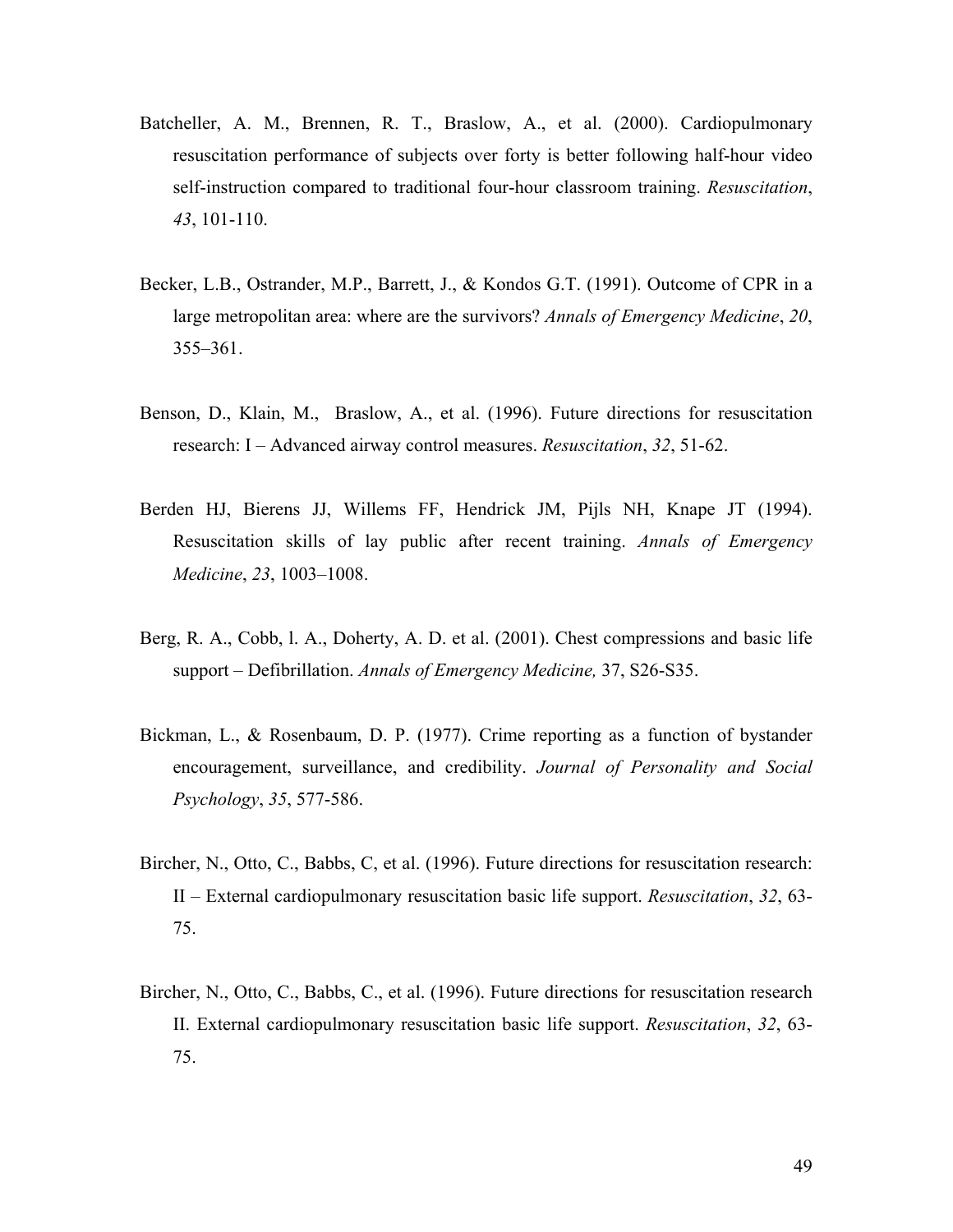- Boy Scouts of America Editorial Board (1911). *The Official Handbook for Boys*. 1st edition.
- Braslow A., & Brennen, R. T. (1998). Lay person CPR. *Circulation*, *98*, 610-611.
- Braslow, A., Brennen, R. T., Newman, M. M., et al. (1997). CPR Training without an instructor: Development an evaluation of video self-instructional system for effective performance of cardiopulmonary resuscitation. *Resuscitation*, *24*, 207-209.
- Brennan, R.T. (1991). Student, instructor, and course factors predicting achievement in CPR training classes. *American Journal of Emergency Medicine*, *9*, 220–224.
- Brennan, R.T. (1989). A Question of Life and Death: an Investigation of CPR Instruction Using Hierarchical Linear Modeling: Dissertation. Cambridge, MA: Harvard University, 1989.
- Brennan RT, & Braslow A. (1995). Skill mastery in cardiopulmonary resuscitation training classes. *American Journal of Emergency Medicine*, *29*, 215–218.
- Brennan, R. T. & Braslow, A. (1998a). Are we training the right people yet? A survey of participants in public cardiopulmonary resuscitation classes. *Resuscitation*, *37*, 21– 25.
- Brennan, R. T. & Braslow, A. (1998b). Skill mastery in public CPR classes. *American Journal of Emergency Medicine*, *16*, 653-657.
- Brennan RT, & Braslow A., Batcheller, A. M. et al. (1996). A reliable and valid method for evaluating cardiopulonary resuscitation training outcomes. *Resuscitation*, *85*, 85- 93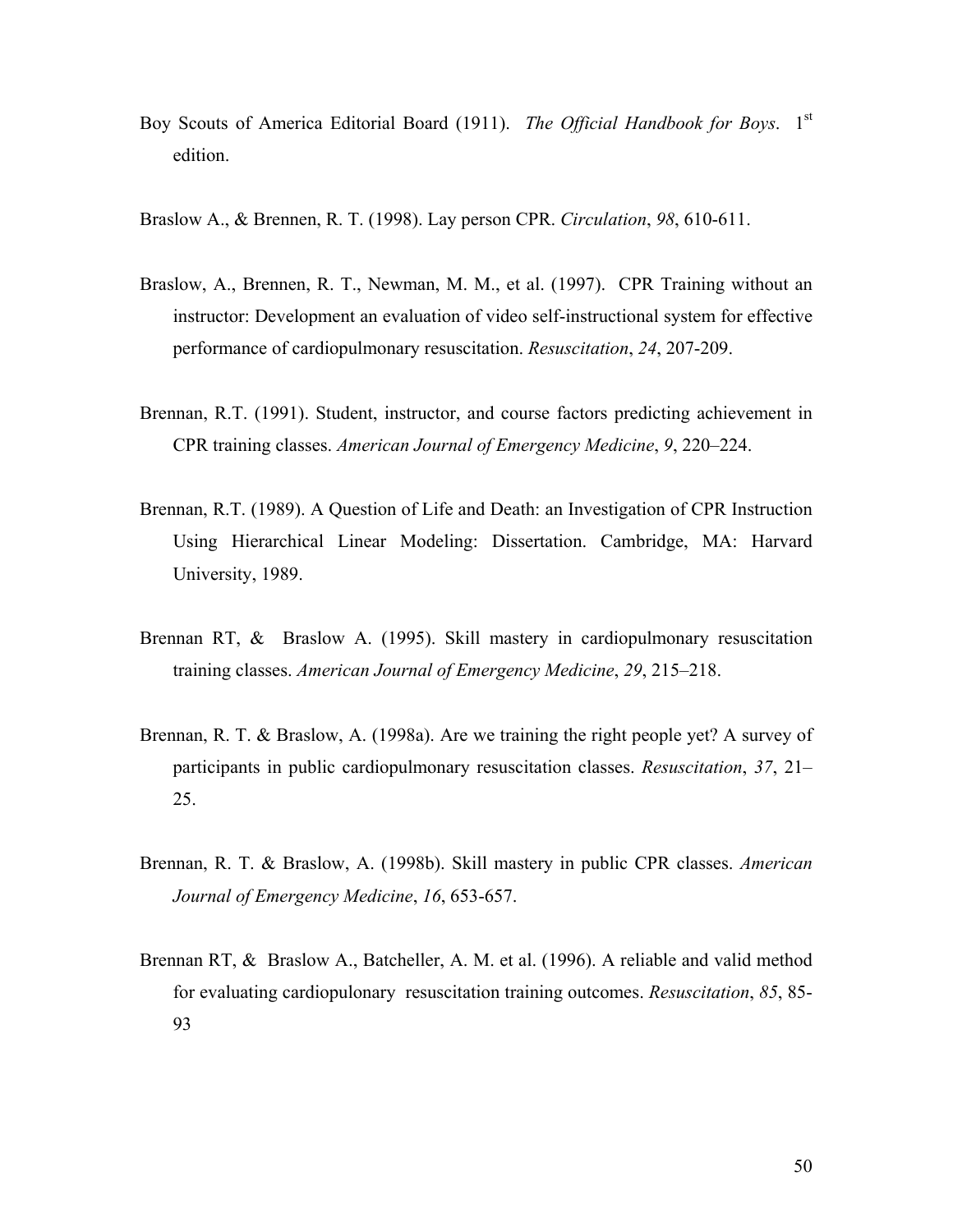- Brennan, R. T., Braslow, A., & Kaye, W. (2000). A response to 'A rationale for staged teaching of basic life support'. *Resuscitation*, *44*, 143–148.
- Briggs, G. E. (1957). Retroactive inhibition as a function of the degree of original and interpolated learning. *JEP*, *33*, 60-67.
- Brison, R. J., Davidson, J. R., Dreyer, J. F., et al. (1992). Cardiac arrest in Ontario: circumstances, community response, role of pre-hospital defibrillation and predictors of survival. *Canadian Medical Association Journal*, *147*, 191–199.
- Bruer, J. T. "Education and the Brain: A Bridge Too Far." *Educational Researcher*, *8*  (1997): 4-16. (http://www.jsmf.org/about/j/education\_and\_brain-smaller.pdf).
- Bruer, T. (1998). Let's put brain science on the back burner. NASSP Bulletin, 82(598), 9- 19. (http://www.jsmf.org/about/j/nassp1998.htm).
- Burton, B.C. (2002) Training done right. *Occupational Health and Safety*, *71*, 74.
- Celenza, T., Gennat, H. C., O'Brien, D., et al. (2002). *Resuscitation*, *55*, 157-165.
- The Cerebral Resuscitation Study Group, Bossaert, L., & Van Hoeyweghen. R. J. (1989). Bystander cardiopulmonary resuscitation: CPR in out-of-hospital arrest. *Resuscitation, 17*, 99–109.
- Chamberlain, D. A. & Hazinski, M. F. (2003). ILCOR Advisory statement: Education in resuscitation. *Resuscitation*, *59*, 11-43.
- Chamberlain, D., Smith, A., Colquhoun. M. et al. (2001). Randomised controlled trials of staged teaching for basic life support 2. Comparison of CPR performance and skill retention using either staged instruction or conventional training. *Resuscitation*, *50*, 27–37.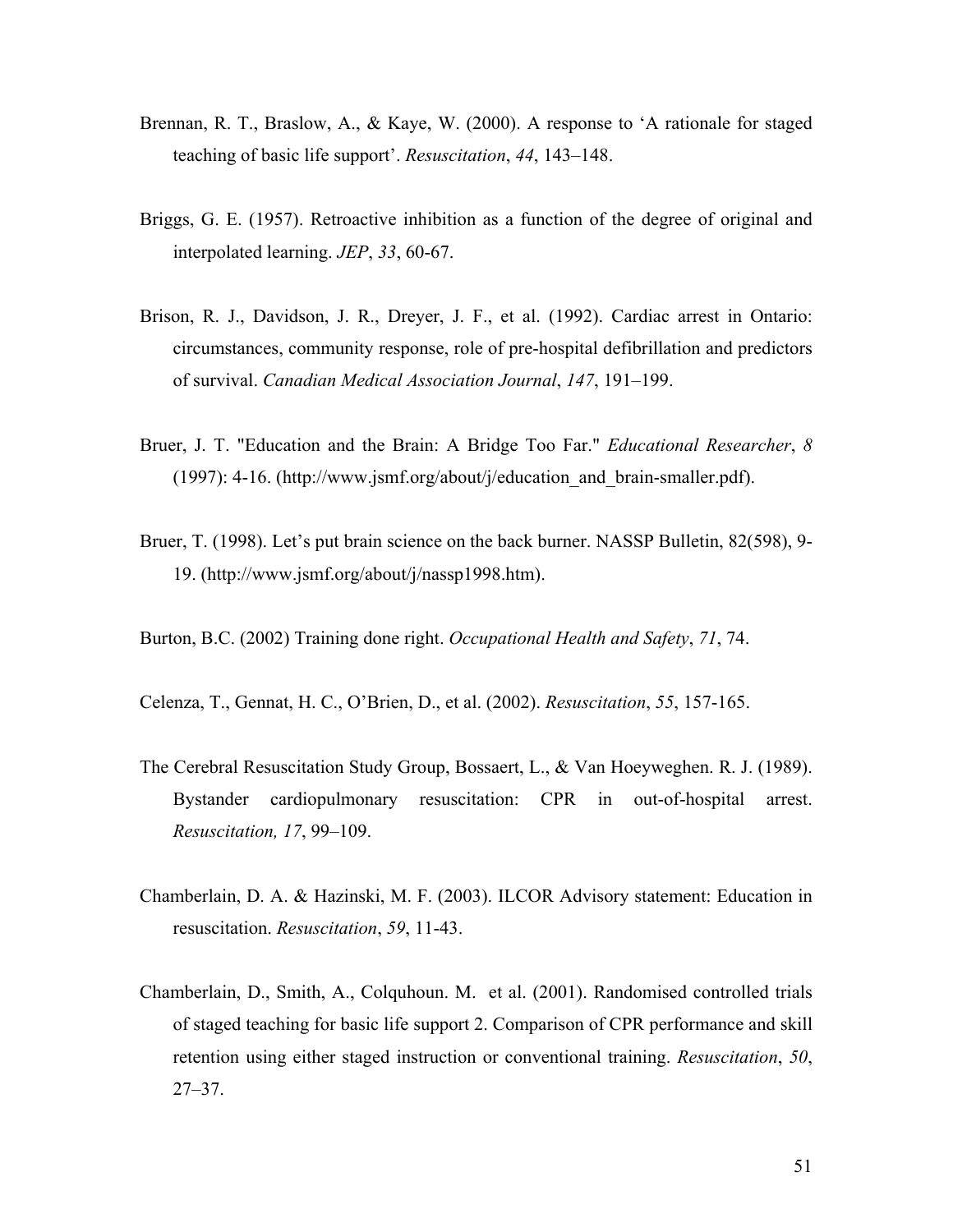- Chamberlain, D., Smith, A., Woollard, M., et al. (2002). Trials of teaching methods in basic life support (3): Comparison of simulated CPR performance after first training and at 6 months, with a note on the value of re-training. *Resuscitation*, 179-187.
- Christenson, M., Solimano, A. J., Williams, J., et al. (1993). The New American Heart Association guidelines for cardiopulmonary resuscitation and emergency cardiac care: presented by the emergency cardiac care subcommittee of the Heart and Stroke Foundation of Canada. *Canadian Medical Association Journal*, *149*(5), 585–590.
- Citerio, G., Galli, D., Cessana, M., et al. (2002). Emergency system prospective performance evaluation for cardiac arrest in Lombardia, an Italian region. *Resuscitation*, *55*, 247-254.
- Collins, A., Brown, J. S., & Newman, S. E. (1989). Cognitive apprenticeship: Teaching the craft of reading, writing, and mathematics. In L. B. Resnick (Ed.), *Knowing, learning, and instruction: Essays in honor of Robert Glaser (pp. 453-494). Hillsdale,* NJ: Erlbaum.
- Connolly, M., Tonera, P., Connolly, D., and McCluskey, D. R. (2007). The 'ABC for life' programme-Teaching basic life support in schools. *Resuscitation*, *72*, 270-279.
- Cummings, R., Chamberlain, D., Abrahamson, N. S., et al. (1991). Recommended guidelines for uniform reporting of data from out-of-hospital cardiac arrest: The Utstein style, *Circulation*, *84*, 960- 975.
- Cummins RO, & Eisenberg, M. S. (1985). Prehospital cardiopulmonary resuscitation; is it effective? *Journal of the American Medical Association*, *253*, 2408–2412.
- Cummins RO, Ornato, J. J., Thies, W. H., & Pepe, P. E. (1991). Improving survival from sudden cardiac arrest: the 'chain of survival' concept. *Circulation*, *83*(5), 1832–1847.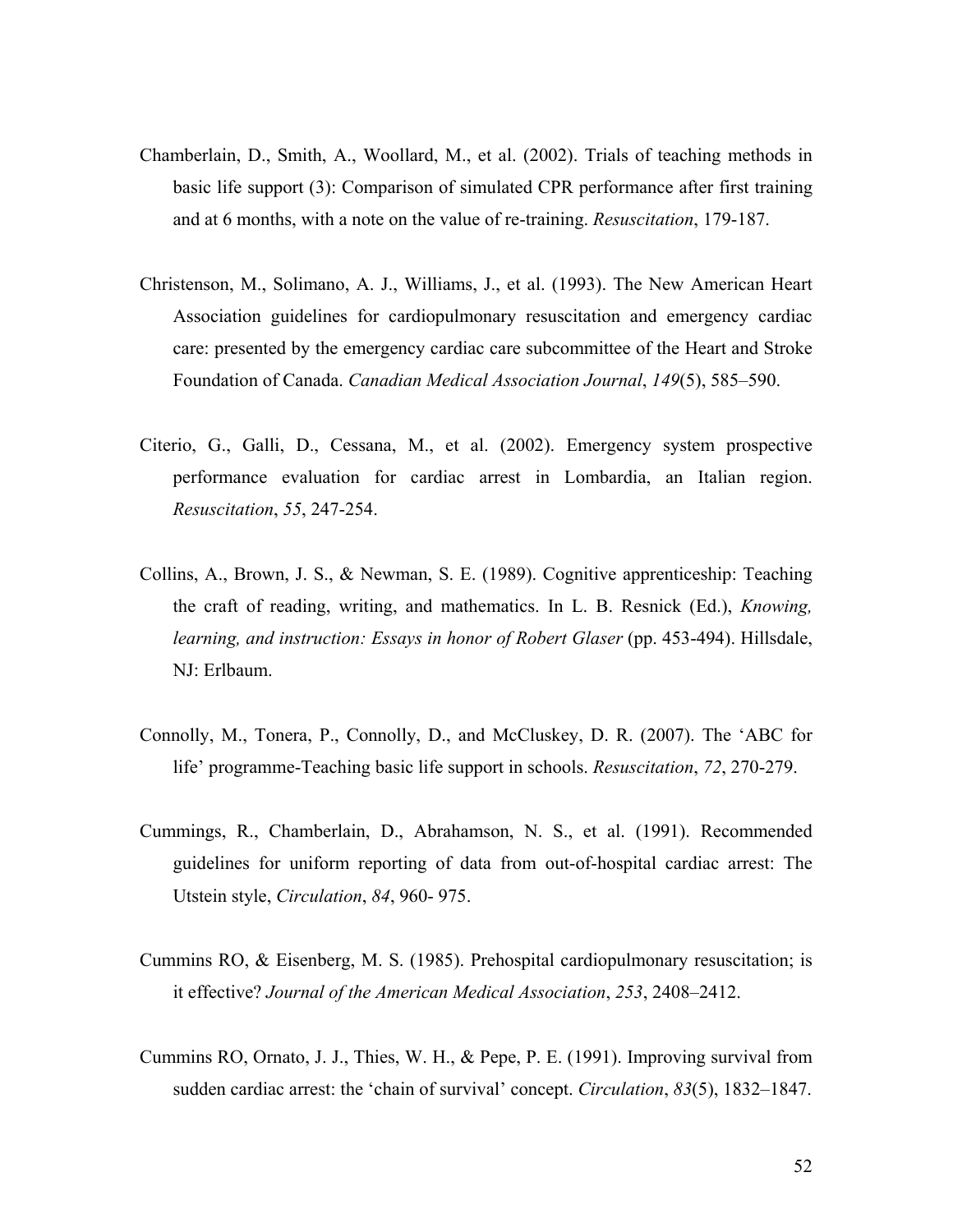- Daley, B. (2001). Learning in clinical nursing practice. *Holistic Nursing Practice*, *16*, 43– 55.
- Darley, J. M., & Latane, B. (1968). Bystander intervention in emergencies: Diffusion of responsibility. *Journal of Personality and Social Psychology*, 8, 377-383.
- De Vita, M. (2005). Organizational factors affect human resuscitation: the role of simulation in resuscitation research. *Critical Care Medicine*, *33*, 1150–1151.
- Dick, W. & Carey, L. (1990). *The systematic design of instruction*. 3<sup>rd</sup> ed, Harper Collins.
- Eisenman, A., Rusetski, V., Zohar, Z., Avital, D., and Stolero, J. (2005). Subconscious passive learning of CPR techniques through television medical drama. *Journal of Emergency Primary Health Care (JEPHC), 3*(3) (http://www.jephc.com/uploads/AE9901171.pdf).
- Eisenberg, P. & Safer, P. (1999). Life supporting first aid training of the public-review and recommendations. *Resuscitation*, *41*, 3-18.
- Eisenberg, M.S., Horwood, B.T., Cummins, R.O., et al. (1990). Cardiac arrest and resuscitation: a tale of 29 cities. *Annals of Emergency Medicine*, *19*, 176–186.
- Fiske, S. (2004). *Social beings: A core motives approach to social psychology*. Danvers, MA: Wiley.
- Fong, Y. T., Anantharaman, V., Lim, S. H. et al. (2001). Mass cardiopulmonary resuscitation 99 – survey results of multi-organizational effort in public education in cardiopulmonary resuscitation. *Resuscitation*, *49*, 201-205.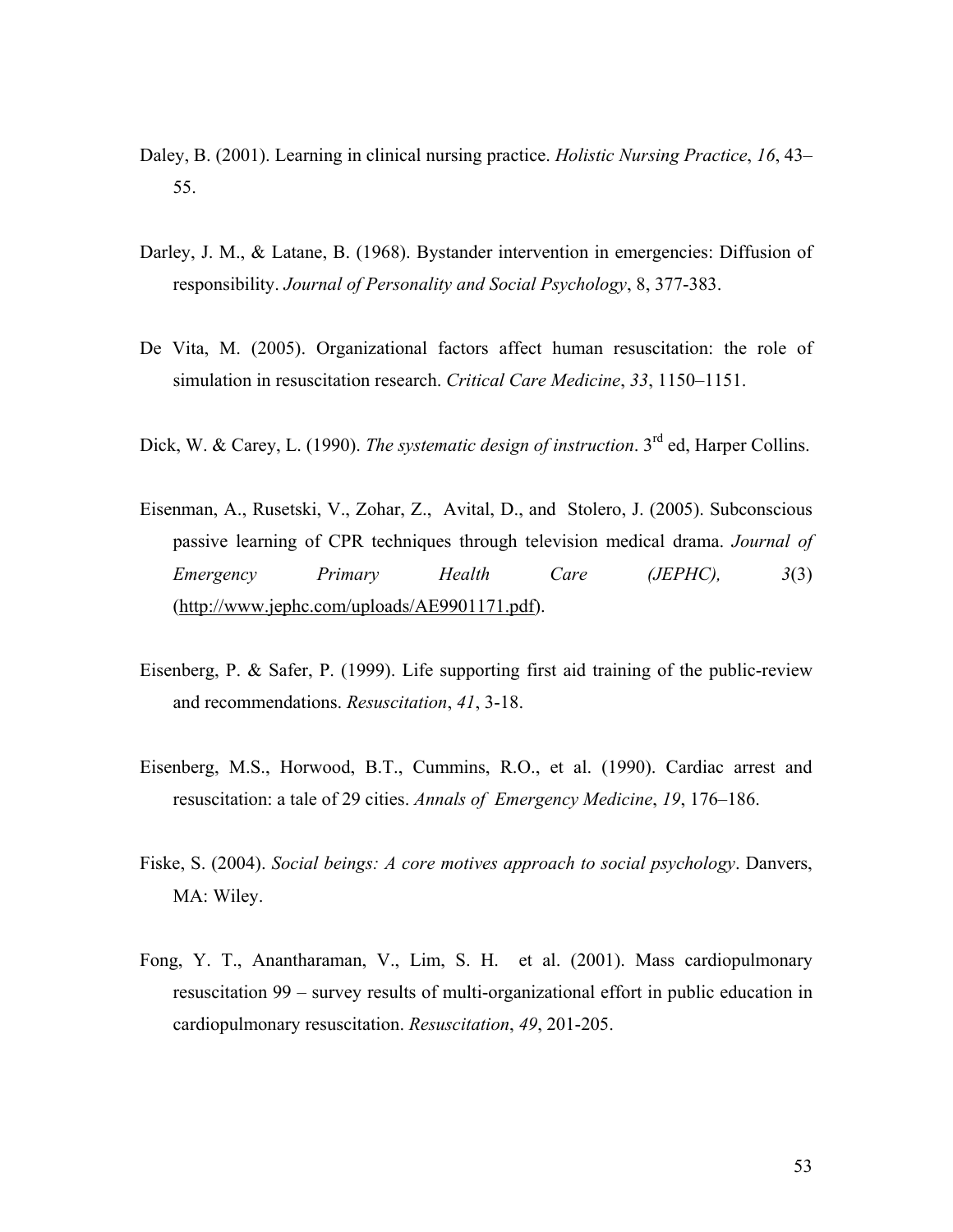- Frederick, K., Bixby, E., Orzel, M. N., et al. (2002). Will changing the emphasis from 'pulseless' to 'no signs of circulation' improve the recall scores for effective life support skills in children? *Resuscitation*, *55*, 255-261.
- Friesen, L., & Stotts, N. A. (1984). Retention of basic cardiac life support content: The effect of two teaching methods. *Journal of Nursing Education*, *23*, 184-191.
- Gallagher, E.D., Lombardi, G., & Gennis, P. (1995). Effectiveness of bystander cardiopulmonary resuscitation and survival following out-of-hospital cardiac arrest. *Journal of the American Medical Association*, *274*, 1922–1925.
- Glass, A. L., and Holyoak, K. J. (1986). *Cognition*. 2nd Edition. Random House: New York, NY.
- Godden, D. R., & Baddeley, A. D. (1975). Context-dependent memory in two natural environments: On land and under water. *British Journal of Psychology*, *66*, 325-332.
- Goldberg, J.J., Gore, J.M., Love, D.G., et al. (1984). Layperson CPR are we training the right people? *Annals of Emergency Medicine*, *13*, 701–704.
- Goranson, H. T. (2001). Toward a study of string figures and knowledge representation.\ Proceedings of Fifth Interdisciplinary Symmetry Congress and Exhibition of the International Society for the Interdisciplinary Study of Symmetry (ISIS-Symmetry). Sydney, Australia , July 8 - 14, 2001 .
- Graesser, A. C., Hu, X., & McNamara, D. S. (2005). Computerized learning environments that incorporate research in discourse psychology, cognitive science and computational linguistics. In Alice F. Healy (Ed.), *Experimental Cognitive Psychology and Its Applications*. Washington, DC: American Psychological Association.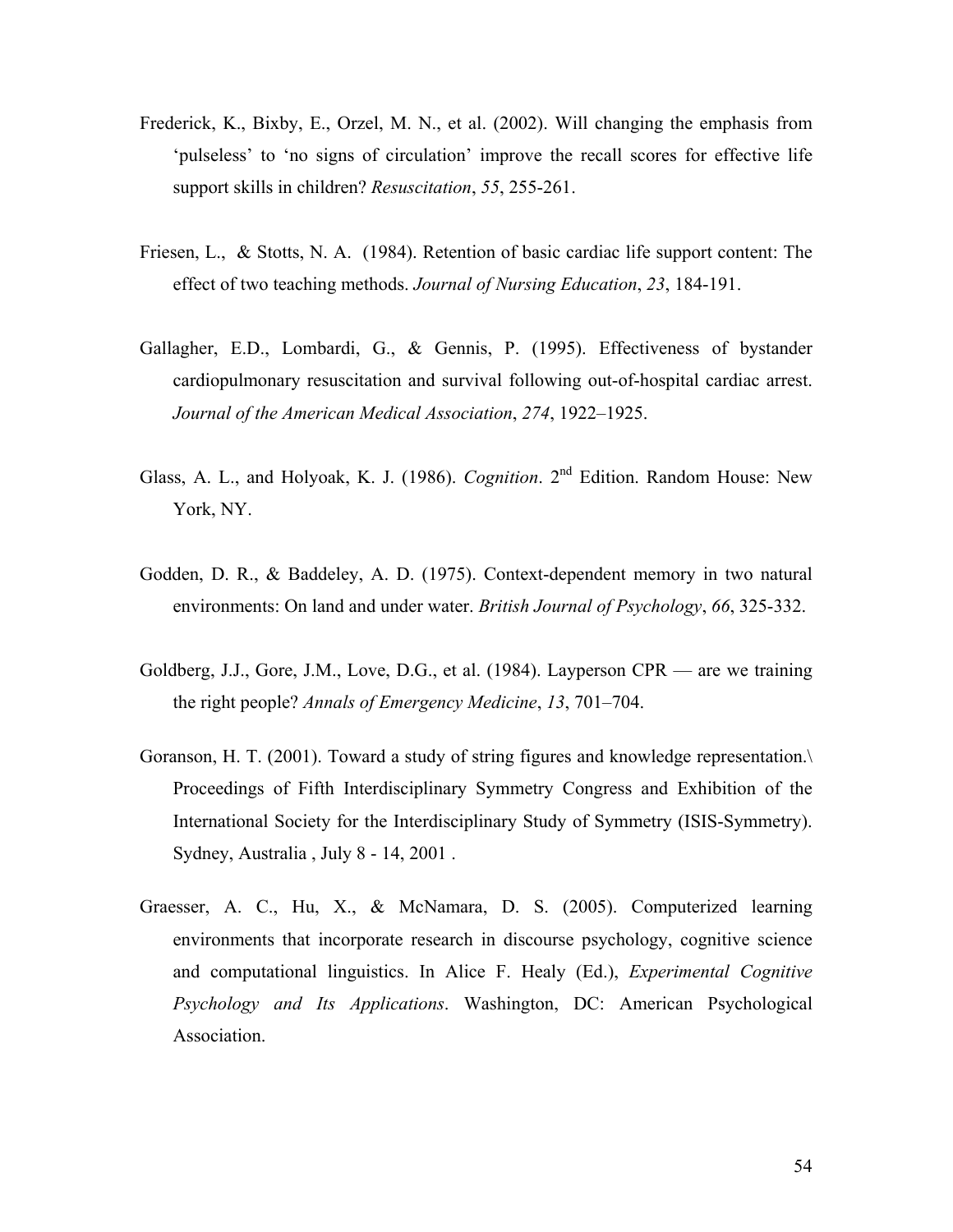- Grenvik, A. & Schaefer, J. (2004). From Resusci-Anne to Sim-Man: the evolution of simulators in medicine. *Critical Care Medicine 32*, 56–57.
- Handley, A. J., and Handley, J. A. (1998). Four-step CPR: Improving skill retention. *Resuscitation*, *36*, 3-8.
- Handley, A. J., and Handley, S. A. J. (2003). Improving CPR performance using an audible feedback system suitable for incorporation into an automated external defibrillator. *Resuscitation, 57*, 57-/62.
- Harper, F., & Molino, L. (2001). Teaching the adult learner: Part  $1 An$  evidence-based plan for success. *Cardiovascular Care*, *12*(2), 14-15.
- Healy, A. F., & Bourne, L. E., Jr. (Eds.). (1995). *Learning and memory of knowledge and skills: Durability and specificity.* Thousand Oaks, CA: Sage.
- Healy, A. F., Wohldmann, E. L. & Bourne, L. E. (2005). The procedural reinstatement principle: Studies on training, retention, and transfer. In Alice F. Healy (Ed.), *Experimental Cognitive Psychology and Its Applications*. Washington, DC: American Psychological Association.
- Henry, J. M. (1997). Gaming: a teaching strategy to enhance adult learning. *The Journal of Continuing Education in Nursing*, *28*, 231.
- Jones, I., Whitfield, R., Colquhoun, M., et al. (2007). At what age can schoolchildren provide effective chest compressions? An observational study from the Heartstart UK schools training programme. *British Medical Journal*, *334*, 1201. (http://www.pubmedcentral.nih.gov/articlerender.fcgi?artid=1889955).
- Jonides, J., & Smith, E. E. (1997). The architecture of working memory. In M. D. Rugg (Ed.), *Cognitive neuroscience* (pp. 243-276). Cambridge, MA: MIT Press.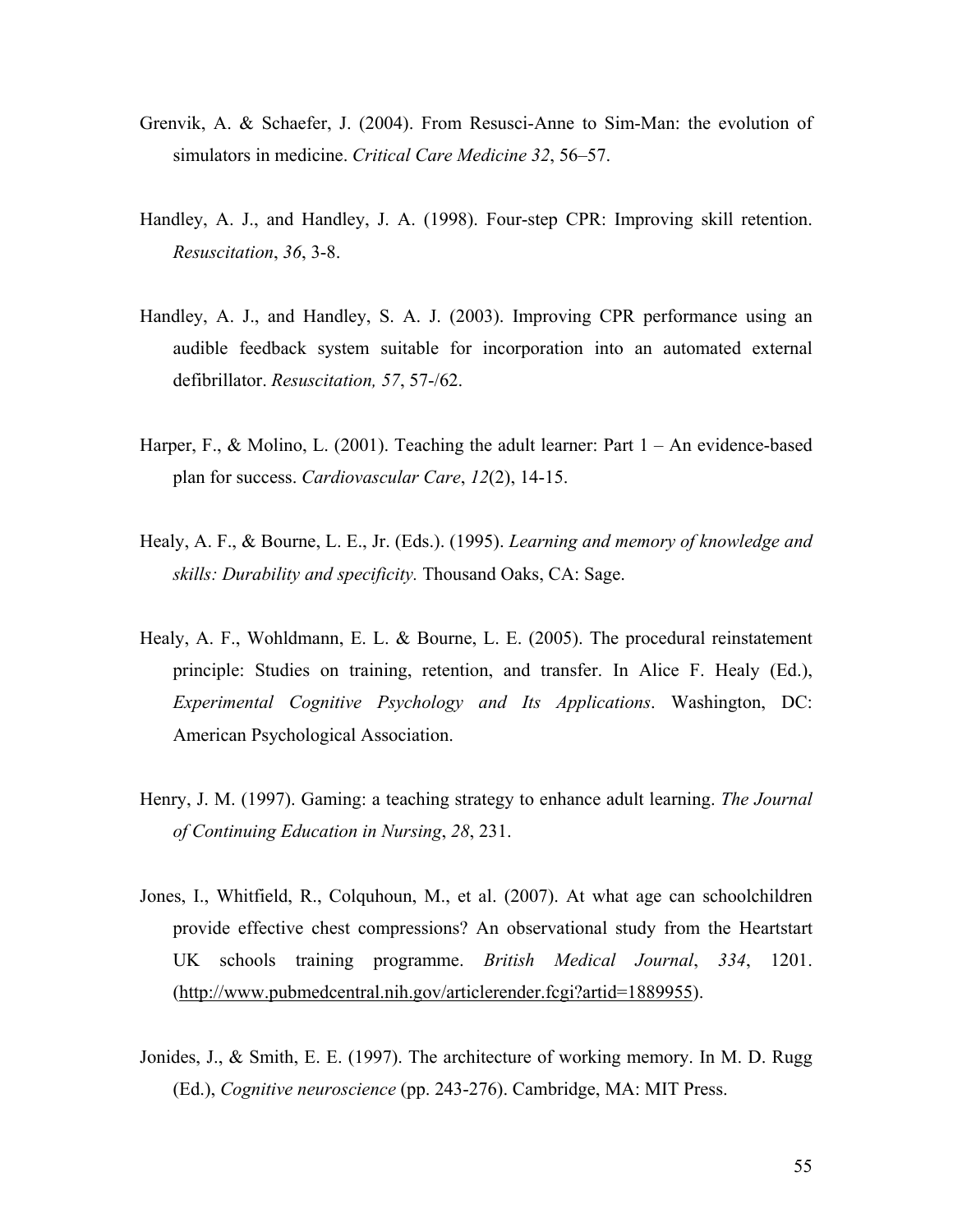- Kalmthout P, Speth P, Rutten J, Vonk J. (1985). Evaluation of lay skills in cardiopulmonary resuscitation. *British Heart Journal*, *53*, 562–566.
- Kaye, W., Montgomery, W., Hon, D., et al. (1983). Interactive computer-videodisk CPR training and testing. *Circulation*, *68*, 111-114.
- Kaye, W., Rallis, S. F. Mancini, M. E., et al. (1991). The problem of poor retention of cardio-pulmonary resuscitation skills may lie with the instructor, not the learner of the curriculum. *Resuscitation*, *21*, 61-87
- Kelley, J., Richman, P. B., Ewy, G. A., et al. (2006). Eighth grade students become proficient at CPR and use of an AED following a condensed training programme. *Resuscitation*, *71*, 229-236.
- Kellogg, R. T. (1994). *The psychology of writing.* New York: Oxford University Press.
- Kellogg, R. T., Friedman, A., Johnson, P., & Rickard, T. C. (2005). Domain-specific knowledge in intellectual skills: A symposium in honor of Lyle E. Bourne, Jr. In Alice F. Healy (Ed.), *Experimental Cognitive Psychology and Its Applications*. Washington, DC: American Psychological Association.
- Kelly, J., Richman, P. B., Ewy, G. A. (2006). Eighth grade students become proficient at CPR and use of an AED following a condensed training programme. *Resuscitation*, *71*, 229-236.
- Kette F, Sbrojavacca R, Rellini G, Tosolini G, Capasso M, Bernardi G, Frittitta P. (1998). Epidemiology and survival rate of out-of-hospitalcardiac arrest in north-east Italy: the F.A.C.S. study. *Resuscitation*, *36*:153–9.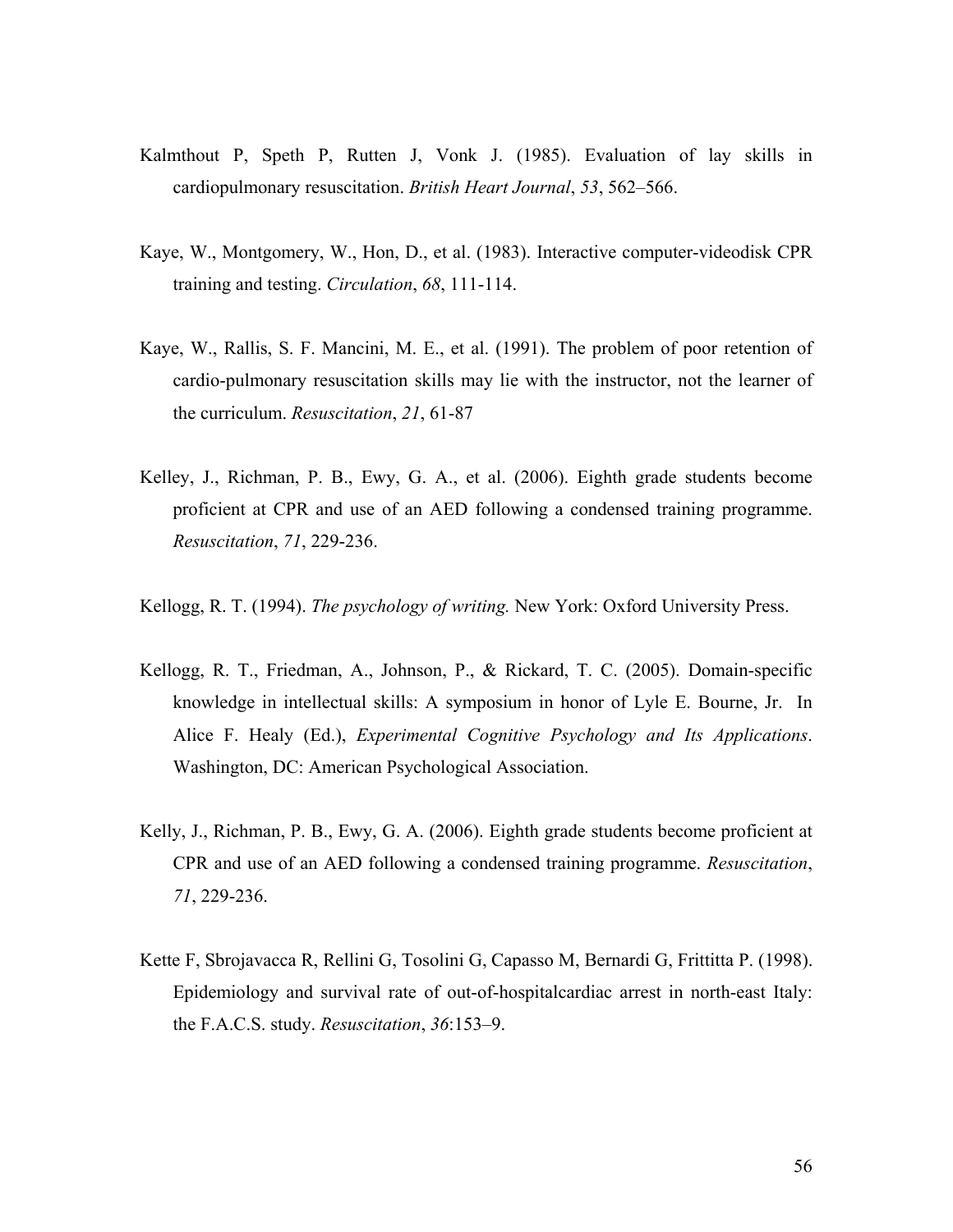- Latane, B., & Darley, J. M. (1968). Group inhibition of bystander intervention in emergencies. *Journal of Personality and Social Psychology*, *10*, 215-221.
- Latane, B., & Darley, J. M. (1970). *The unresponsive bystander. Why doesn't he help?* Englewood Cliffs, MJ: Prentice-Hall.
- Lester, C., Donnelly, P., Weston, C. et al. (1996). Teaching schoolchildren cardiopulmonary resuscitation. *Resuscitation*, *31*, 33–38
- Liberman, M., Golberg, N., Mulder, D., & Sampalis, J. (2000). *Resuscitation*, *47*, 249– 257
- Litwin, P.E., Eisenberg, M.S., Hallstrom, A.P., & Cummins, R.O. (1987). The location of collapse and its effect on survival from cardiac arrest. *Annals of Emergency Medicine*, *16*, 787–791.
- Logan, G. D. (2005). Attention, Automaticity, and Executive Control. In Ed. Alice F. Healy (Ed.), *Experimental Cognitive Psychology and Its Applications*. Washington, DC: APA.
- Lombardi, G., Gallagher, J., & Gennis, P. (1994). Outcome of out-of hospital cardiac arrest in New York City: the pre-hospital arrest survival evaluation (PHASE) study. *Journal of the American Medical Association*, *271*, 678–83.

Lynch, B., Einspruch, E. L., Nichol, G. (2005). Effectiveness of a 30-min CPR selfinstruction program for lay responders: a controlled randomized study. *Resuscitation*, *67*, 31–43.

Marmy. W. R., & Healy, A. F. (1995). The long-term retention of a complex skill. In A. F. Healy & L. E. Bourne, Jr. (Eds.), *Learning and memory of knowledge skills: Durability and specificity* (pp. 30-65). Thousand Oaks, CA: Sage.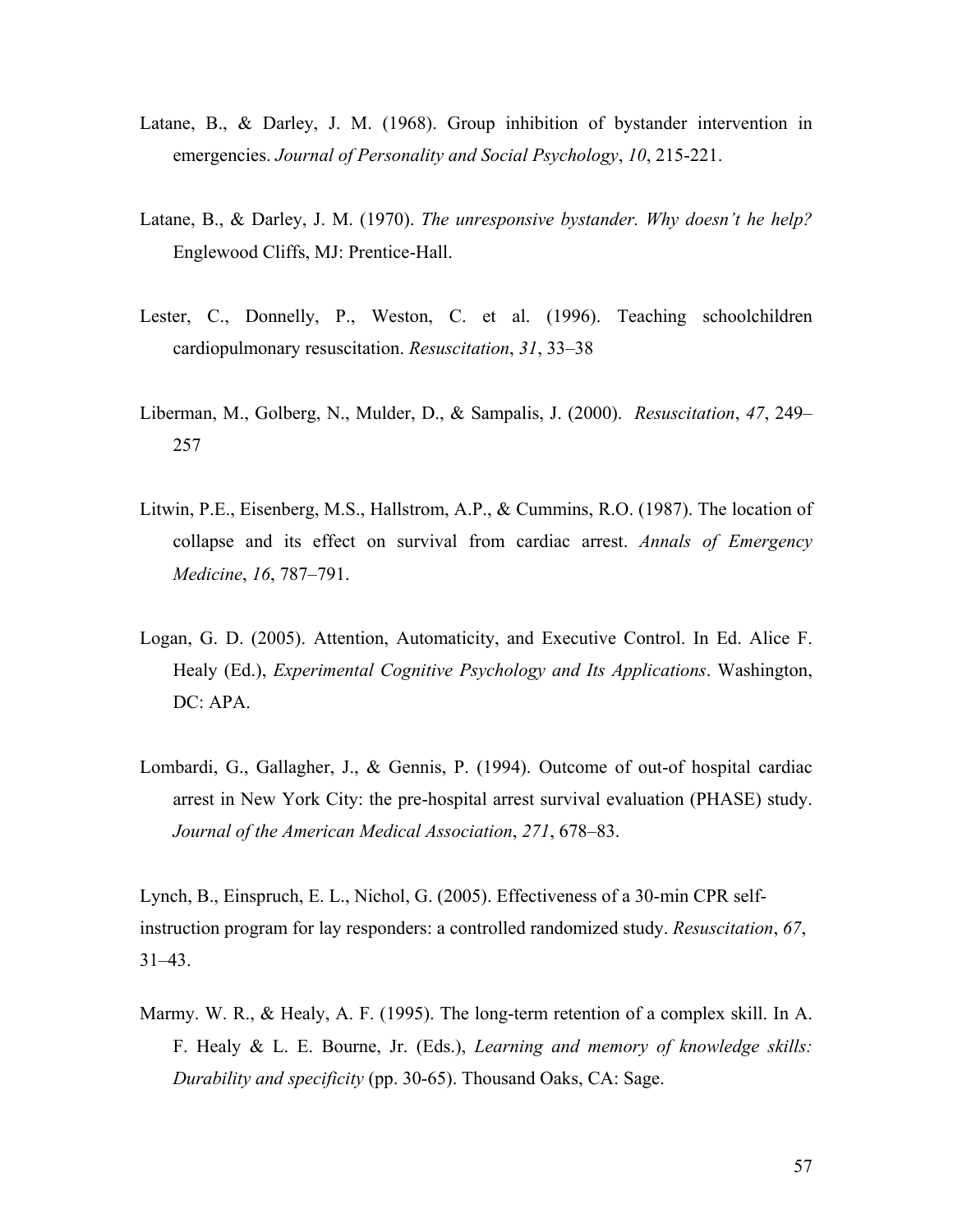- Master, A.M., Dack, S., & Jaffe, H.L. (1941). Premonitory symptoms of acute coronary occlusion; a study of 260 cases. *Annals of Internal Medicine*, *14*, 1155.
- McGeogh, J. A. (1936). Studies in retroactive inhibition. *JEP*, *19*, 674-693.
- McNally, B., Kellelrman, A., & Park, A. (2007). Cardiac Arrest Registry to Enhance Survival. CARES (https://mycares.net/downloads/CARES%20Summary%20Document%209.10.07.pdf ).
- Morgan CL, Donnelly PD, Lester CA, Assar DH. (1996). Effectiveness of the BBC's 999 training roadshows on cardiopulmonary resuscitation: video performance of cohort of unforewarned participants at home six months afterwards. *British Medicine Journal*, *313*, 912–916.
- Moser, D. K., & Coleman, S. (1992). Recommendations for improving cardiopulmonary resuscitation retention. *Heart Lung*, *21*, 372-380.
- Moser, R. & Gordon, A. (1974). Standards for cardiopulmonary resuscitation (CPR) and emergency cardiac care (ECC). *JAMA*, *227*(7):838.
- Nairne, J. R. (2005). The functionalist agenda in memory research. In Ed. Alice F. Healy (Ed.), *Experimental Cognitive Psychology and Its Applications*. Washington, DC: APA.
- Neisser, U. (1978). Memory: What are the important questions? In M. M. Gruneberg, P. E. Morris, & H. N. Sykes (Eds.), *Practical aspects of memory* (pp. 3-24). London: Academic Press.
- Nelson M, Brown CG. (1984). CPR instruction: modular versus lecture course. *Annals of Emergency Medicine*, *13*, 118–121.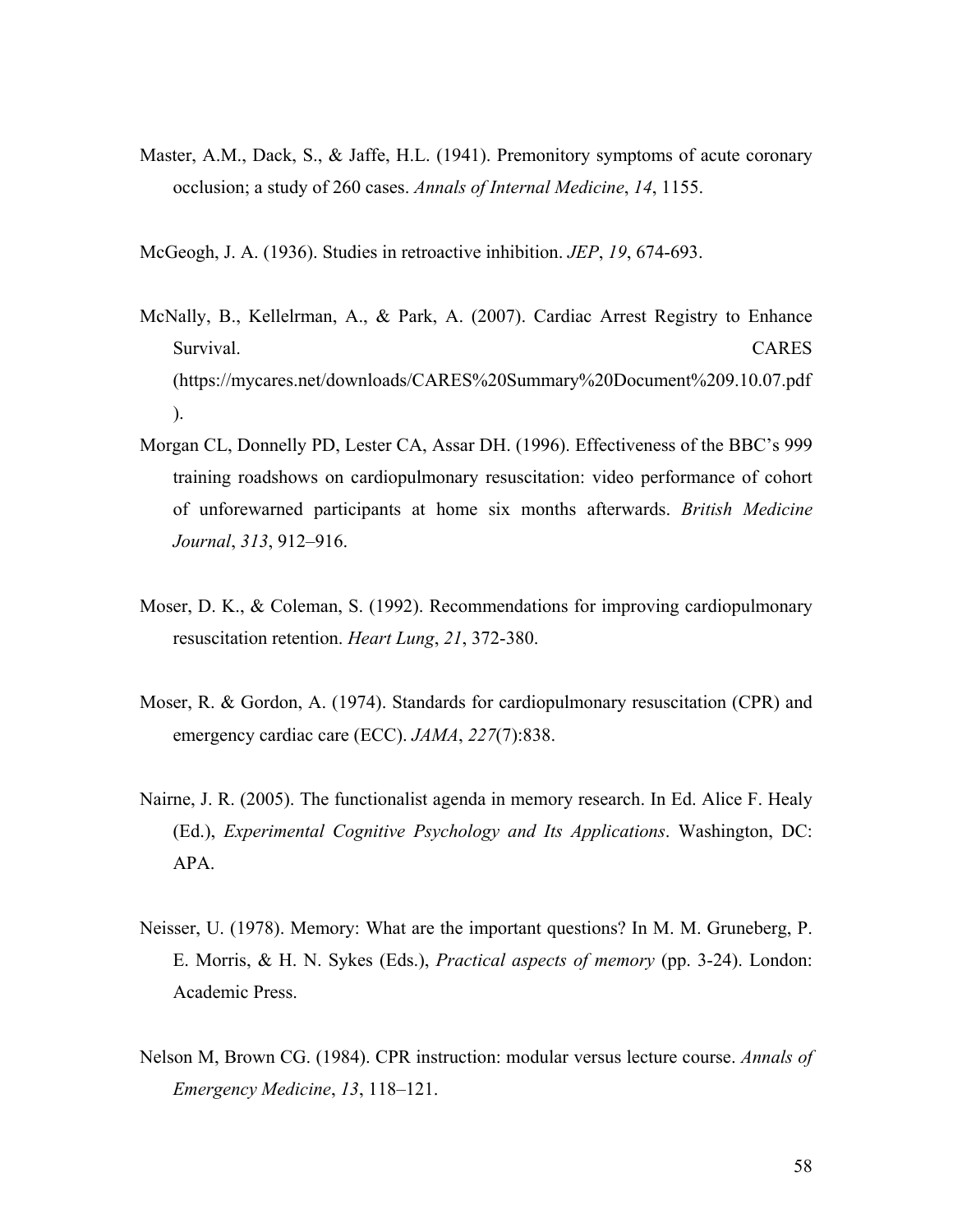- Newman, M. (1998). The Chain of Survival Revisited: The Emergence of Early Recognition as the Unsung Vital Link. *Journal Of Emergency Medical Services*, *23*, No. 5 (http://www.ehac.org/st-agnes/EHAC\_LifeandDeath/Chain\_Survival.htm).
- Nicklin, P.J., & Kenworthy, N. (2000). *Teaching and Assessing in Nursing Practice*. Bailliere Tindall in association with the Royal College of Nursing, London.
- Nolan, J. (2001) Advanced life support training. *Resuscitation*, *50*, 9–11.
- Paivio, A. (1971). *Imagery and Verbal Processes*. New York: Holt, Rinehart and Winston.
- Paivio, A. (1974). Spacing of repetitions in the incidental and intentional free recall of pictures and words. *Journal of Verbal Learning and Verbal Behavior*, *13*, 497-511.
- Pane, G.A., & Salness, K.A. (1987). A survey of participants in a mass CPR training course. *Annals of Emergency Medicine*, *16*, 1112–1116.
- Perez C, Braslow A, Bock H: National Standard Curriculum for Bystander Care. *U.S. DOT NHTSA*, 1992.
- Petrusic, W. M., & Baranski, J. V. (1997). Context, Feedback, and the Calibration and Resolution of Confidence in Perceptual Judgments. *The American Journal of Psychology*, *110*( 4), 543-572.
- Plank, C. H., & Steinke, K. R. (1989). Effect of two teaching methods on CPR retention. *Journal of Nursing Staff*, *5*, 145-147.
- Queens Woman Is Stabbed to Death in Front of Home. (1964, March 14), *New York Times*.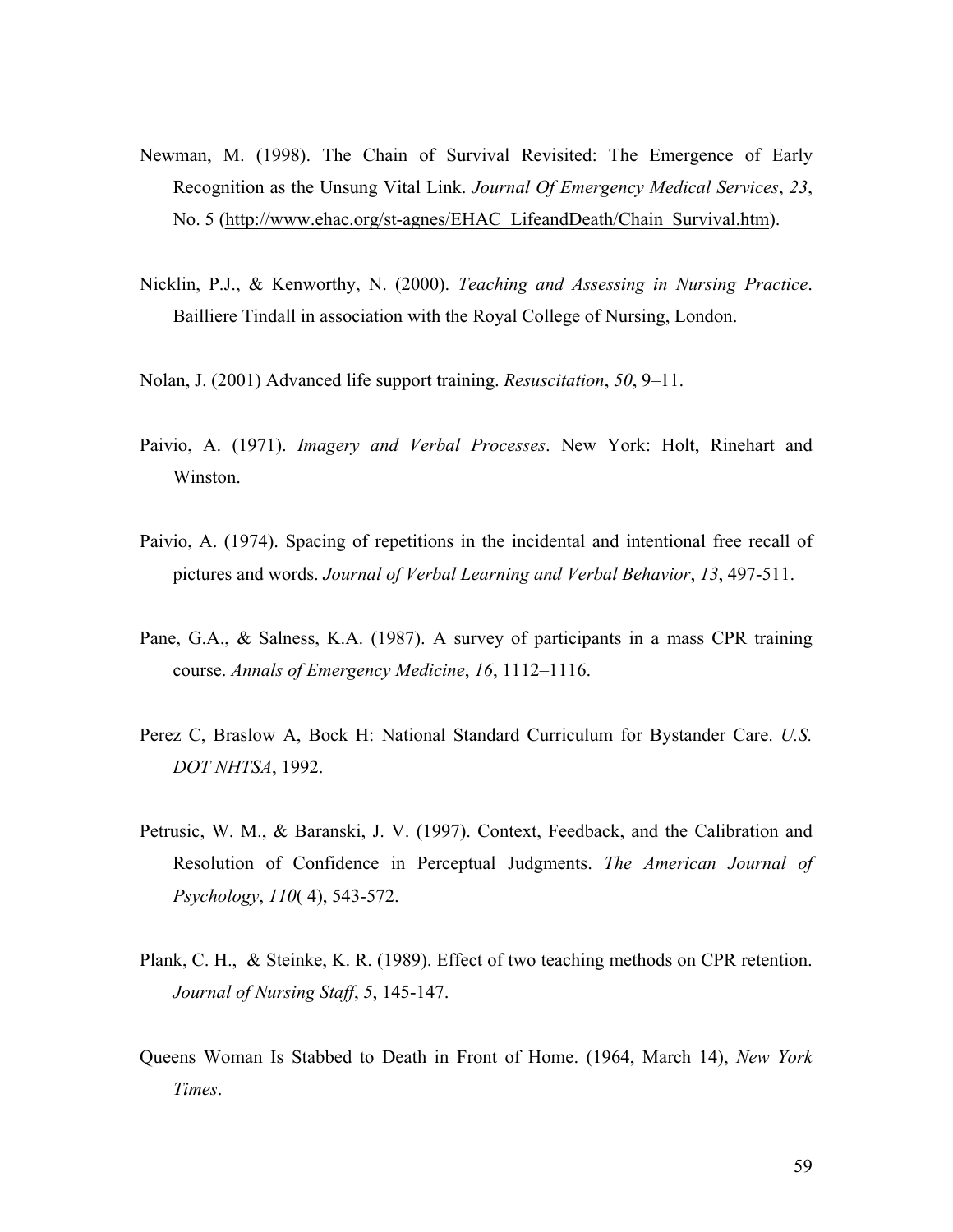- Rabow, J., Newcomb, M. D., Monto, M. A., & Hernandez, A. C. (1990). Altruisn in drunk driving situations: Personal and situational factors in intervention. *Social Psychology Quarterly*, 53, 199-213.
- Rosafio, T., Cichella, C., Vetrugno, L., et al. (2001). Chain of survival: differences in early access and early CPR between policemen and high-school students. *Resuscitation*, *49*, 25–31
- Safar, P. Bircher, N. (1988). *Cardiopulmonary Cerebral Resuscitation*. Guidelines by the World Federation of Societies of Anesthesiologists (3<sup>rd</sup> ed.). London: W. B. Saunders publishing.
- Scherer, Y., Bruce, S., Graves, B. & Erdley, W.S. (2003). Acute care nurse practitioner education: enhancing performance through the use of clinical simulation. *Advanced Practice in Acute Critical Care*, *14*, 331–341.
- Schwartz, S. H., & Clausen, D. T. (1970). Responsibility, norms and helping in an emergency. *Journal of Personality and Social Psychology*. 16, 299-310.
- Sefrin P, Paulus T (1994). Resuscitation skills of hospital nursing staff. *Anaesthesist*, *43*, 107–114.
- Shaffer, D. R. Rogel, M., & Hendrick, C. (1975). Intervention in the library: The effect of increased responsibility on bystanders' willingness to prevent a theft. *Journal of Applied Social Psychology*, 5, 303-319.
- Silvester, H. E. (1858). The discovery of the physiological method of inducing respiration in cases of apparent death from drowning, chloroform, still birth etc. *In The Retrospect of Medicine: Being a Half-yearly Journal, Containing a Retrospective*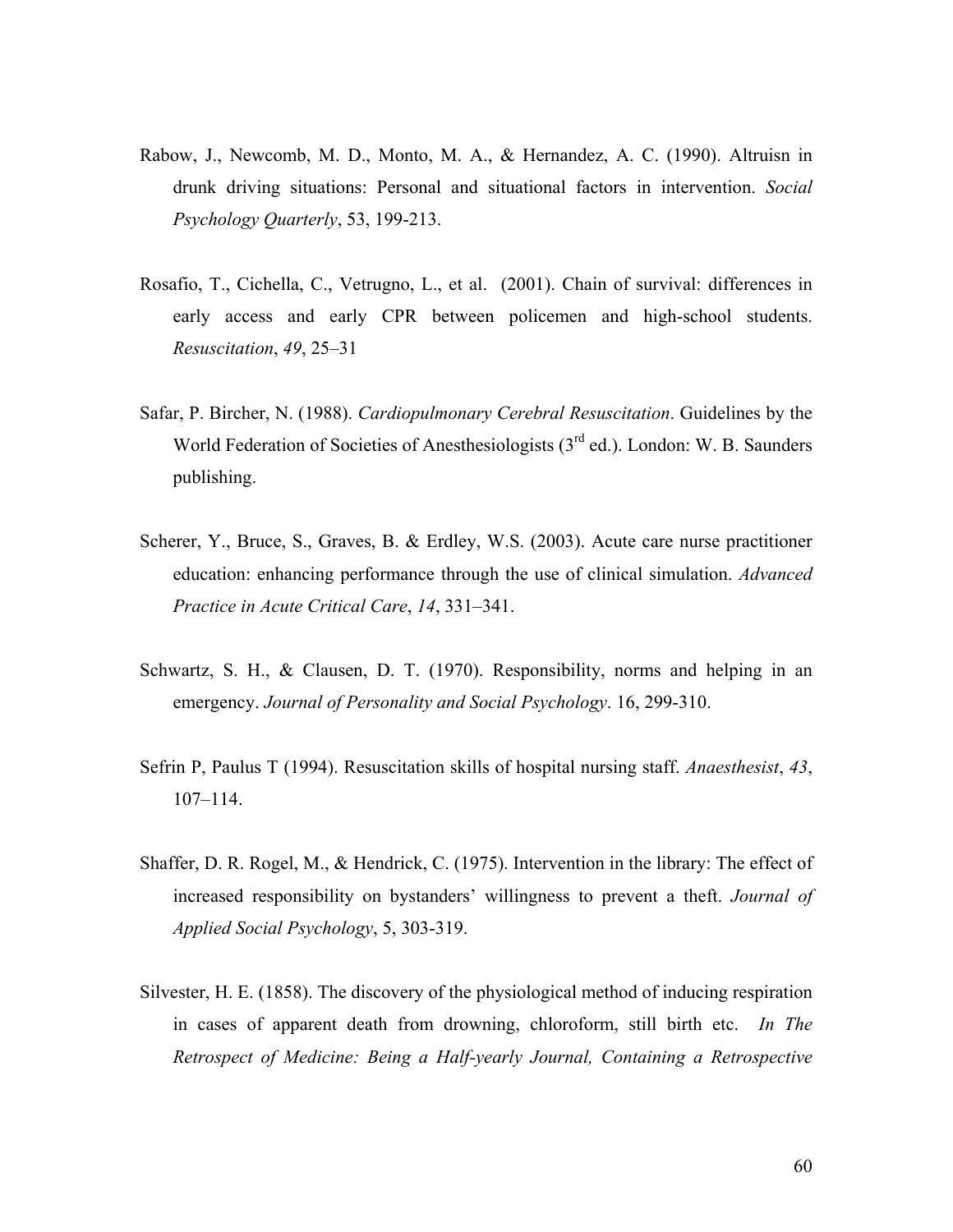*View of Every Discovery and Practical Improvement in Medical Science* (W. Braithwait), 38, Simpkin, Marshall and Co, London.

- Smith, S. M. (1979). Remembering in and out of context. *Journal of Experimental Psychology: Human Learning and Memory*, *5*, 460-471.
- Stapleton, E. R., & Aufderheide, T. P. (2001). Video-mediated instruction: Keep your eyes on the prize. *Currents in Emergency Cardiovascular Care*, *12*(2), 3-4.
- Starr, L. M. (1998). An effective CPR home learning system: A program evaluation. *AAOHN Journal*, 46, 289-295.
- Stiell, I. G., Welles, G. A., Spaite, D. W., et al. (1998). The Ontario Prehospital Advanced Life Support (OPALS) Study: Rationale and methodology for cardiac arrest patients. *Annals of Emergency Medicine*, *32*, 180-190.
- Stiell, I. G., Wells, G. A., Field, B. et al. (2004). Advanced cardiac support in out-ofhospital cardiac arrest. *New England Journal of Medicine*, *351*, 647-646.
- Thompson, R.G., Hallstrom, A.P., & Cobb, L.A. (1979). Bystander-initiated cardiopulmonary resuscitation in the management of ventricular fibrillation. *Annals of Internal Medicine*, *30*, 737–740.
- Todd, Braslow, R. T., Brennan, E. D, et al. (1998). Randomized, controlled trial of video self-instruction versus traditional CPR training. *Annals of Emergency Medicine*, *31*(3), 364-369.
- Vaillancourt, C., & Stiell, I. G. (2004). Cardiac arrest care and emergency medical services in Canada. *Canadian Journal of Cardiology*, *20*(11), 1081-1090.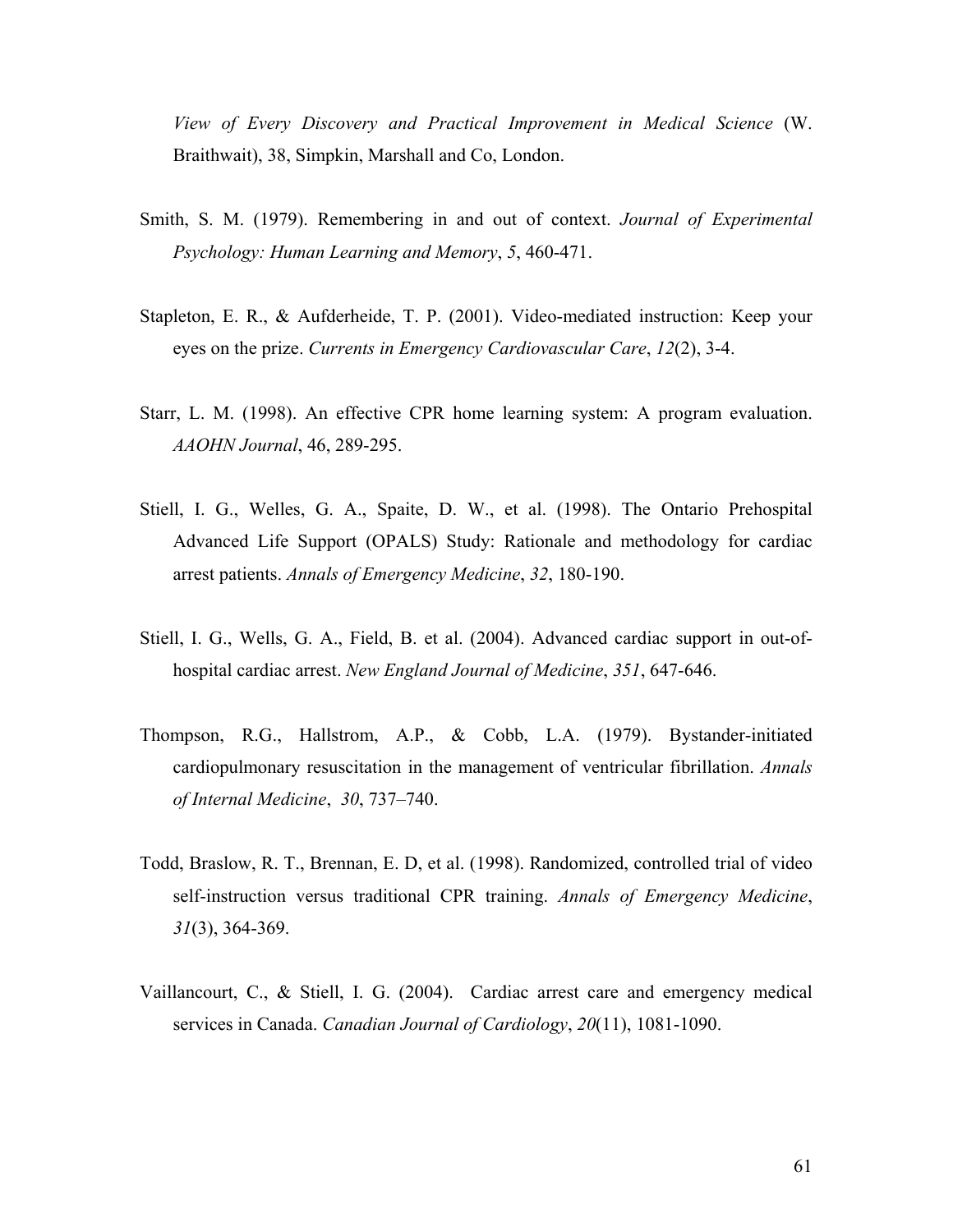- Vanderschmidt H, et al. (1975). Evaluation of a cardiopulmonary resuscitation course for secondary schools. *Medical Care*, *13*(9),763–774.
- Vanderschmidt H, et al. (1976). Evaluation of a cardiopulmonary resuscitation course for secondary schools retention study. *Medical Care*, *14*(2), 181–184.
- Van Kersschaver E, et al. (1989). The effectiveness of repeated cardiopulmonary resuscitation training in a school population. *Resuscitation*, *17*, 211–22.

Van Hoeyweghen, R.J., Bossaert, L.L., Mullie, A., et al. (1993). Quality and efficiency of bystander CPR: Belgian Cerebral Resuscitation Study Group. *Resuscitation*, *26*, 47–52. (http://www.ncbi.nlm.nih.gov/sites/entrez?db=pubmed&uid=8210731&cmd=showde tailview&indexed=google).

- Ward, P., Johnson, L. A., Mulligan, M. W., et al. (1997). Improving cardiovascular resuscitation skills retention: Effect of two checklists designed to prompt correct performance. *Resuscitation*, *34*, 221-225.
- Ward, P., & Ward, M. C. (1996). The effects of classwide peer tutoring on correct cardiopulmonary resuscitation performance by physical education majors. *Journal of Behavioral Education*, *6*, 331-342.
- Weaver, F.J., Ramirez, A.G., Dorfman SB, Raizner AK. (1979). Trainees' retention of cardiopulmonary resuscitation. How quickly they forget. *Journal of the American Medical Association*, *241*, 901–903.
- Wik, L., Brenan, R. T., and Braslow, A. (1995). A peer-training model for instruction of basic cardiac life support. *Resuscitation*, *29*, 119–128.